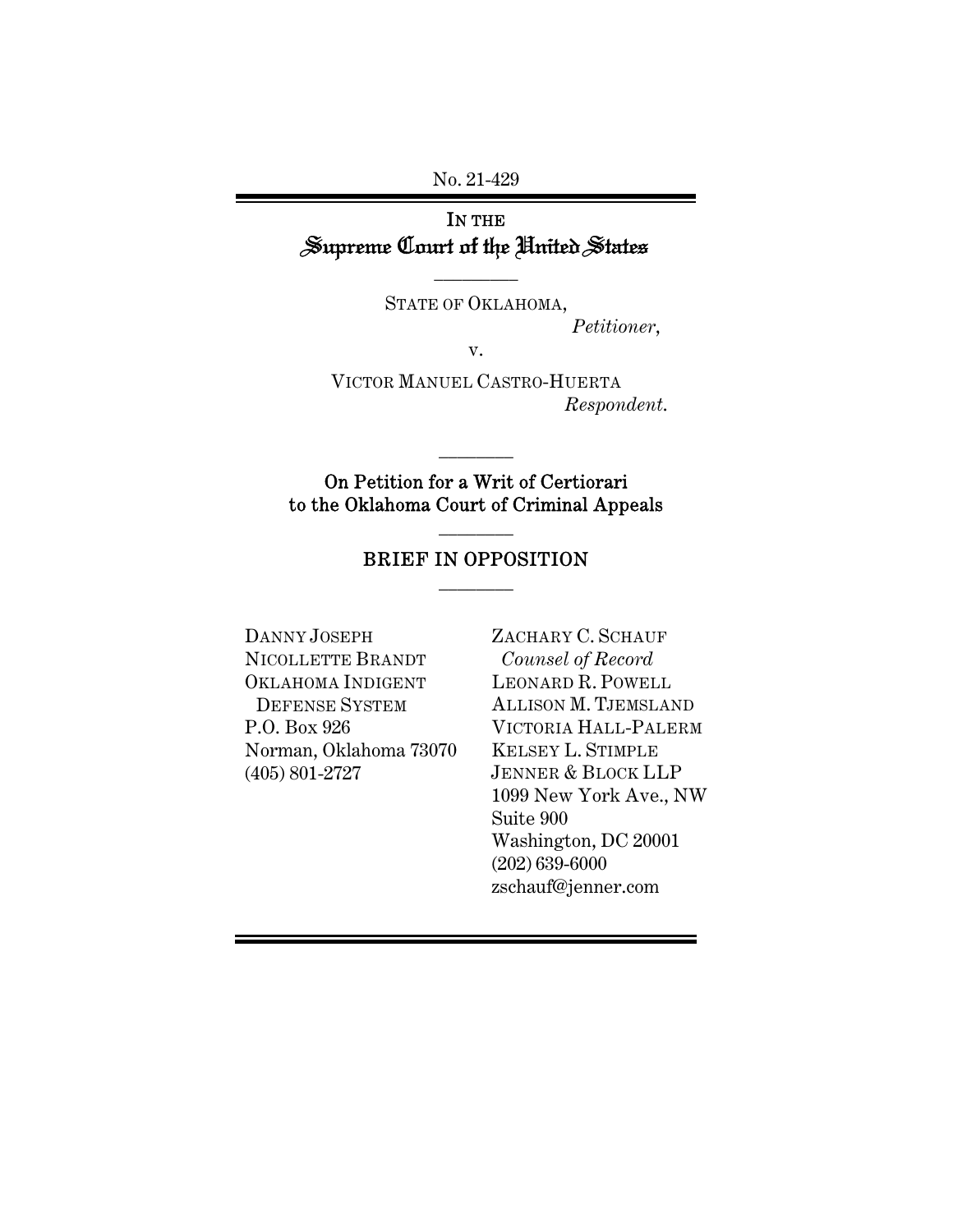## QUESTION PRESENTED

1. Did the Oklahoma Court of Criminal Appeals correctly hold that States lack jurisdiction to prosecute crimes by non-Indians against Indians in Indian country, as this Court has repeatedly affirmed and as lower courts uniformly agree?

2. Should this Court consider overruling its statutory decision in *McGirt v. Oklahoma*, 140 S. Ct. 2452 (2020), and do so in a case concerning a different reservation subject to different statutes and different treaties?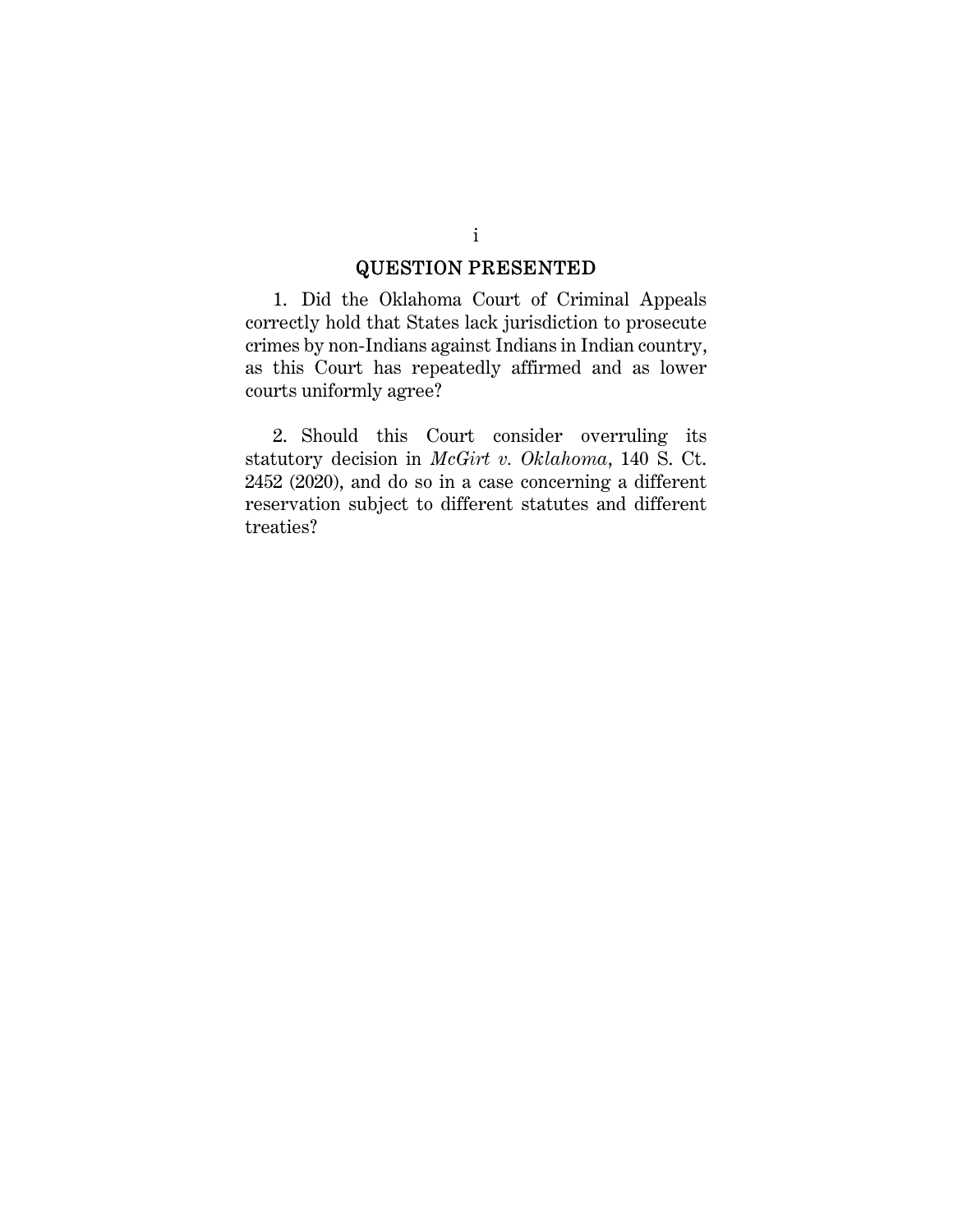# TABLE OF CONTENTS

|     | A.          |                                                                                 |
|-----|-------------|---------------------------------------------------------------------------------|
|     | <b>B.</b>   |                                                                                 |
|     |             | REASONS FOR DENYING THE PETITION 9                                              |
| I.  |             | This Court Should Not Grant Certiorari<br>On Oklahoma's Concurrent-Jurisdiction |
|     | A.          | The OCCA's Holding Does Not                                                     |
|     | <b>B.</b>   | The Decision Below Is Correct 11                                                |
|     | C.          | Certiorari Is Unwarranted Because<br>Issue Is Not Outcome-<br>This              |
| II. |             | This Court Should Not Grant Certiorari                                          |
|     | $A_{\cdot}$ | This Case Does Not Present<br>Oklahoma's Question Presented.  18                |
|     | B.          | Oklahoma's Request To Overrule<br>McGirt Does Not Warrant                       |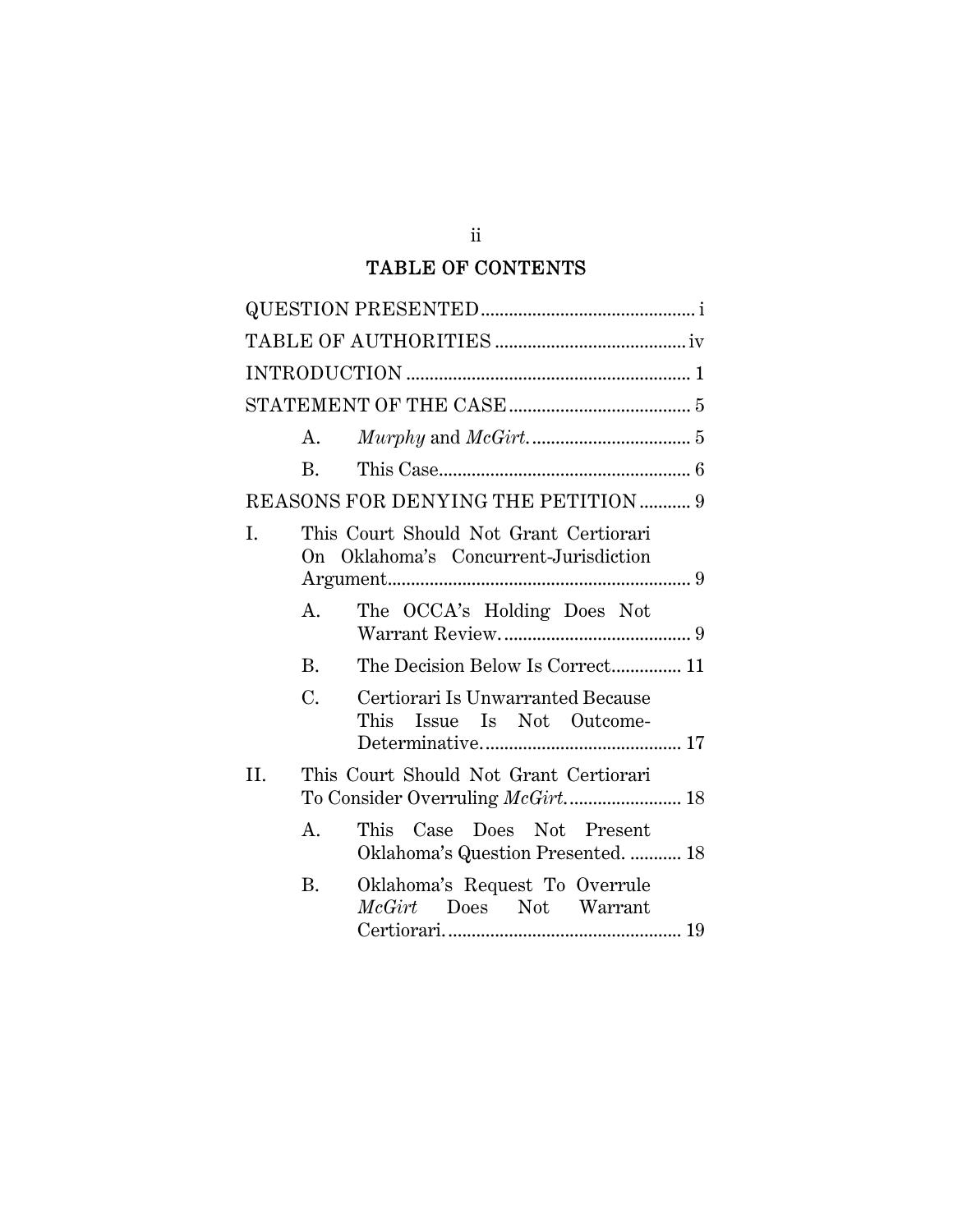| 1. |      | Oklahoma's Petition Asks<br>This Court To Usurp                                                                                               |
|----|------|-----------------------------------------------------------------------------------------------------------------------------------------------|
| 2. |      | Oklahoma's Claims About<br><i>McGirt's</i> Consequences<br>Wither Upon Scrutiny 24                                                            |
|    | i.   | The OCCA Has<br>Limited McGirt's<br>Backwards-Looking                                                                                         |
|    | ii.  | There Is No Crisis On<br>Going-Forward<br>Criminal Jurisdiction,<br>Which Congress Can                                                        |
|    | iii. | Oklahoma's Claims<br>Civil<br>About<br>Consequences<br>Are<br>Filled<br>With<br>Misdirection And<br>Have No Place In<br>This Criminal Case 32 |
|    |      |                                                                                                                                               |

iii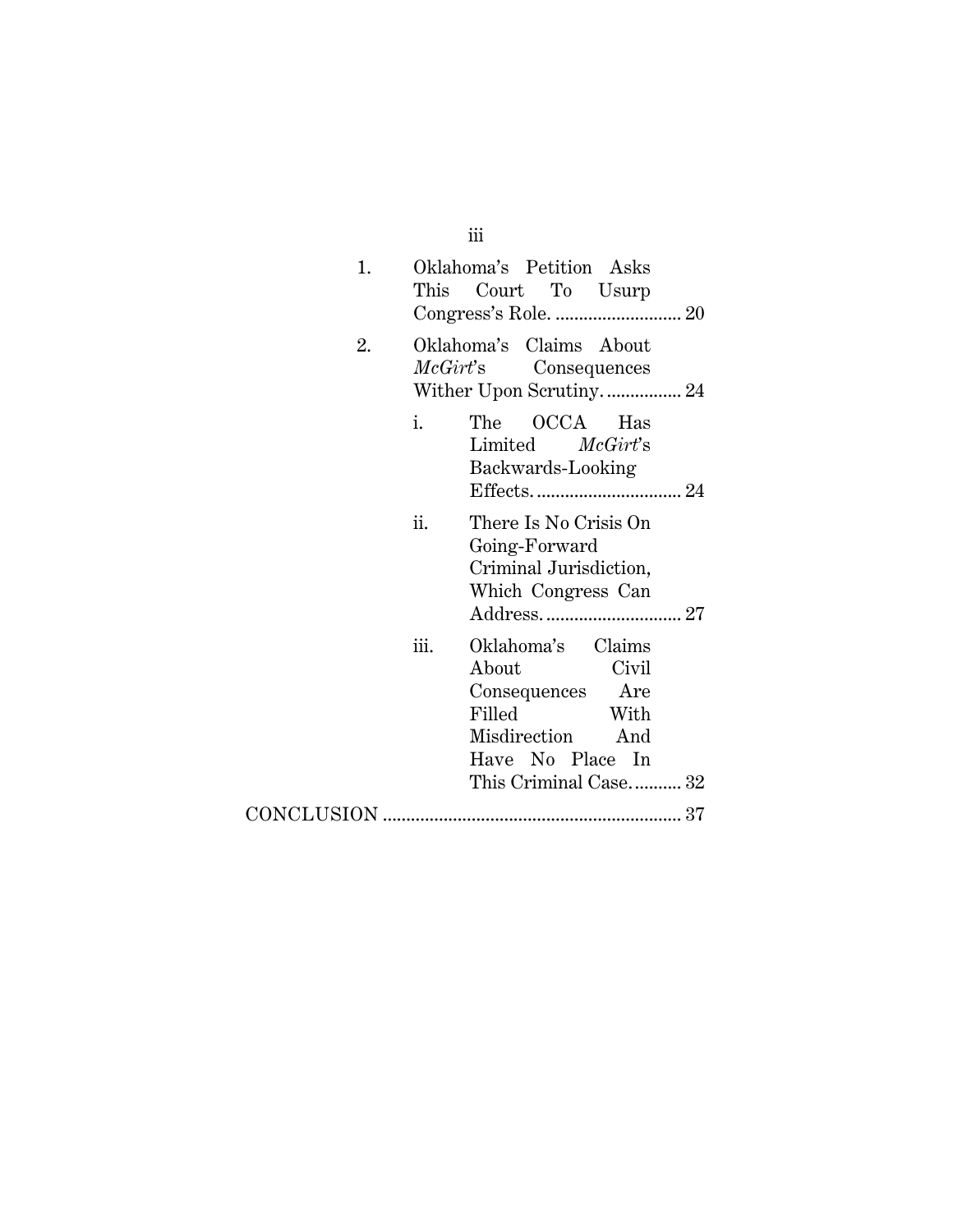# TABLE OF AUTHORITIES

## CASES

| Bankers Life & Casualty Co. v. Crenshaw,                                            |
|-------------------------------------------------------------------------------------|
| Bryan v. Itasca County, 426 U.S. 373                                                |
| Cass County v. Leech Lake Band of<br>Chippewa Indians, 524 U.S. 103 (1998)35        |
| City of Sherrill v. Oneida Indian Nation of                                         |
| City of Tulsa v. Shaffer, No. 6108204 (Tulsa<br>Mun. Crim. Ct., Tulsa Cnty. Feb. 2, |
| Donnelly v. United States, 228 U.S. 243                                             |
| Draper v. United States, 164 U.S. 240                                               |
| Halliburton Co. v. Erica P. John Fund,                                              |
| Helsinn Healthcare S.A. v. Teva<br><i>Pharmaceuticals USA, Inc., 139 S. Ct.</i>     |
|                                                                                     |
|                                                                                     |
| June Medical Services L. L. C. v. Russo, 140                                        |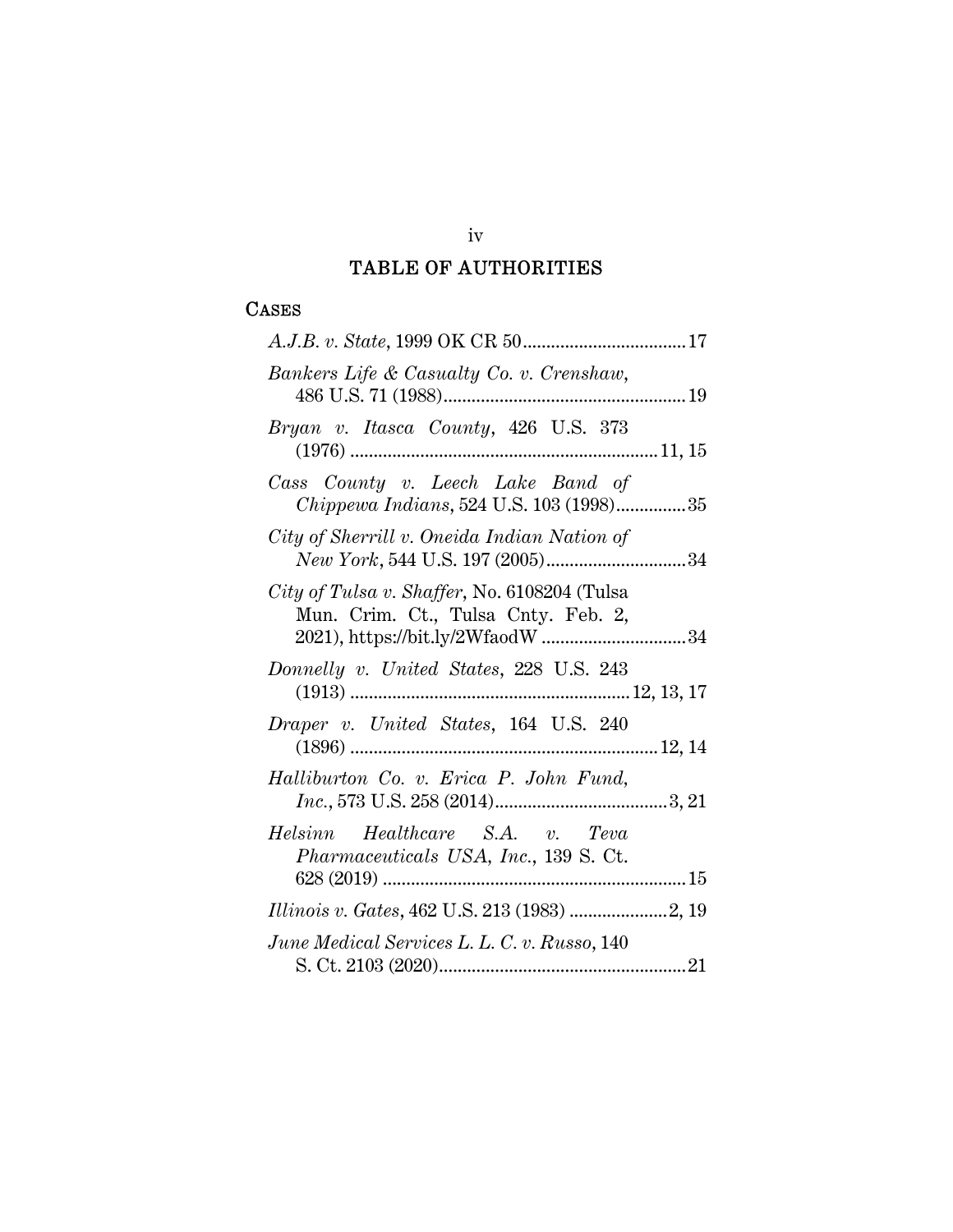| McGirt v. Oklahoma, 140 S. Ct. 2452                                                         |
|---------------------------------------------------------------------------------------------|
|                                                                                             |
| Michigan v. Bay Mills Indian Community,                                                     |
| Montana v. United States, 450 U.S. 544                                                      |
| Murphy v. Royal, 875 F.3d 896 (10th Cir.                                                    |
| Nebraska v. Parker, 577 U.S. 481 (2016)20, 34                                               |
| Negonsott v. Samuels, 507 U.S. 99 (1993)11                                                  |
| ${\it Nevada~v.~Hicks, 533~U.S.~353~(2001)~}{}{}{}{}{}{}{}$                                 |
| New Mexico v. Mescalero Apache Tribe, 462                                                   |
| New York ex rel. Cutler v. Dibble, 62 U.S.                                                  |
| Oneida Indian Nation of New York State v.<br><i>Oneida County</i> , 414 U.S. 661 (1974)  15 |
| Payne v. Tennessee, 501 U.S. 808 (1991)21                                                   |
| Plains Commerce Bank v. Long Family<br>Land & Cattle Co., 554 U.S. 316 (2008) 33            |
| Ramos v. Louisiana, 140 S. Ct. 1390 (2020) 25                                               |
|                                                                                             |
|                                                                                             |
| St. Cloud v. United States, 702 F. Supp. 1456                                               |

v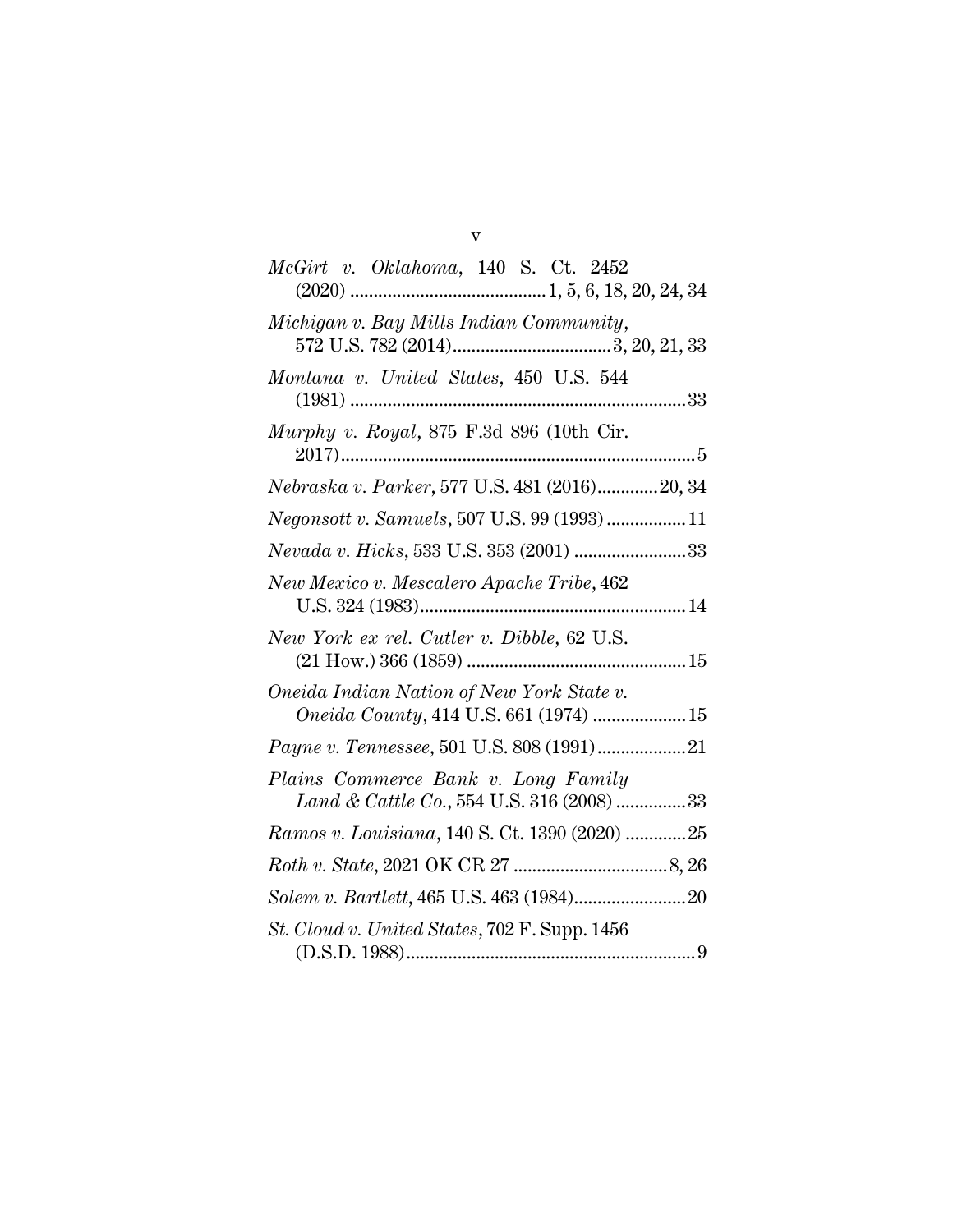| State ex rel. Matloff v. Wallace, 2021 OK CR                                            |
|-----------------------------------------------------------------------------------------|
| 21, petition for cert. filed, 90 U.S.L.W.<br>3106 (U.S. Sept. 29, 2021) (No. 21-467)  1 |
|                                                                                         |
| <i>State v. Flint</i> , 756 P.2d 324 (Ariz. Ct. App.                                    |
| State v. Greenwalt, 663 P.2d 1178 (Mont.                                                |
|                                                                                         |
| State v. Kuntz, 66 N.W.2d 531 (N.D. 1954)  9                                            |
| State v. Larson, 455 N.W.2d 600 (S.D. 1990)  9                                          |
| Three Affiliated Tribes of Fort Berthold                                                |
| Reservation v. Wold Engineering, P.C.,                                                  |
|                                                                                         |
| United States v. Bruce, 394 F.3d 1215 (9th                                              |
| United States v. Bryant, 136 S. Ct. 1954                                                |
|                                                                                         |
| United States v. Jones, 565 U.S. 400 (2012) 2, 18                                       |
| United States v. McBratney, 104 U.S. 621                                                |
|                                                                                         |
| United States v. Midgley, 142 F.3d 174 (3d)                                             |
|                                                                                         |
| Van Buren v. United States, 141 S. Ct. 1648                                             |
| Vasquez v. Hillery, 474 U.S. 254 (1986)21                                               |
|                                                                                         |
| Washington v. Confederated Bands &<br>Tribes of the Yakima Indian Nation, 439           |
|                                                                                         |
|                                                                                         |

vi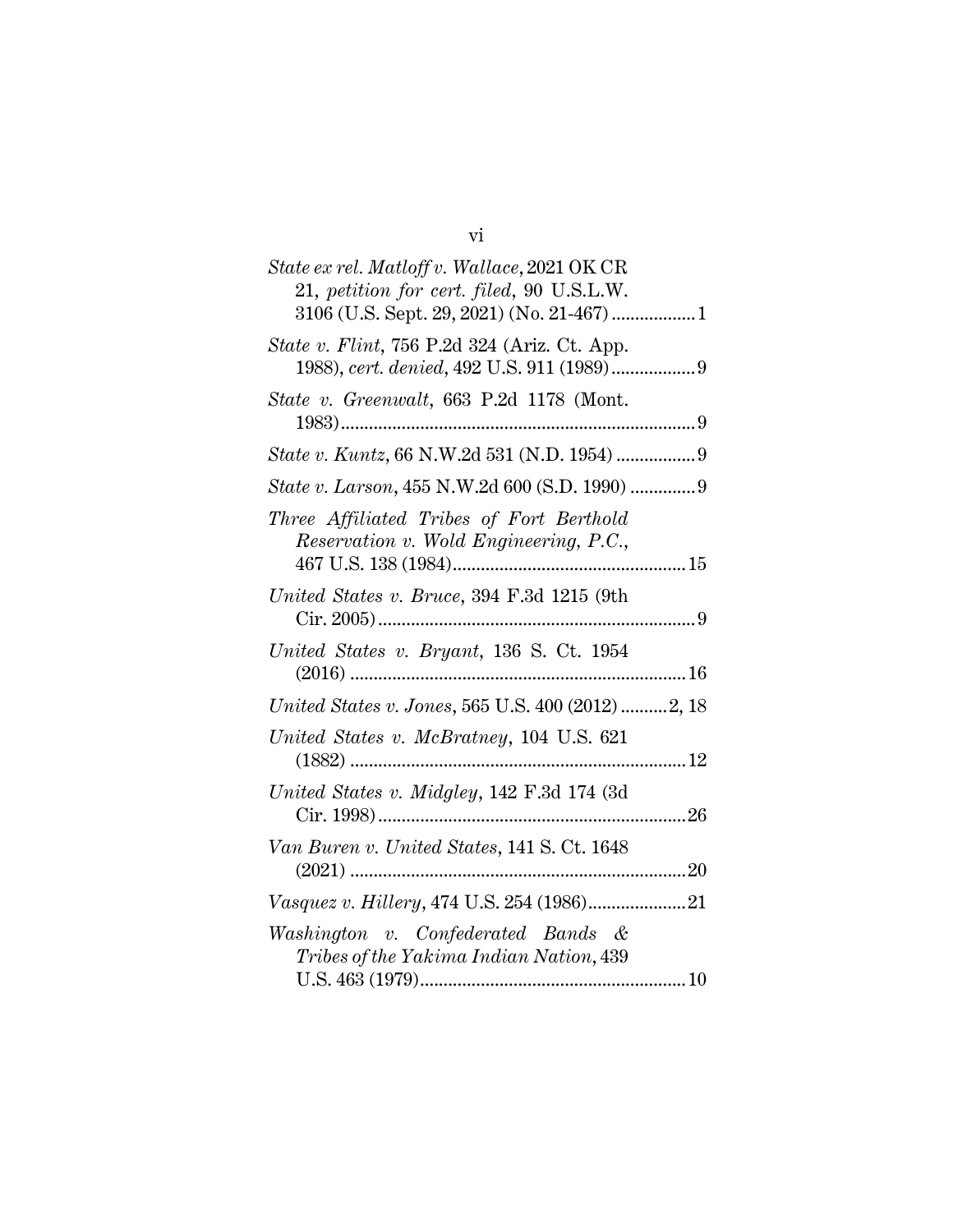# vii

| White Mountain Apache Tribe v. Bracker,  |  |
|------------------------------------------|--|
|                                          |  |
|                                          |  |
| Williams v. United States, 327 U.S. 711  |  |
|                                          |  |
|                                          |  |
| Wisconsin Central Ltd. v. United States, |  |
|                                          |  |

# CONSTITUTIONAL PROVISIONS AND STATUTES

| 1835 Treaty of New Echota, Dec. 29, 1835, 7      |  |
|--------------------------------------------------|--|
| 1856 Treaty with the Creeks, Aug. 7, 1856,       |  |
| Act of June 16, 1906, ch. 3335, 34 Stat. 267  14 |  |
| Act of May 31, 1946, ch. 279, 60 Stat. 229  12   |  |
| Act of June 25, 1948, Pub. L. No. 80-772, ch.    |  |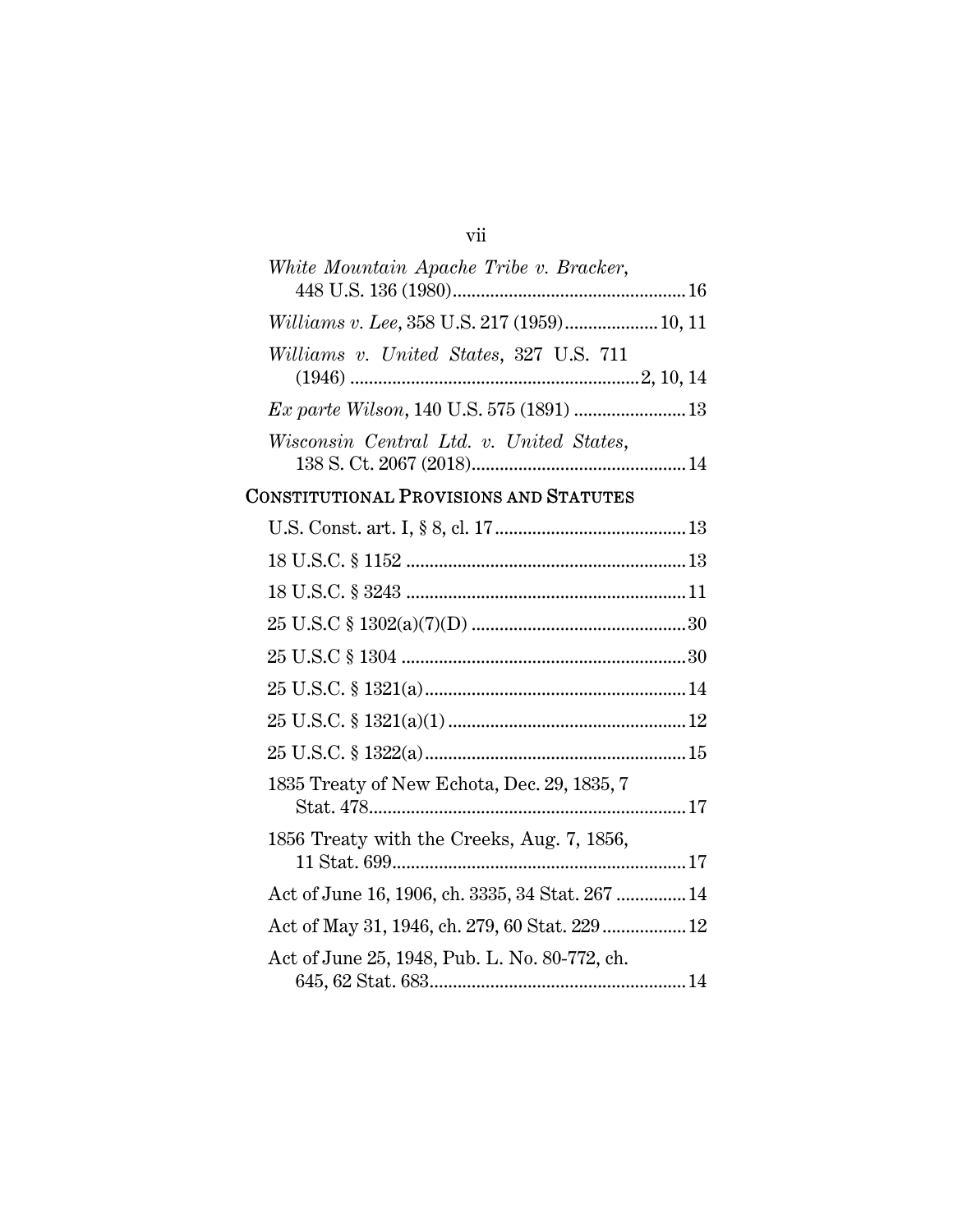# viii

| Act of June 30, 1948, ch. 759, 62 Stat. 1161  12                |  |
|-----------------------------------------------------------------|--|
|                                                                 |  |
|                                                                 |  |
| Act of Aug. 15, 1953, Pub. L. No. 83-280, ch.                   |  |
| Curtis Act, June 28, 1898, ch. 517, 30 Stat.                    |  |
| Intercourse Act, June 30, 1834, ch. 161, 4                      |  |
| SAFETEA-LU, Pub. L. No. 109-59, 119                             |  |
| <b>EGISLATIVE MATERIALS</b>                                     |  |
| $\parallel$ R 3091 $\frac{1}{2}$ 6(b)(1) 117th Cong (introduced |  |

#### LEGISLATIVE MATERIALS

| H.R. 3091 $\S 6(b)(1)$ , 117th Cong. (introduced                                                                                                                                                                                           |  |
|--------------------------------------------------------------------------------------------------------------------------------------------------------------------------------------------------------------------------------------------|--|
|                                                                                                                                                                                                                                            |  |
|                                                                                                                                                                                                                                            |  |
|                                                                                                                                                                                                                                            |  |
| Federal Bureau of Investigation Budget<br>Request for Fiscal Year 2022: Hearing<br>Before the Subcomm. on Commerce,<br><i>Justice, Science, and Related Agencies</i><br>of the S. Comm. on Appropriations,<br>117th Cong. (June 23, 2021), |  |
|                                                                                                                                                                                                                                            |  |

# OTHER AUTHORITIES

| Austin Breasette, Tribal Attorneys Discuss |  |
|--------------------------------------------|--|
| Changes Within Tribes 13 Months After      |  |
| McGirt Ruling, KFOR (Aug. 17, 2021),       |  |
|                                            |  |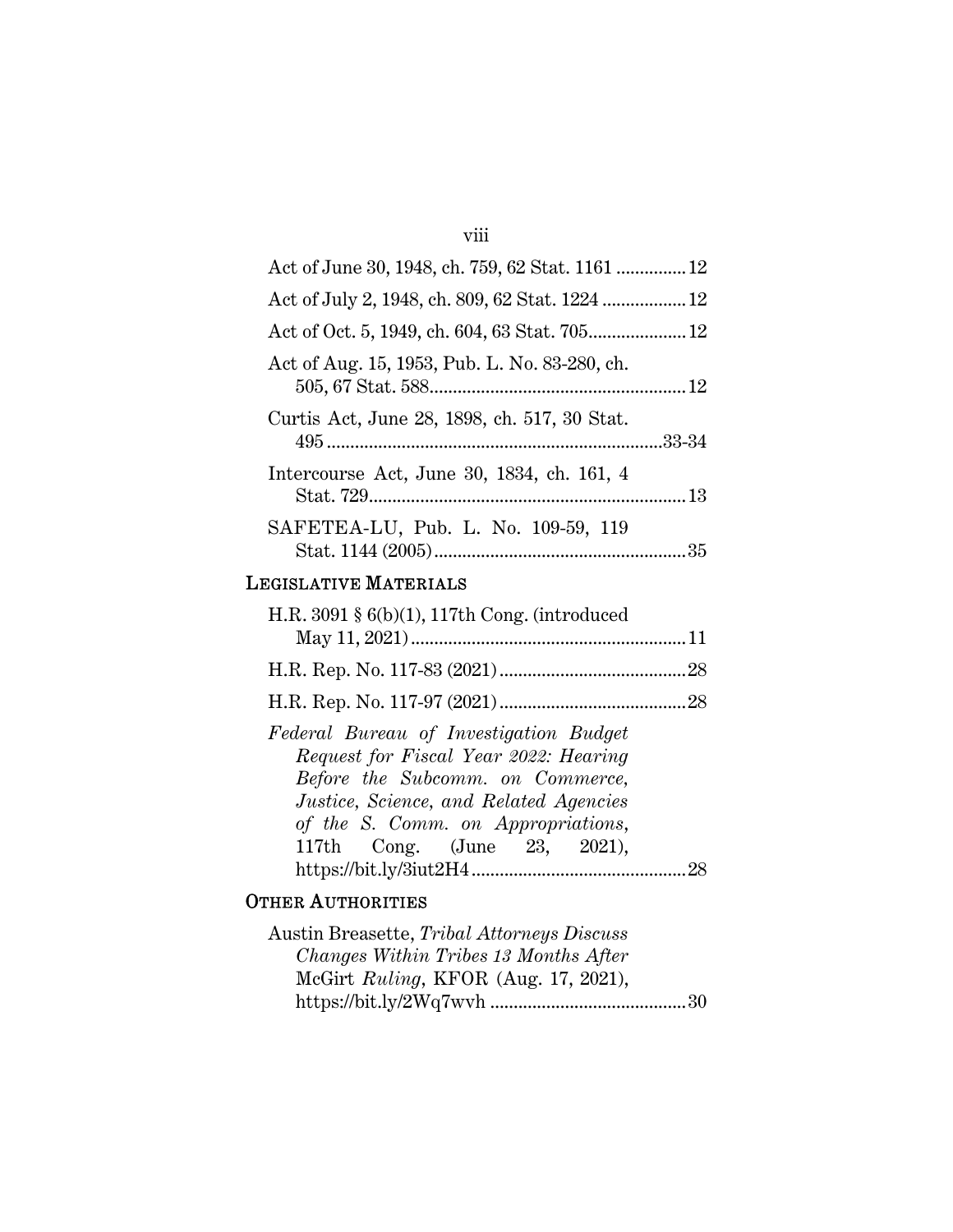| v |
|---|
|   |

| Brief for Amicus Curiae Cherokee Nation,<br>Oklahoma v. Spears, No. 21-323 (U.S.                                                     |
|--------------------------------------------------------------------------------------------------------------------------------------|
| Brief for Amicus Curiae Chickasaw Nation,<br>Oklahoma v. Beck, No. 21-373 (U.S. Oct.                                                 |
| Brief for Amicus Curiae Choctaw Nation,<br>Oklahoma v. Sizemore, No. 21-326 (U.S.                                                    |
| Brief for Amicus Curiae Muscogee (Creek)<br>Nation, Oklahoma v. Mize, No. 21-274<br>$(U.S. Oct. 5, 2021)$ 25, 28, 29, 31, 33, 35, 37 |
| Ray Carter, McGirt Called Threat to State's<br>Economic Future, OCPA (Aug. 16,                                                       |
| Complaint, Oklahoma v. Department of<br>Interior, No. CIV-21-719 (W.D. Okla.                                                         |
| Kylee Dedmon, Choctaw Nation Chief<br>Opposes Oklahoma Governor On Tribal<br>Negotiations, News12 (Jan. 29, 2021),                   |
| Charles Doyle, Congressional Research<br>Service, RL31253, Statute of Limitation<br>in Federal Criminal Cases: An                    |
| Federal Court Management Statistics, U.S.<br>District Court — Judicial Caseload<br><i>Profile</i> (June 2020), https://bit.ly/2Wo    |
| 28                                                                                                                                   |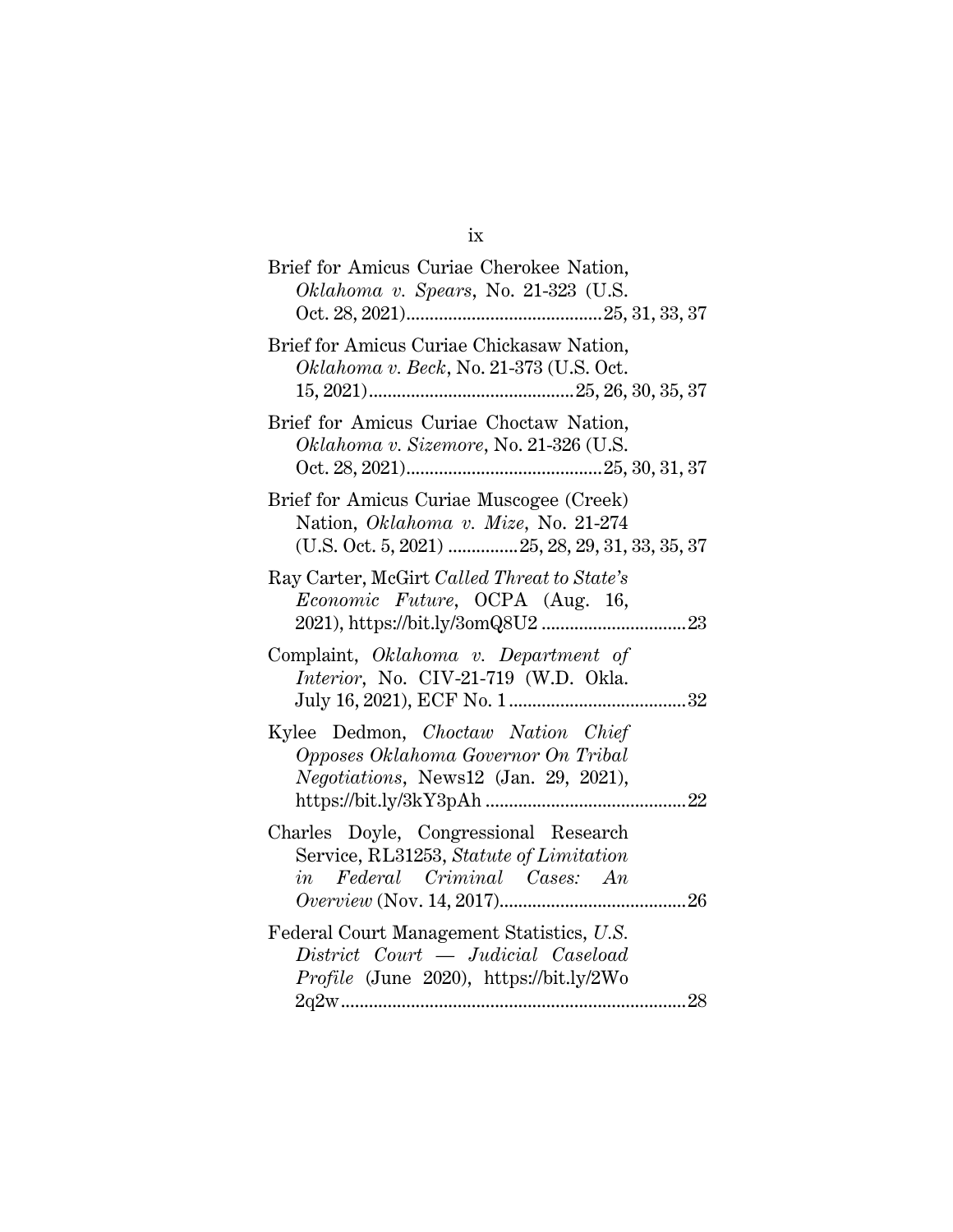| Reese Gorman, Cole Encourages State-<br>Tribal Relations Over State Challenges<br>to McGirt, Norman Transcript (July 23,                                 |
|----------------------------------------------------------------------------------------------------------------------------------------------------------|
| 2021), https://yhoo.it/3lYMjD83, 23                                                                                                                      |
| Allison Herrera, Trent Shores Reflects on<br>His Time As U.S. Attorney, Remains<br>Committed To Justice For Indian<br>Country, NPR (Feb. 24, 2021),      |
| Cecily Hilleary, Native Americans, State<br>Leaders Grapple With Legal<br>Uncertainty In Oklahoma, VOA News<br>(July 31, 2021), https://bit.ly/3F8X0tO25 |
| Inter-Tribal Council of the Five Civilized<br>Tribes, Res. 21-34 (Oct. 8, 2021),                                                                         |
| Naomi Keitt, Lighthorse Police Budget<br>Increased as Their Caseload Expands,<br>FOX23 News (Apr. 15, 2021),                                             |
| Kolby Kickingwoman, Oklahoma Tribes,<br>Governor Still at Odds Over McGirt,<br>Indian Country Today (Sept. 5, 2021),                                     |
| Curtis Killman, Here's How Cherokee<br>Tribal Courts Are Handling the Surge<br>in Cases Due to the McGirt Ruling,<br>Tulsa World (May 17, 2021),         |

x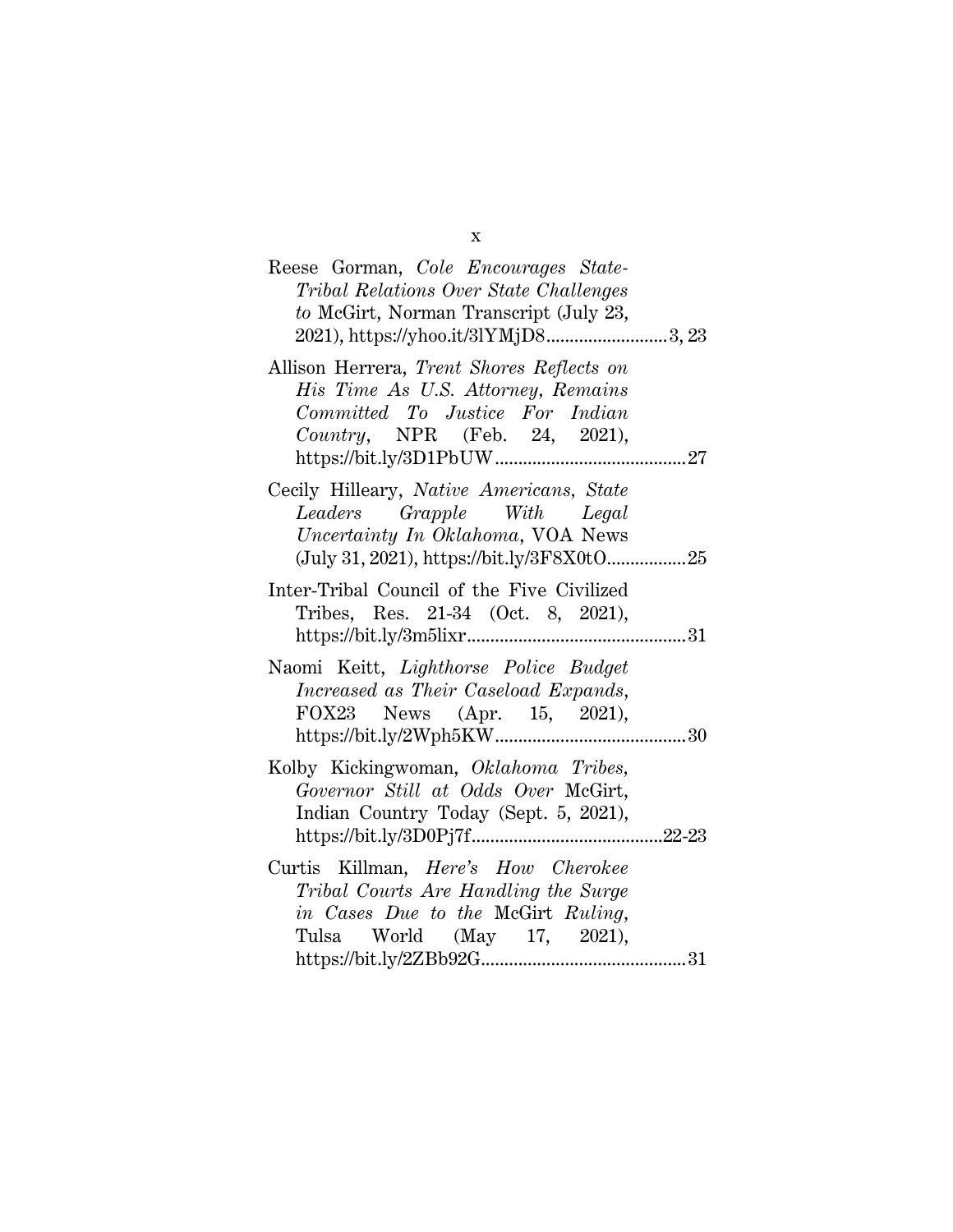| Letter from Andrew R. Wheeler, EPA<br>Administrator to the Honorable J. Kevin<br>Stitt, Governor of Oklahoma (Oct. 1,<br>2020), https://bit.ly/3z88E4J 35-36    |
|-----------------------------------------------------------------------------------------------------------------------------------------------------------------|
| Oklahoma Brief, Oklahoma v. Bosse, No.                                                                                                                          |
| Oklahoma Corporation Commission's<br>Response to Petition in Error, Exhibit<br>A, Canaan Resources X v. Calyx<br><i>Energy III, LLC, No.</i> 119245 (Okla. Dec. |
| Oklahoma Tax Commission, Report of<br>Potential Impact of McGirt v. Oklahoma<br>(Sept. 30, 2020), https://bit.ly/2Yc1YW535, 36                                  |
| Order for Hearing, $Oklahoma$ v.<br>Department of Interior, No. CIV-21-719<br>(W.D. Okla. Nov. 1, 2021), ECF No. 62 32                                          |
| Petition for a Writ of Certiorari, Parish v.<br>Oklahoma, No. 21-467 (U.S. Sept. 27,                                                                            |
| Petition for a Writ of Certiorari, Oklahoma<br>v. Bosse, No. 21-186 (U.S. Aug. 6,                                                                               |
| Petition for a Writ of Certiorari, Sharp v.<br>Murphy, 140 S. Ct. 2412 (2020) (No. 17-                                                                          |
| Petitioner's Appendix to Petition for a Writ<br>of Certiorari, Oklahoma v. Spears, No.                                                                          |

xi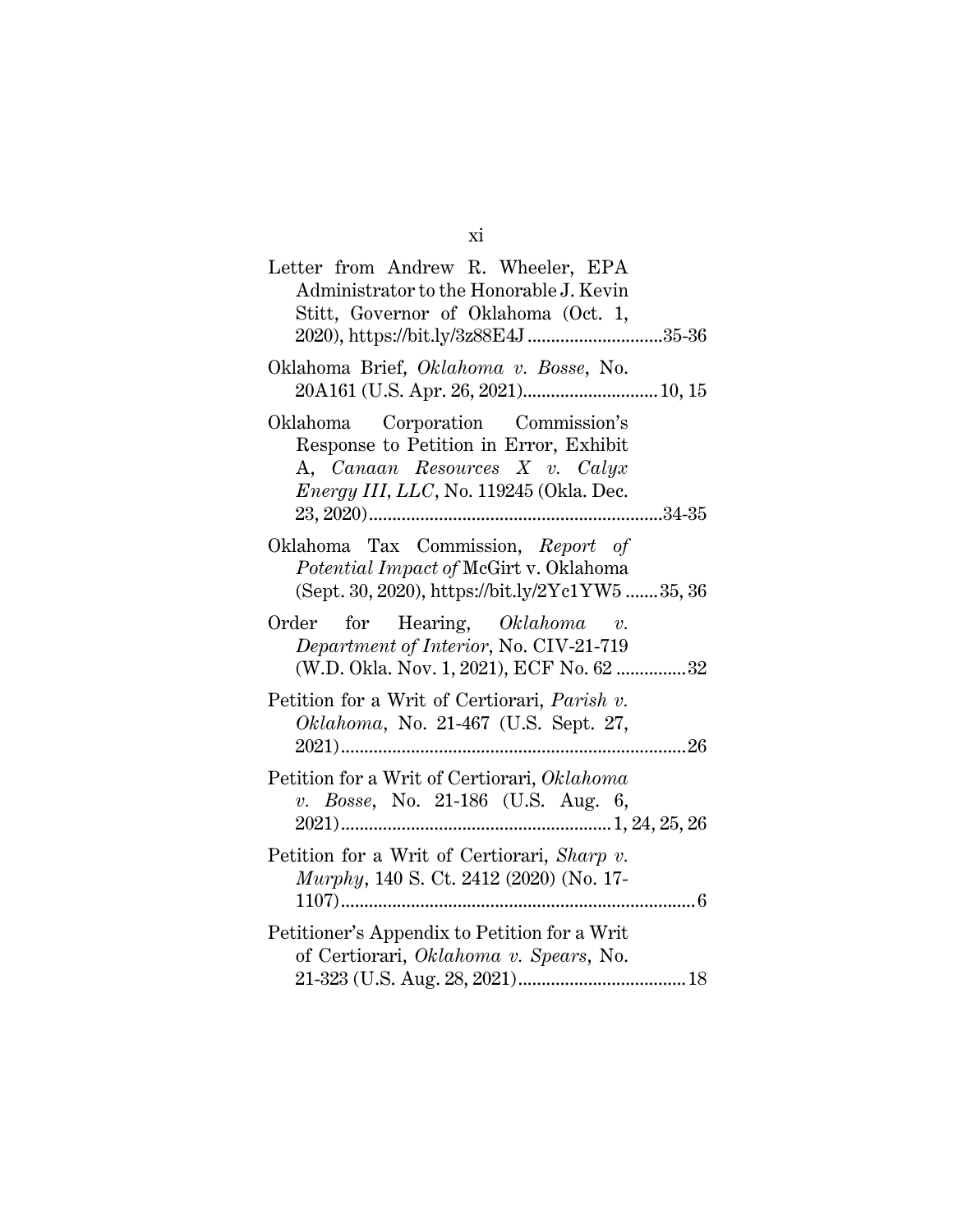| Press Release, EPA, EPA Announces                 |
|---------------------------------------------------|
| Renewed Consultation<br>and                       |
| Coordination with Oklahoma Tribal                 |
| <i>Nations</i> (June 30, 2021), https://bit.      |
|                                                   |
| Press Release, United States Attorneys,           |
| Eastern District of Oklahoma, United              |
| States Attorney's Office For The                  |
| Eastern District Of Oklahoma Obtains              |
| Twenty-Eight Indictments From                     |
| Federal Grand Juries (Aug. 2, 2021),              |
|                                                   |
| Press Release, United States Attorneys,           |
| Northern District of Oklahoma, Federal            |
| Grand Jury A Indictments Announced                |
|                                                   |
|                                                   |
| Joe Tomlinson & Tres Savage, Forum Ends           |
| Early, Stitt Aims To Overturn McGirt              |
| Ruling, Non Doc (July 14, 2021),                  |
|                                                   |
| Transcript of Oral Argument, McGirt v.            |
| Oklahoma, 140 S. Ct. 2452 (2020) (No.             |
|                                                   |
|                                                   |
| Tulsa Motion to Dismiss, <i>Hooper v. City of</i> |
| Tulsa, No. 21-cv-165 (N.D. Okla. May 26,          |
|                                                   |
| United States Brief, Oklahoma v. Bosse,           |
| No. 20A161 (U.S. May 17, 2021) 10, 13             |

xii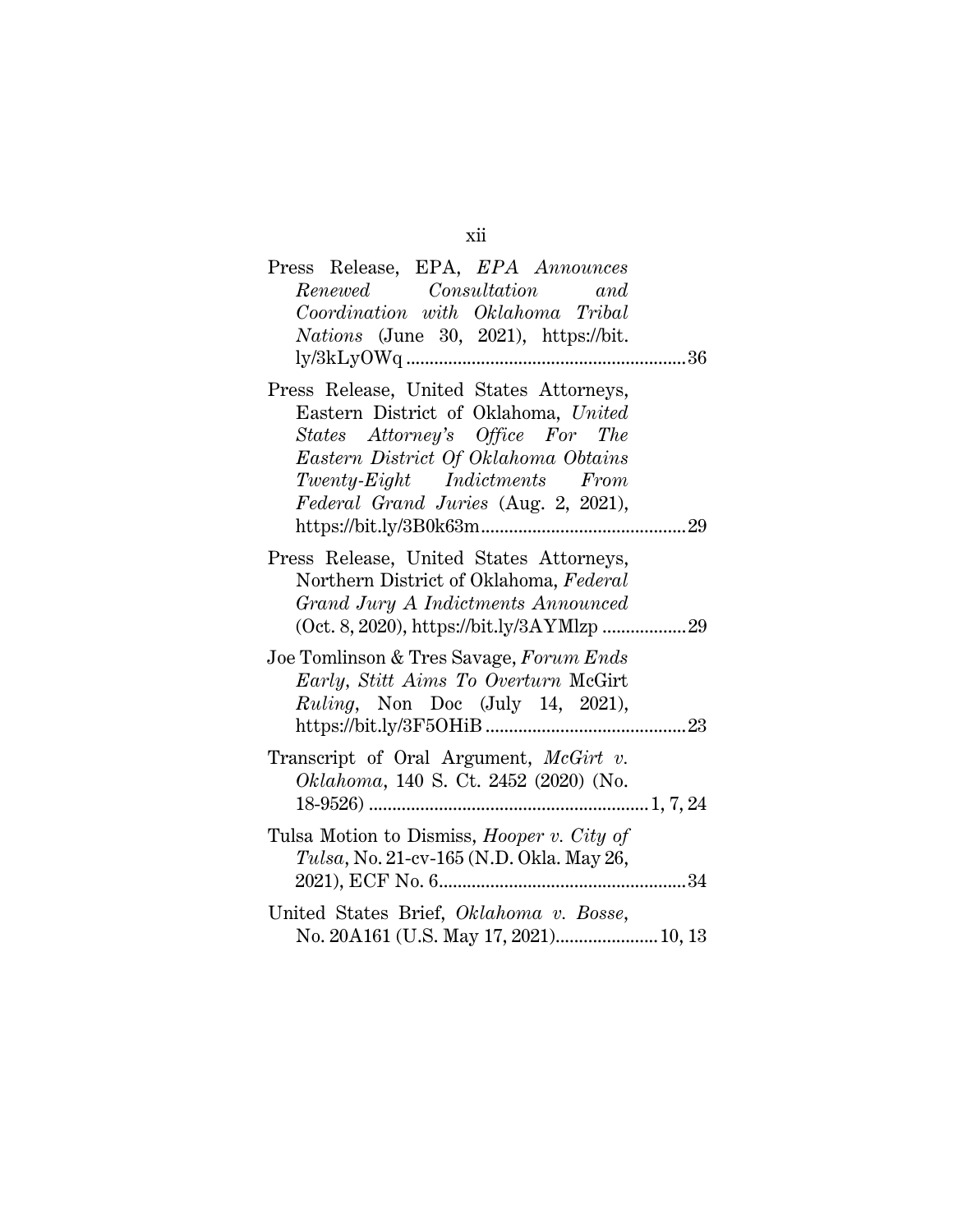| United States Courts, Court Orders &       |    |
|--------------------------------------------|----|
| Updates During COVID-19 Pandemic,          |    |
| https://bit.ly/3zZZ43I (last updated       |    |
|                                            | 29 |
| United States Judicial Conference,         |    |
| Judiciary Supplements Judgeship            |    |
| Request, Prioritizes Courthouse            |    |
| Projects (Sept. 28, 2021), https://bit.ly/ |    |
| 3mgiEno                                    |    |

xiii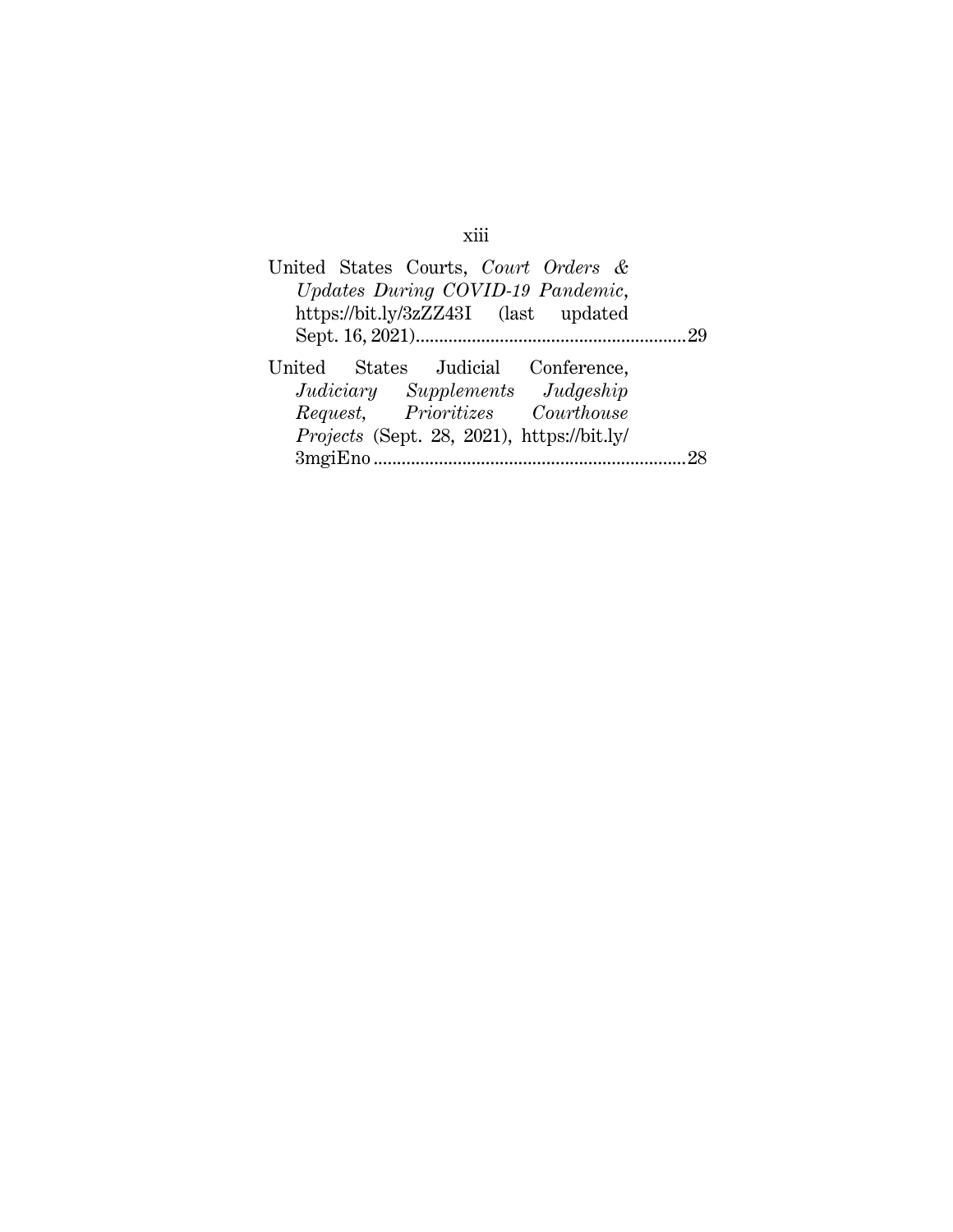#### INTRODUCTION

Below, the Oklahoma Court of Criminal Appeals ("OCCA") applied settled law to vacate Respondent's conviction. First, it held that the Cherokee Nation's reservation endures, in a conclusion that accords with *McGirt v. Oklahoma*, 140 S. Ct. 2452 (2020), and that Oklahoma never challenged below. Second, the OCCA held that Oklahoma lacks criminal jurisdiction over alleged crimes by non-Indians, like Respondent, against Indians in Indian country. That conclusion accords Oklahoma's repeated concessions that, in Indian country, it has no jurisdiction over "crimes committed against Indians." *McGirt* Arg. Tr. 54.

This decision warrants no further review. Oklahoma first told this Court that it must limit or overrule *McGirt* because "[t]housands" of prisoners were poised to successfully "challeng[e] decades' worth of convictions." Pet. 2, *Oklahoma v. Bosse*, No. 21-186. Events, however, removed that premise. After Oklahoma filed for certiorari in *Bosse*, the OCCA issued *State ex rel. Matloff v. Wallace*, 2021 OK CR 21. *Matloff* stated that the OCCA was "interpret[ing] … state post-conviction statutes [to] hold that *McGirt* … shall not apply retroactively to void a conviction that was final when *McGirt* was decided." *Id.* ¶15. So Oklahoma shifted course. Seeking to salvage review, Oklahoma filed this petition, focusing on *McGirt*'s effects on present and future criminal prosecutions and civil jurisdiction. Pet. 19-26. But the simple facts remain: *McGirt*'s backwardslooking effects are limited, and its going-forward effects are for Congress to weigh. Today, neither of Oklahoma's questions presented warrants review.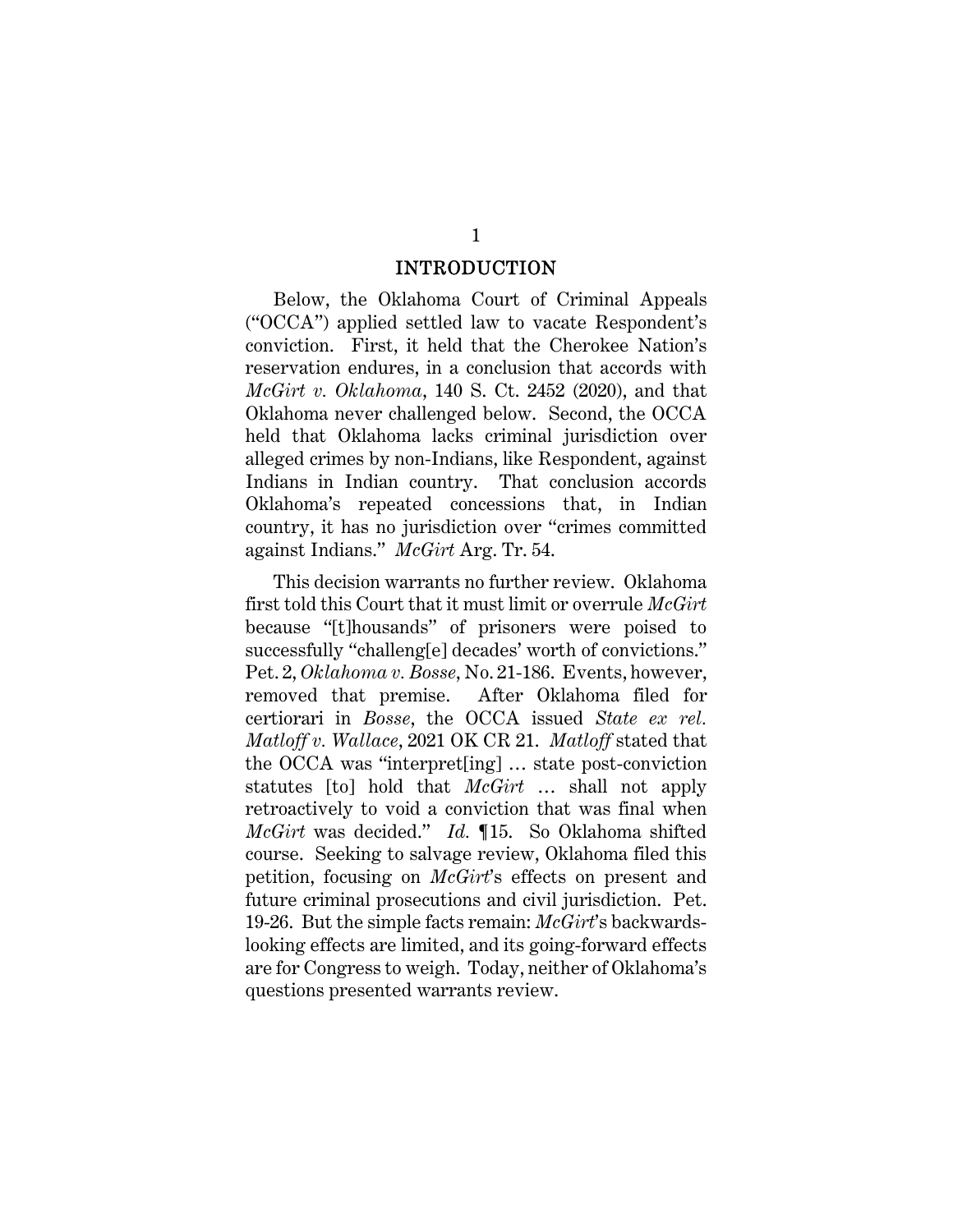Oklahoma's first question asks "[w]hether a State has authority to prosecute non-Indians who commit crimes against Indians in Indian country." Pet. i. The OCCA correctly answered no, in a decision implicating no conflict or disagreement. The Court has long affirmed that "the United States, rather than … [the State], ha[s] jurisdiction over offenses committed" in Indian country "by one who is not an Indian against one who is." *Williams v. United States*, 327 U.S. 711, 714 & n.10 (1946). Lower courts uniformly concur. Meanwhile, Congress has repeatedly embedded this understanding in statute. *Matloff* has reshaped the backdrop against which this Court stayed *Bosse*, and there is now nothing to Oklahoma's invitation to upend this settled law.

This case does not even present Oklahoma's second question presented. To begin, Oklahoma incoherently seeks *McGirt*'s overruling in a case about the *wrong reservation*. More important, Oklahoma has egregiously waived its arguments. Its prior Attorney General accepted *McGirt* as law. So below, Oklahoma took "no position as to … the existence" of the Cherokee reservation and did not argue *McGirt* should be overruled. Pet. 11a. Only in June 2021 did a new Attorney General flip flop. Cherokee Br. 14 n.28. This Court, however, treats as waived arguments "not raise[d] … below," *United States v. Jones*, 565 U.S. 400, 413 (2012), and reviews only questions "pressed or passed on below," *Illinois v. Gates*, 462 U.S. 213, 220, 222 (1983). This Court applies those rules even to requests to modify a "well-settled federal" rule. *Id.* And it does so precisely to avoid requests, like Oklahoma's, to upend precedent based on untested assertions from counsel.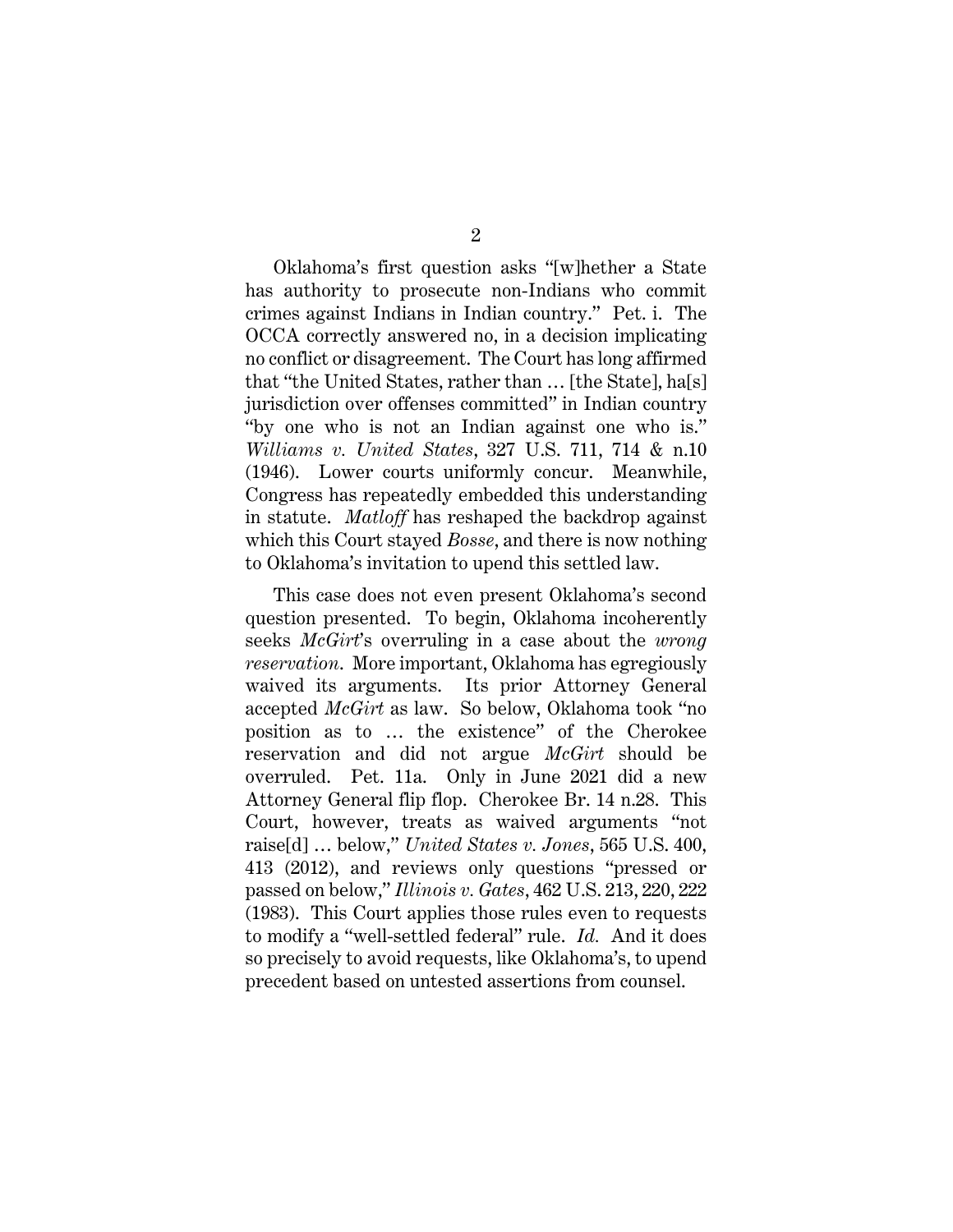Regardless, Oklahoma's second question would not warrant review even in a case presenting it. Like many of this Court's statutory decisions, *McGirt* was divided. Like many such decisions, *McGirt* has real effects (though Oklahoma vastly overstates them). And like all this Court's statutory decisions, the ball is now where the Constitution places it: With Congress.

Certiorari is not warranted to address Oklahoma's invitation for this Court to elbow Congress aside. It scarcely needs saying that this Court does not overrule statutory decisions based only on changes in personnel. *Stare decisis* exists precisely to protect the "actual and perceived integrity of the judicial process" against such threats. *Michigan v. Bay Mills Indian Cmty.*, 572 U.S. 782, 798 (2014). And *stare decisis* applies with "special force" in statutory cases, where "Congress remains free to alter what [this Court has] done." *Halliburton Co. v. Erica P. John Fund, Inc.*, 573 U.S. 258, 274 (2014).

Here, those principles are no abstractions. Oklahoma seeks certiorari *in order to* preempt active negotiations. In May 2021, its governor opposed H.R. 3091, which would have allowed the State to compact with the Cherokee and Chickasaw to obtain its pre-*McGirt* criminal jurisdiction. In July 2021, Oklahoma opposed federal-law-enforcement funding because it did not desire "a permanent federal fix." And weeks later, it became clear why: It preferred to swing for the fences

<sup>1</sup> Reese Gorman, *Cole Encourages State-Tribal Relations Over State Challenges to McGirt*, Norman Transcript (July 23, 2021), https://yhoo.it/3lYMjD8.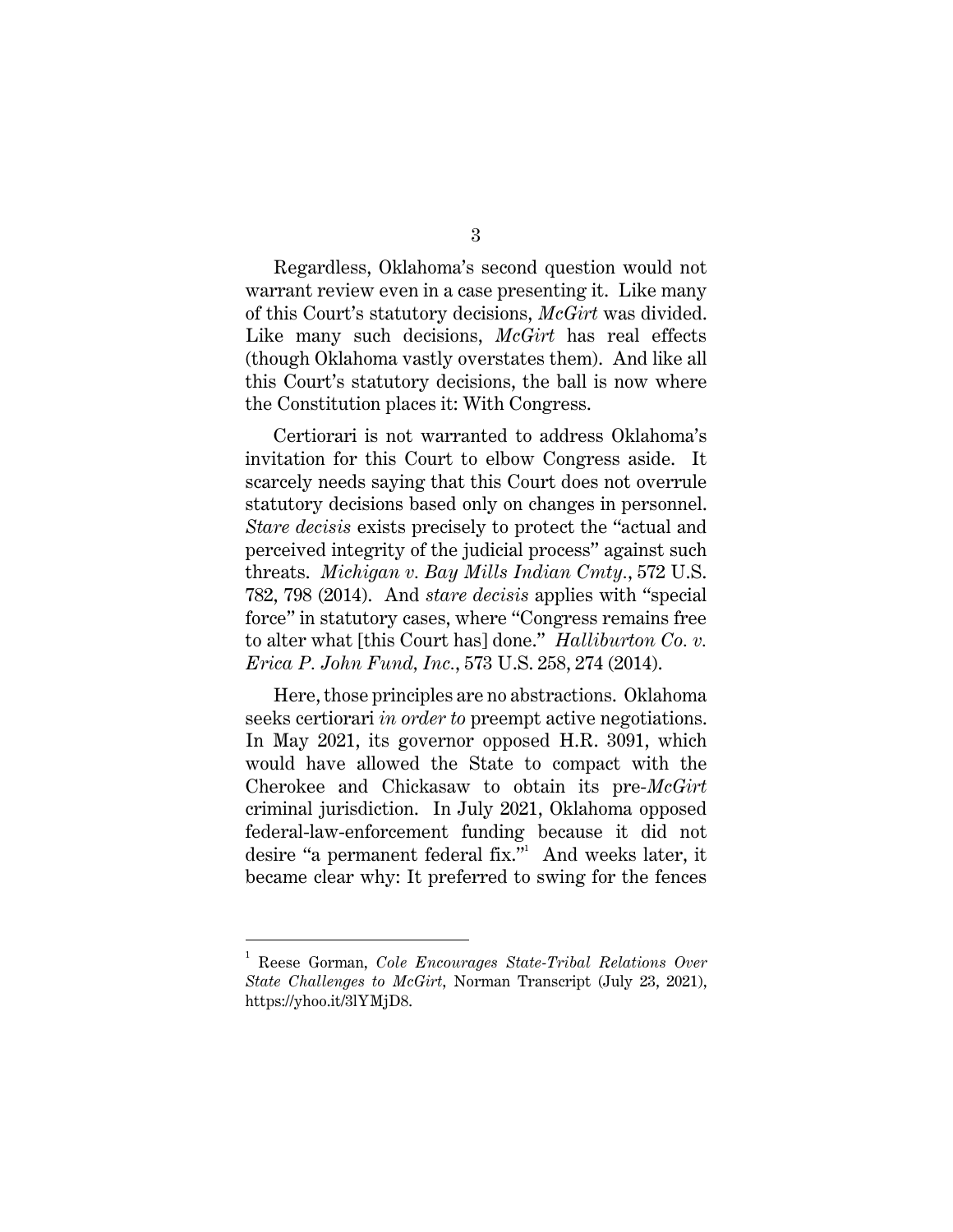here. This Court's place, however, is not in the middle of legislative negotiations.

Rarely, moreover, will this Court receive so inappropriate a request justified by so little. Despite its overheated rhetoric, Oklahoma identifies few real effects. Again, *McGirt*'s impact on existing convictions is now limited. And again, going forward, Congress can decide whether to modify jurisdictional lines. Meanwhile, Oklahoma's claims of a "criminal-justice crisis," Pet. 4, are largely unburdened by evidence and misstate the facts. In reality, the federal government and Five Tribes are working to fulfill the responsibilities *McGirt* gives them and seeking the resources they need (over Oklahoma's opposition).

Oklahoma's claims about civil effects are even more reality-free. In fact, its position, undisclosed to the Court in its petitions, is that *McGirt* applies *only* to criminal jurisdiction and has *no* civil effects. In all events, moreover, those effects will be vastly less than Oklahoma suggests. And the place to address any such concerns is in civil cases.

Indeed, Oklahoma's petition is a source of, not a solution to, uncertainty. Overruling *McGirt* would invalidate thousands of federal and tribal prosecutions and squander tens of millions spent in reliance on *McGirt*. Meanwhile, granting review would freeze negotiations indefinitely. Oklahoma apparently is happy to impose those costs. But that only underscores why its arguments should be directed to Congress, which the Constitution charges with making such decisions.

The petition should be denied.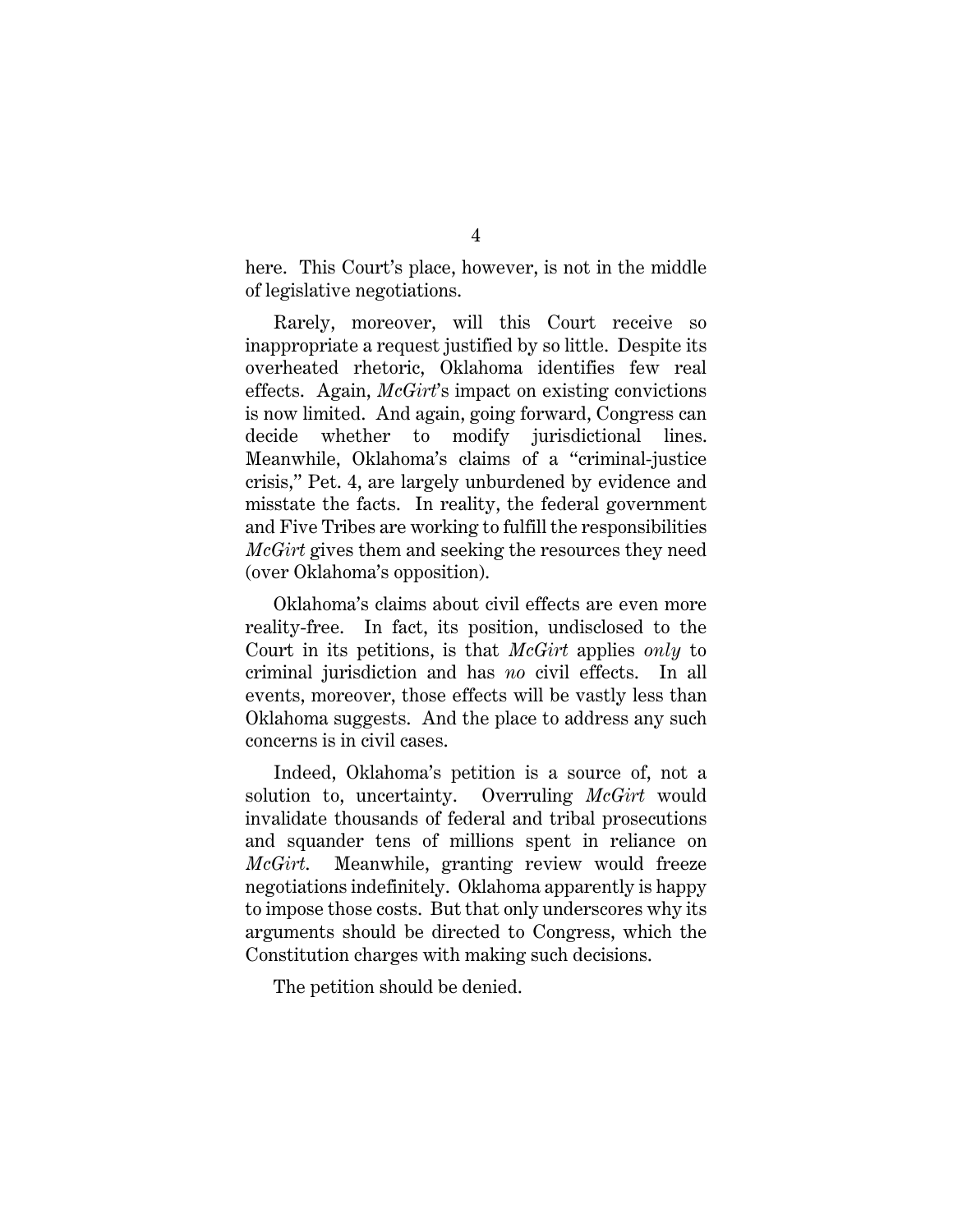#### STATEMENT OF THE CASE

#### A. *Murphy* and *McGirt*.

The Muscogee reservation came before this Court after the Tenth Circuit "appl[ied] *Solem* [*v. Bartlett*, 465 U.S. 463 (1984)]" to hold that "Congress has not disestablished the Creek Reservation." *Murphy v. Royal*, 875 F.3d 896, 966 (10th Cir. 2017). In Chief Judge Tymkovich's view, "Supreme Court precedent preclude[d] any other outcome." *Id.* at 966 (Tymkovich, C.J., concurring in denial of rehearing en banc).

In *McGirt*, this Court agreed. The bedrock rule, it explained, is that only "Congress can divest a reservation of its land." 140 S. Ct. at 2462 (quoting *Solem*, 465 U.S. at 470). And while disestablishment does not "require any particular … words," it "does require that Congress clearly express its intent." *Id.*

The Court found no statute disestablishing the Muscogee reservation. *Id.* at 2452, 2463. True, "Congress intruded on the Creek's … self-governance" in other ways, which "represented serious blows." *Id.* at 2465. But these statutes "left the [Muscogee] with significant sovereign functions." *Id.* at 2466. And eventually "Congress changed course" and restored many powers. *Id.* at 2467. Hence, there "arrived no moment when any [statute] dissolved the Creek Tribe or disestablished its reservation." *Id.* at 2468.

The Court declined to find disestablishment based on "historical practices and demographics." *Id.* at 2468. The Court found "no need to consult extratextual sources when the meaning of a statute's terms is clear." *Id.* at 2469. The Court, however, also addressed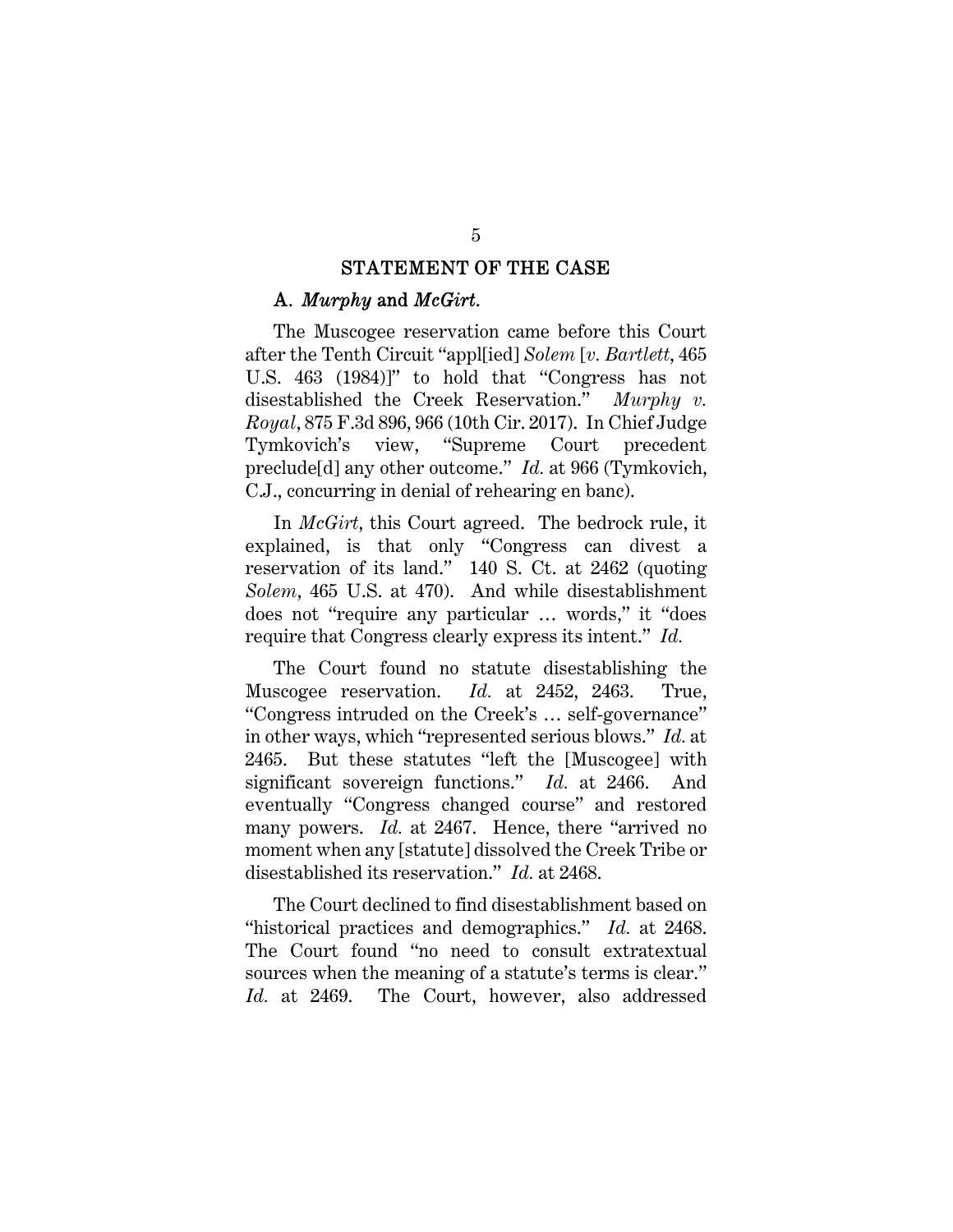Oklahoma's historical arguments on their own terms and found that "none ... provide[d]" ""compelling' evidence" of disestablishment. *Id.* at 2470.

Last, the Court considered Oklahoma's "dire warnings" that a "loss" would have ""transform[ative]" effects." *Id.* at 2478, 2481. The Court did not doubt that its decision would have real effects. But it emphasized that many of the problems that Oklahoma warned about would be temporary or mitigated by "other legal doctrines … designed to protect" reliance interests. *Id.* at 2480-81. And despite the "potential for cost and conflict," the Court declined to let "pessimism … rule." *Id.* It emphasized that "[w]ith the passage of time, Oklahoma and its Tribes have proven they can work successfully together," as evident from Oklahoma's "hundreds of intergovernmental agreements with tribes." *Id.* "And, of course, should agreement prove elusive," "Congress remains free to" legislate. *Id.* at 2481-82.

The Chief Justice dissented. He maintained that the Court had misread the relevant statutes and that "Congress disestablished any reservation" before statehood. *Id.* at 2482 (Roberts, C.J., dissenting).

#### B. This Case.

In *Murphy* and *McGirt*, it was common ground that the Court's holding would apply to all crimes involving Indians. That was because, as Oklahoma explained, "States lack criminal … jurisdiction … if either the defendant or victim is an Indian." *Murphy* Pet. 18. Hence, Oklahoma emphasized that an adverse ruling would invalidate convictions for "crimes committed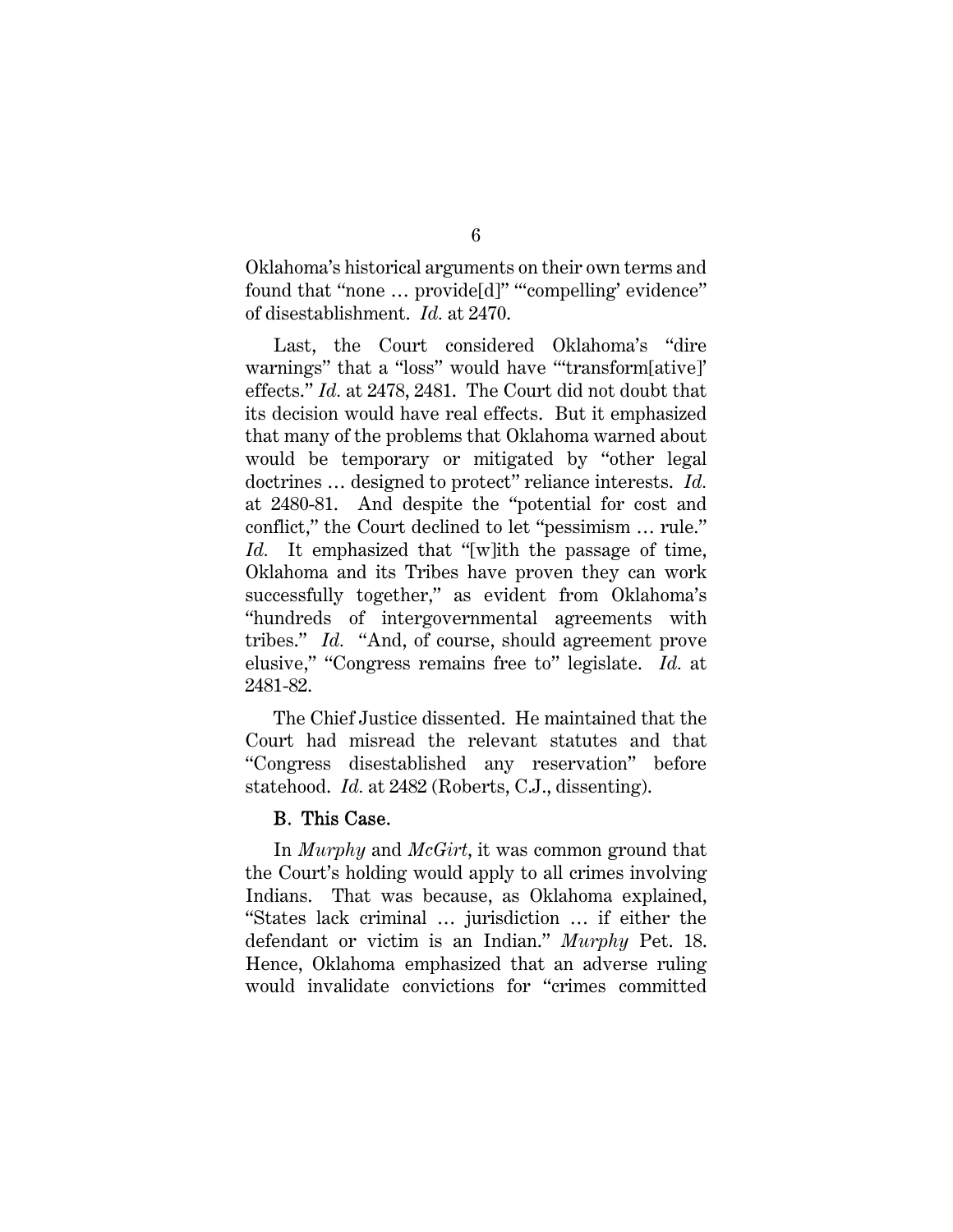against Indians" by non-Indians, "which the state would not have jurisdiction over." *McGirt* Arg. Tr. 54.

Below, Respondent invoked that law. After the Tenth Circuit's *Murphy* decision, he argued that his Oklahoma conviction and sentence were invalid because the alleged crime occurred on the Cherokee reservation and the victim was Indian. Brief of Appellant at 42-44 (Okla. Ct. Crim. App. Aug. 2, 2018).<sup>2</sup>

When *McGirt* issued, the OCCA remanded for an evidentiary hearing, and the parties stipulated that the victim was Indian and that the alleged crime occurred within the historic boundaries of the Cherokee reservation. Pet. App. 3a.

Oklahoma took "no position as to the facts underlying the existence, now or historically, of the … Cherokee Nation Reservation," and "[n]o evidence or argument was presented by the State specifically regarding disestablishment." Pet. App. 17a-18a.

Based on evidence presented by Respondent and the Cherokee Nation, the trial court concluded that Congress established a reservation for the Cherokee Nation via the 1833 Treaty with the Western Cherokee, the 1835 Treaty with the Cherokee, the 1846 Treaty with the Cherokee, and the 1866 Treaty with the Cherokee. Pet. App. 12a-15a. Then, the court canvassed the statutes that might have disestablished the Cherokee reservation and found none did. Pet. App. 15a-17a. During remand, Oklahoma for the first time argued that

 $^2$  All references to filings in the Oklahoma Court of Criminal Appeals are to Case No. F-2017-1203, available at https://bit.ly/3atOh7G.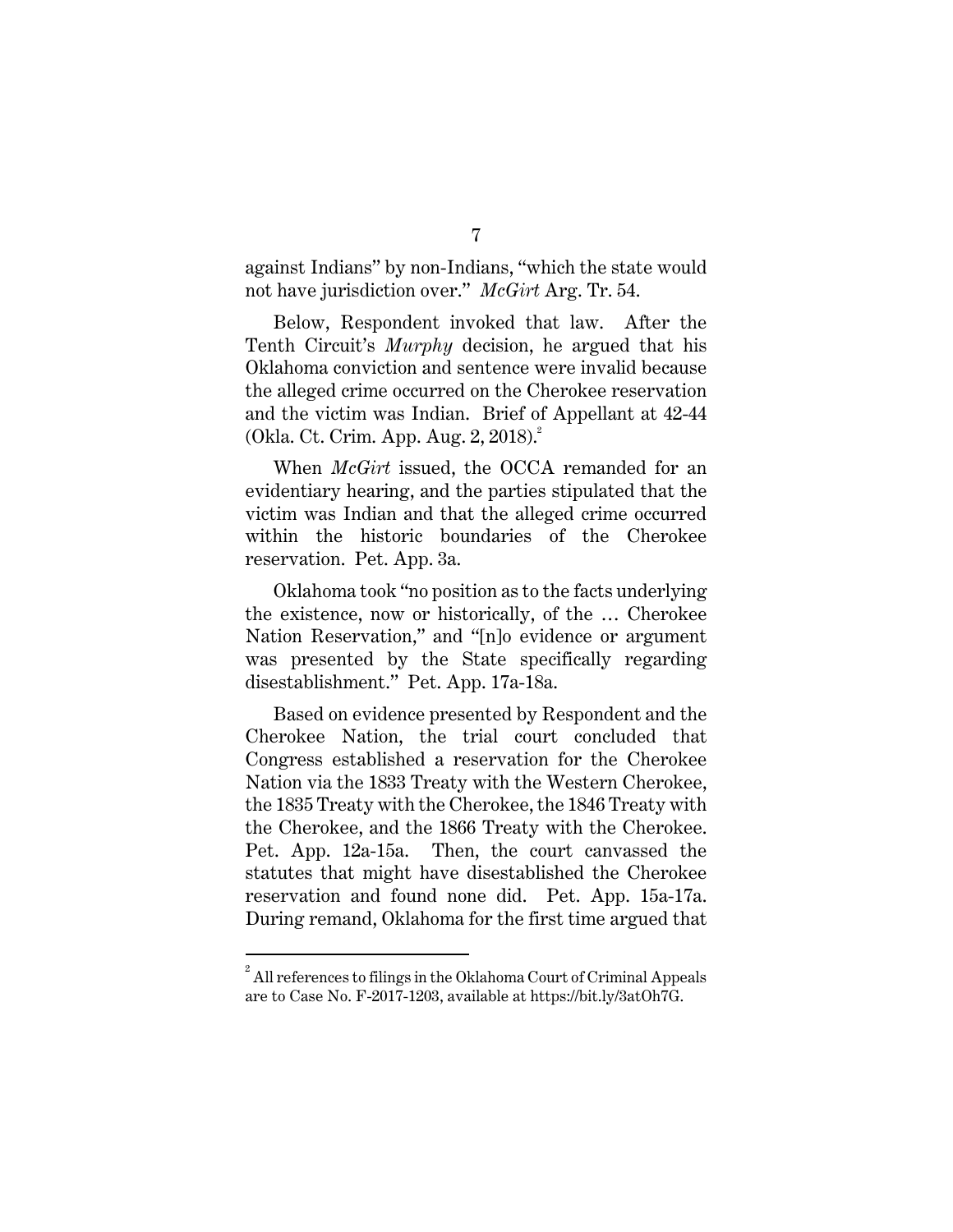it has "concurrent jurisdiction over all crimes committed by non-Indians in Indian country." Pet. App. 4a.

After remand, the OCCA agreed that the alleged crime occurred within the Cherokee Nation's still-extant reservation. Pet. App. 3a. And it rejected Oklahoma's concurrent-jurisdiction argument, citing *Bosse*. Pet. App. 4a. The OCCA thus held that Oklahoma "did not have jurisdiction to prosecute" Respondent. Pet. App. 4a. The trial court then dismissed. Docket Entry (Okla. Dist. Ct. Tulsa Cnty. Sept. 27, 2021).<sup>3</sup>

Although the OCCA subsequently vacated *Bosse*  based on *Matloff*, the OCCA again "reject[ed] the State's concurrent jurisdiction argument" in *Roth v. State*, 2021 OK CR 27 ¶ 12.

By the time the OCCA decided Respondent's case, the federal government had indicted Respondent, Indictment at 1 (N.D. Okla. Nov. 2, 2020), ECF No.  $2<sup>4</sup>$ , and it duly took Respondent into custody. Arrest Warrant at 1 (N.D. Okla. Apr. 12, 2021), ECF No. 33. On October 15, 2021, Respondent pled guilty to one count of child neglect in Indian Country. Pet. to Enter Guilty Plea & Order Entering Plea (N.D. Okla. Oct. 15, 2021), ECF No. 50.

 $3$  References to district-court filings are to Case No. CF-2015-6478, available at https://bit.ly/2Y49pid.

 $4$  References to filings in Respondent's federal criminal case are to No. 4:20-cr-255 (N.D. Okla.).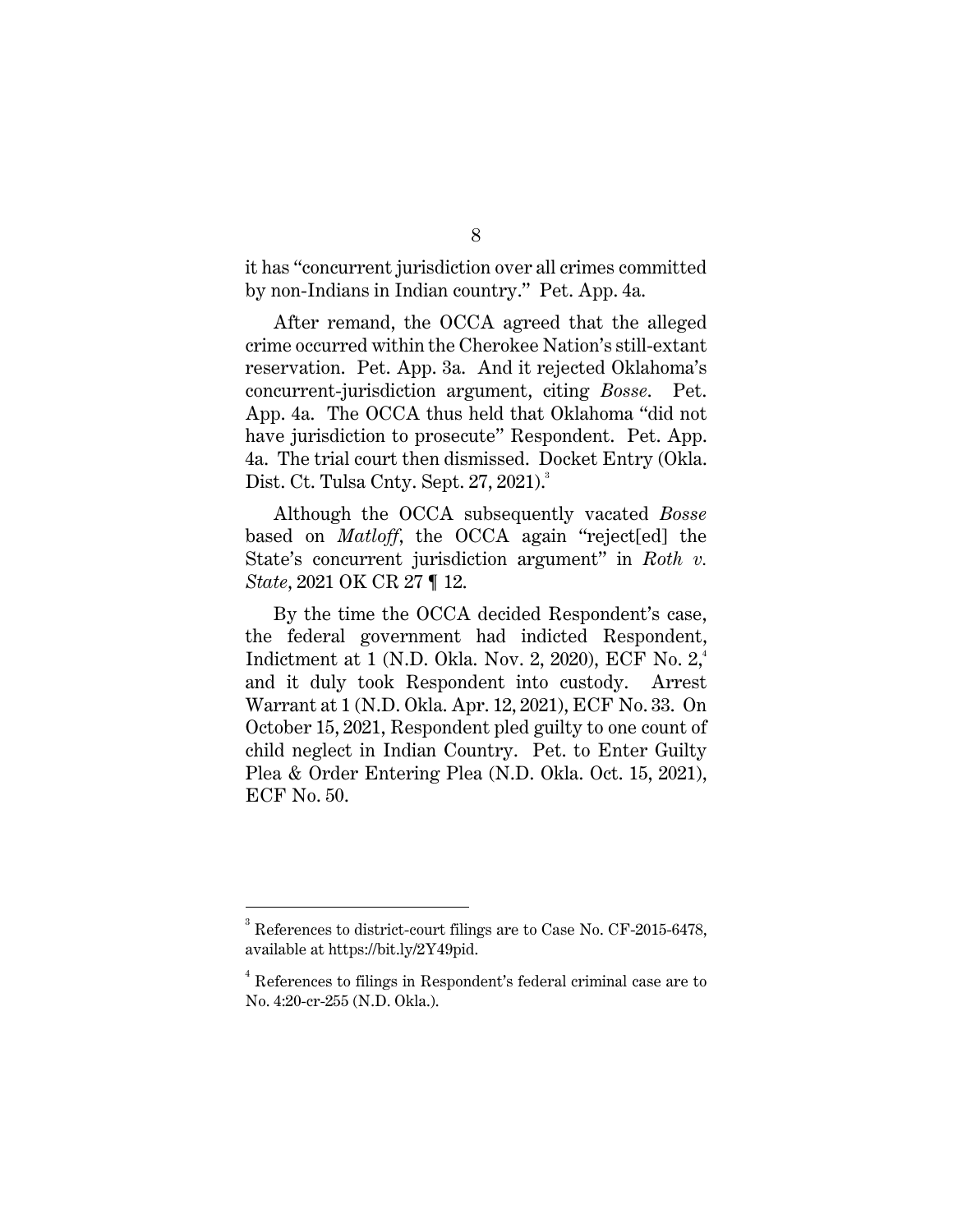#### REASONS FOR DENYING THE PETITION

# I. This Court Should Not Grant Certiorari On Oklahoma's Concurrent-Jurisdiction Argument.

The OCCA correctly held that States lack jurisdiction to try non-Indians for crimes against Indians in Indian country. That decision accords with this Court's cases (which uniformly affirm this rule), lowercourt decisions (which uniformly follow this rule), and Congress's statutes (which uniformly endorse this rule). Further review is not warranted.

### A. The OCCA's Holding Does Not Warrant Review.

Oklahoma barely tries to show that its first question presented warrants review. It does not. Oklahoma does not claim lower courts are divided. To the contrary, they uniformly hold that "federal courts have exclusive jurisdiction over an offense committed in Indian country by a non-Indian against … an Indian." *State v. Larson*, 455 N.W.2d 600, 601 (S.D. 1990).<sup>5</sup>

Nor can Oklahoma claim conflict with this Court's cases. For decades and without exception, this Court has affirmed that "the United States, rather than … [the State], ha[s] jurisdiction over offenses committed" in Indian country "by one who is not an Indian against one

<sup>5</sup> *See State v. Flint*, 756 P.2d 324, 326 (Ariz. Ct. App. 1988), *cert. denied*, 492 U.S. 911 (1989); *State v. Greenwalt*, 663 P.2d 1178, 1182 (Mont. 1983); *State v. Kuntz*, 66 N.W.2d 531, 532 (N.D. 1954); *accord United States v. Bruce*, 394 F.3d 1215, 1221 (9th Cir. 2005); *St. Cloud v. United States*, 702 F. Supp. 1456, 1459 (D.S.D. 1988).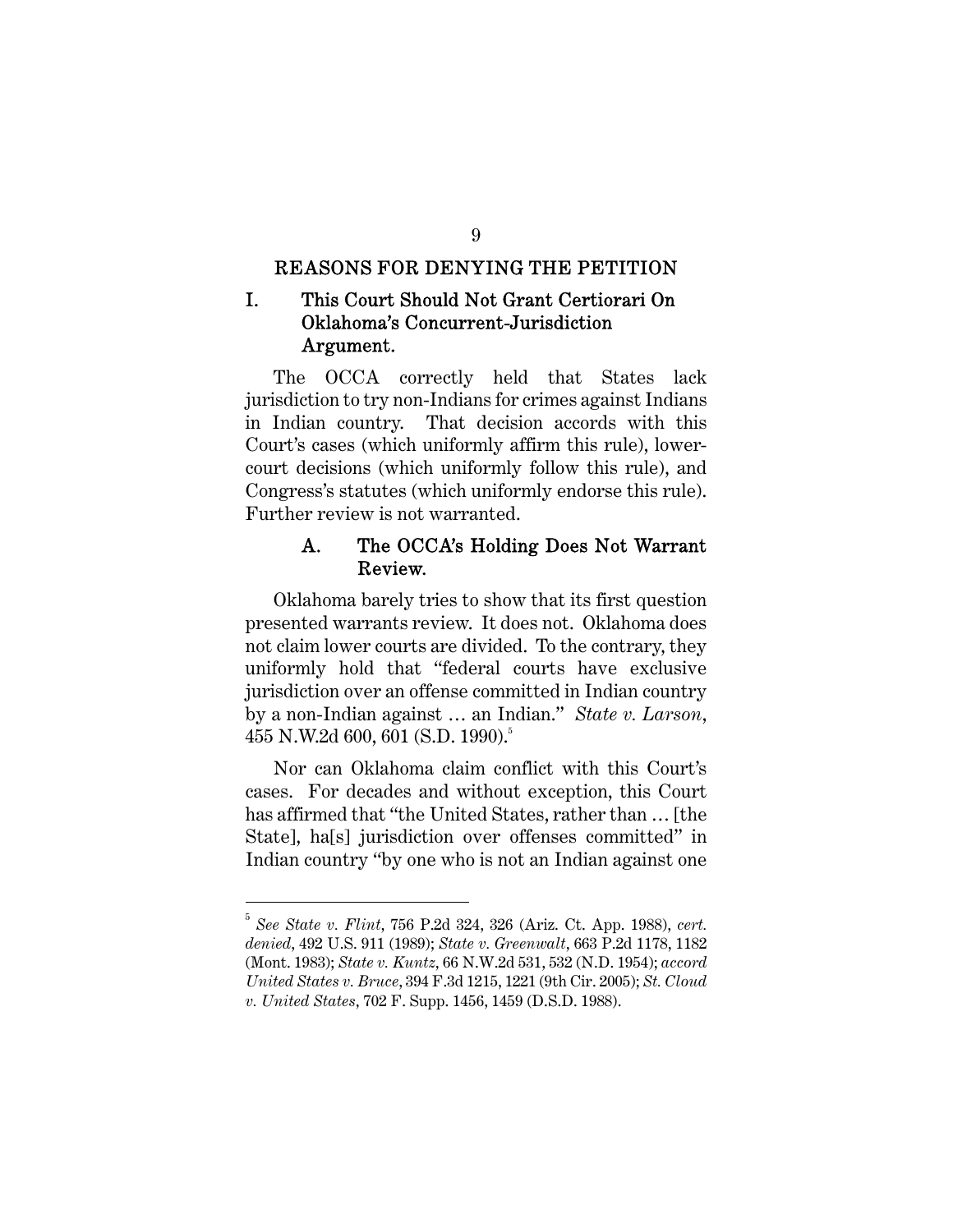who is." *Williams*, 327 U.S. at 714 & n.10. Its seminal Indian-country jurisdictional decision, *Williams v. Lee*, 358 U.S. 217 (1959), reiterated that "if [a] crime was by or against an Indian, tribal jurisdiction or that expressly conferred on other courts by Congress has remained exclusive." *Id.* at 220. And the Court reaffirmed the same rule in *Washington v. Confederated Bands & Tribes of the Yakima Indian Nation*, 439 U.S. 463 (1979), which explained that "criminal offenses by or against Indians have been subject only to federal or tribal laws, except where Congress … has 'expressly provided that State laws shall apply.'" *Id.* at 470-71. The list goes on. *See* 20A161 U.S. Br. 16-19 (more examples).

The State's only certiorari argument is that eastern Oklahoma contains many non-Indians and *McGirt* makes this issue newly important there. Pet. 14-15. But after *Matloff*, *McGirt* affects only existing criminal convictions on direct review. Respondent knows of only *12* such cases before the OCCA. Going forward, too, this issue is of marginal importance: Oklahoma has estimated that only 20% of cases affected by *McGirt* involve non-Indian defendants. 20A161 Okla. Br. 17. So its claims about *McGirt*'s effects on criminal jurisdiction overwrought as they are, *infra* 27-32—have little to do with this issue.

More important, Congress is the place to address going-forward jurisdiction. For decades, States, the United States, and Tribes have shared a common understanding: States have jurisdiction over crimes by non-Indians against Indians in Indian country only if Congress expressly confers it. Hence, where Congress has *not* done so, non-Indians are subject to federal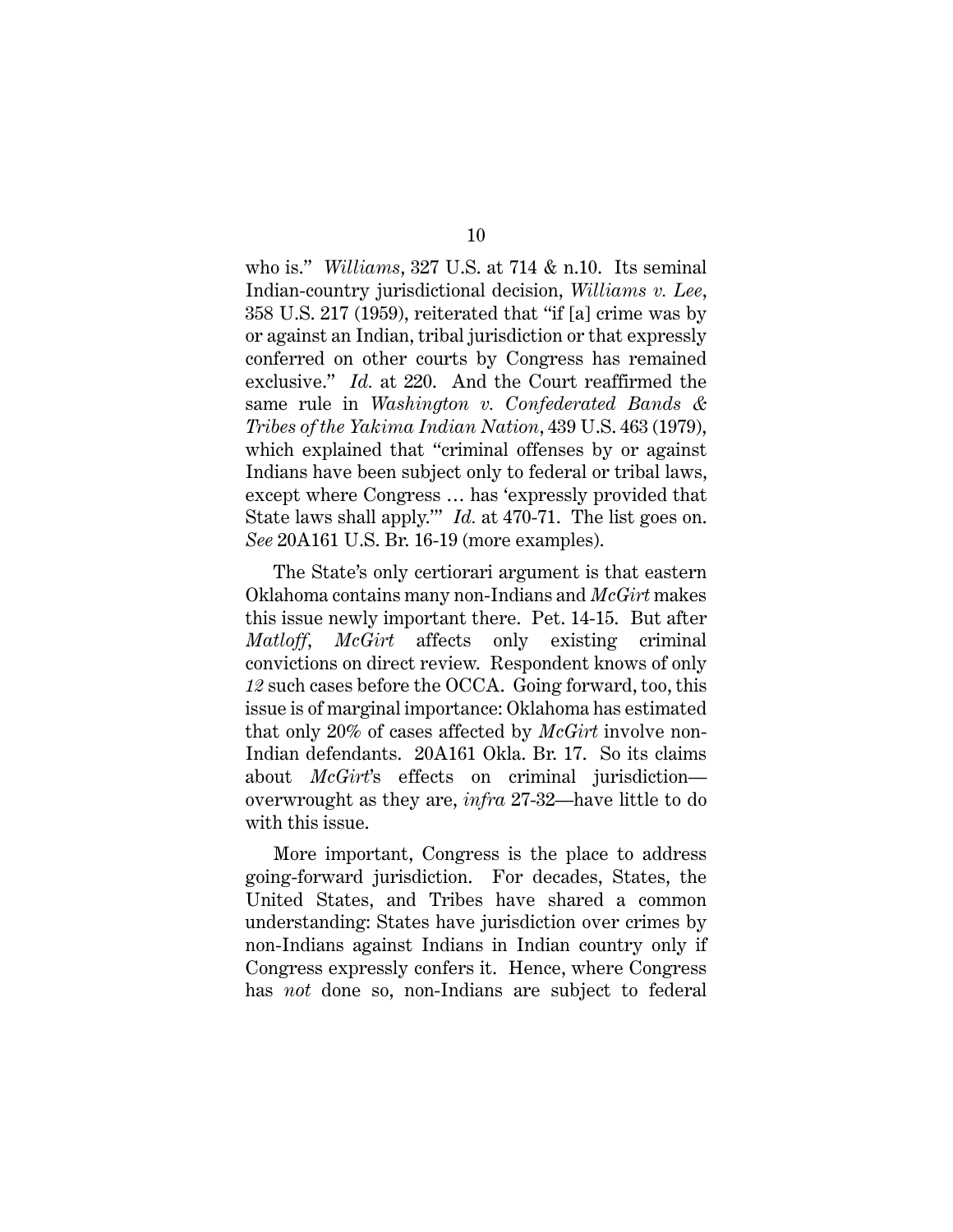punishments and prosecutorial choices, not the different punishments and choices States might inflict. If Oklahoma believes it needs additional jurisdiction, it can ask Congress. Indeed, H.R. 3091 would allow Oklahoma jurisdiction over crimes "by or against Indians" within the Cherokee and Chickasaw reservations. H.R. 3091 § 6(b)(1), 117th Cong. (introduced May 11, 2021). Certiorari is not warranted so this Court can insert itself into legislative back-and-forth and disrupt settled understandings nationwide.

#### B. The Decision Below Is Correct.

1. The rule the OCCA applied, which this Court has so often affirmed, is correct: States have criminal jurisdiction over criminal offenses involving Indians only if Congress has expressly conferred it. "Congress has … acted consistently upon the assumption that the States have no power to regulate the affairs of Indians on a reservation." *Williams*, 358 U.S. at 220. Hence, this Court's preemption analysis "gives effect to the plenary and exclusive power of the Federal Government to deal with Indian tribes" and to "regulate and protect the Indians and the property against interference." *Bryan v. Itasca County*, 426 U.S. 373, 376 n.2 (1976).

Congress's criminal-jurisdiction statutes embody that assumption. In 1940, Congress granted Kansas "[j]urisdiction … over offenses committed by or against Indians on Indian reservations." 18 U.S.C. § 3243. This Court and Congress understood the Kansas Act as "the first major grant of jurisdiction to a State over offenses *involving Indians* committed in Indian country." *Negonsott v. Samuels*, 507 U.S. 99, 103 (1993) (emphasis added). But it was not the last. Statutes with near-

11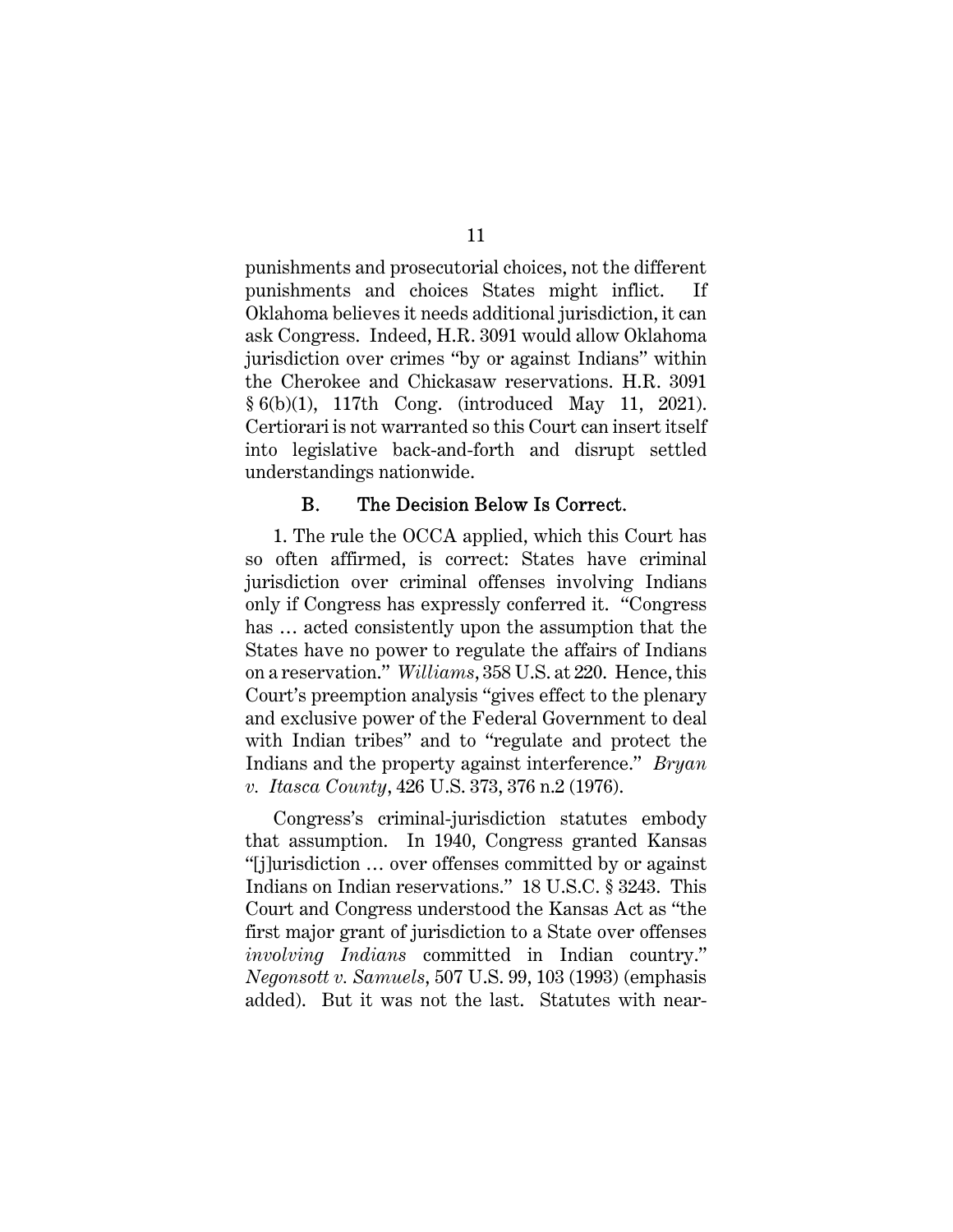identical language quickly followed for North Dakota, Iowa, and New York, all conferring jurisdiction over "offenses by or against Indians."<sup>6</sup> In Public Law 280, Congress conferred the same jurisdiction on more States and gave the option to assume such jurisdiction to any other "State *not having jurisdiction* over criminal offenses committed by or against Indians" in Indian country.  $25 \text{ U.S.C.} \$   $1321(a)(1)$  (emphasis added); Act of Aug. 15, 1953, Pub. L. No. 83-280, ch. 505, §§ 2, 7, 67 Stat. 588. Each statute embodies the same rule the OCCA applied below: Absent a statute, States lack jurisdiction over crimes by non-Indians "against Indians."

2. The OCCA correctly rejected Oklahoma's contrary position. Oklahoma seeks a nontextual extension of *United States v. McBratney*, 104 U.S. 621 (1882), which held that States have jurisdiction over crimes by non-Indians against non-Indians in Indian country. *Id.* at 624. In *Draper v. United States*, this Court recognized that *McBratney* was hard to square with Montana's statehood act, which stipulated that "Indian lands shall remain under the absolute jurisdiction and control of … the United States." 164 U.S. 240, 244 (1896) (quoting 25 Stat. 676). *Draper* nonetheless found that the "equality of statehood" principle compelled *McBratney*'s rule. *Id.* But it limited *McBratney* to crimes not committed by "Indians or against Indians." *Id.* at 247. The Court held the same in *Donnelly v. United States*, which reiterated "[u]pon full consideration" that the Court was "satisfied that offenses committed *by or against Indians* are not

<sup>6</sup> *See* Act of May 31, 1946, ch. 279, 60 Stat. 229; Act of June 30, 1948, ch. 759, 62 Stat. 1161; Act of July 2, 1948, ch. 809, 62 Stat. 1224; Act of Oct. 5, 1949, ch. 604, 63 Stat. 705.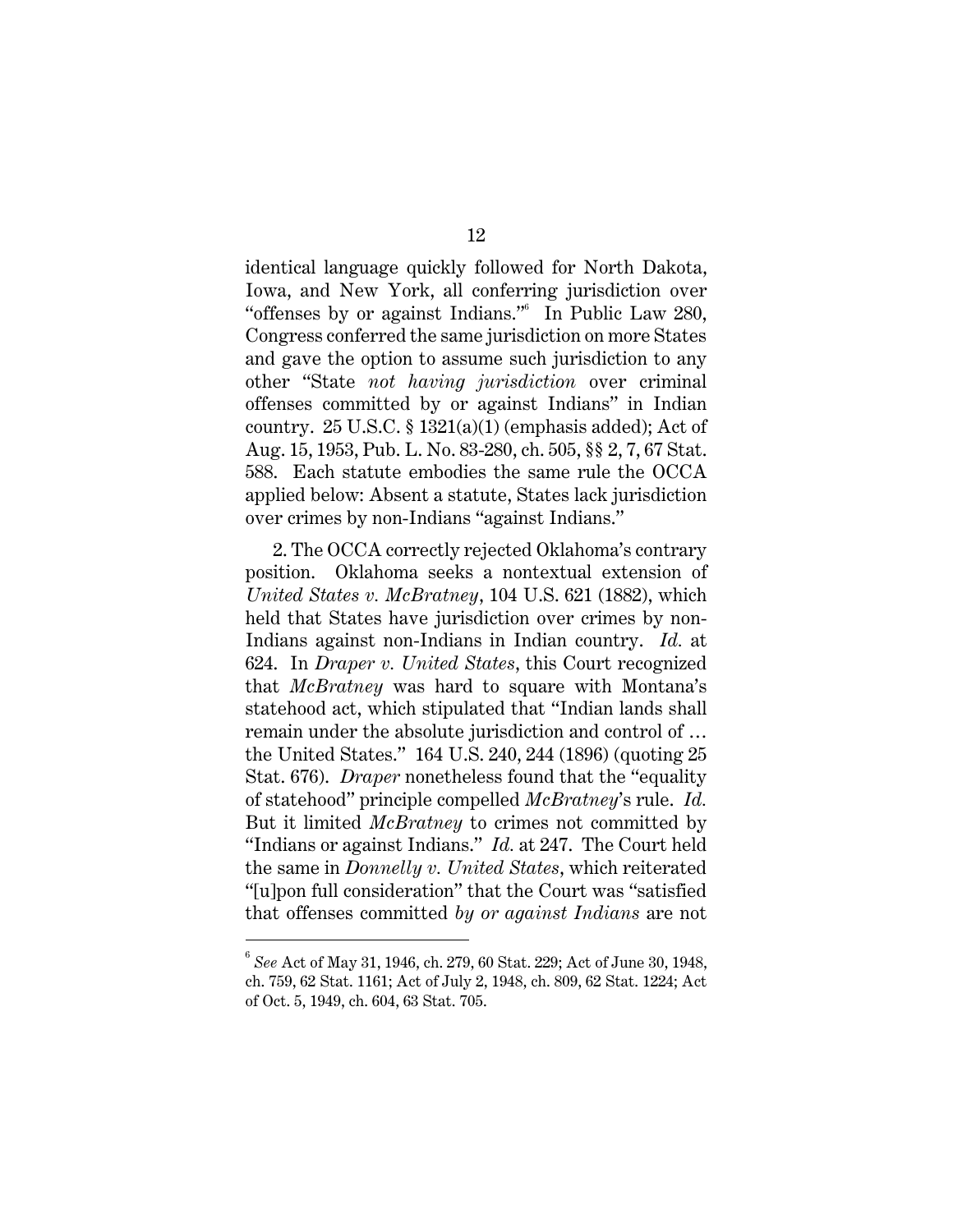within the principle of … *McBratney*." 228 U.S. 243, 271 (1913) (emphasis added). The OCCA correctly followed this Court's century of cases adhering to that view.

3. The text and context of the General Crimes Act confirm that, outside of *McBratney*'s exception, States lack criminal jurisdiction in Indian country. The Act "extend[s]" federal criminal jurisdiction "to the Indian country" by applying the federal laws that apply "any place within the *sole and exclusive* jurisdiction of the United States." 18 U.S.C. § 1152 (emphasis added). As the Solicitor General has explained, the italicized phrase indicates that Congress understood Indian country to parallel federal enclaves, where the federal government "exercise[s] exclusive" jurisdiction and state criminal laws are inapplicable. 20A161 U.S. Br. 11; *see* U.S. Const. art. I,  $\S 8$ , cl. 17.<sup>7</sup>

Moreover, Congress first enacted the General Crimes Act in 1834, when *Worcester v. Georgia*, 31 U.S. (6 Pet.) 515 (1832), was hot off the presses. Intercourse Act, June 30, 1834 § 25, ch. 161, 4 Stat. 729. *Worcester* "reflected the view that Indian Tribes were wholly distinct nations within whose boundaries 'the laws of [a

<sup>7</sup> Oklahoma invokes *Donnelly*'s statement that "[t]he words 'sole and exclusive'" in the General Crimes Act "do not apply to the jurisdiction extended over the Indian country, but are only used in the description of the laws which are extended to it." 228 U.S. at 268. *Donnelly,* however, made that statement in rejecting the argument that the Major Crimes Act, by vesting jurisdiction in territorial courts, displaced the General Crimes Act by rendering federal jurisdiction no longer "sole and exclusive." *Id.*; *see Ex parte Wilson*, 140 U.S. 575, 578 (1891). That statement did not address whether States have jurisdiction over crimes involving Indians.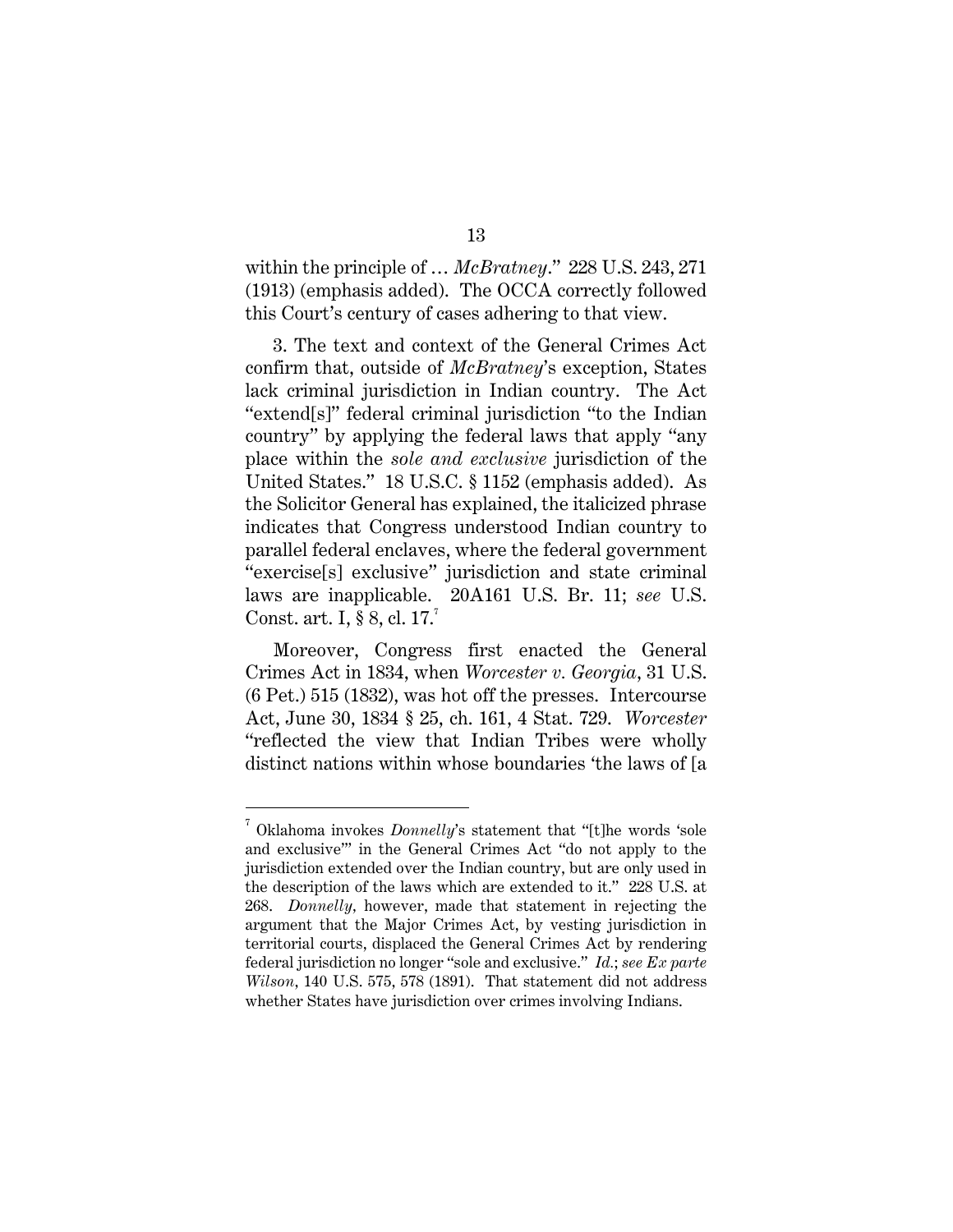State] can have no force.'" *New Mexico v. Mescalero Apache Tribe*, 462 U.S. 324, 331 (1983) (quoting *Worcester*, 31 U.S. (6 Pet.) at 561). This Court construes statutes according to their "original public meaning." *Wis. Cent. Ltd. v. United States*, 138 S. Ct. 2067, 2075 (2018). And those who enacted the General Crimes Act understood federal law to provide the exclusive means of punishing Indian-country crimes by non-Indians against Indians.

4. Congress has repeatedly embedded the same understanding in statute. First, after *Draper* limited *McBratney* to crimes not "by … Indians or against Indians," 164 U.S. at 244–45, Congress in 1906 enacted the Oklahoma Enabling Act using language that was near-identical to the Montana act *Draper* construed. *See*  Act of June 16, 1906, ch. 3335, § 25, 34 Stat. 267. Second, in 1948, just two years after *Williams* reiterated that States lack jurisdiction over crimes "by one who is not an Indian against one who is," 327 U.S. at 714 & n.10, Congress reenacted the General Crimes Act. Act of June 25, 1948, Pub. L. No. 80-772, ch. 645, § 1152, 62 Stat. 683, 757. And third, shortly after, Congress enacted Public Law 280 and all the many statutes recognizing that, absent a statute, States lack jurisdiction over crimes "by or against" Indians. <sup>8</sup> When this Court's cases

14

 $^8$  Oklahoma shrugs off Public Law 280 by claiming that it is "at best overinclusive, because" it also confers civil jurisdiction and "States already possess civil jurisdiction in cases involving non-Indian defendants." Pet. 17. But that is no answer to how Oklahoma's position renders *superfluous* Public Law 280's grant of "criminal jurisdiction over criminal offenses committed by *or against*  Indians." 25 U.S.C. § 1321(a) (emphasis added). In the civil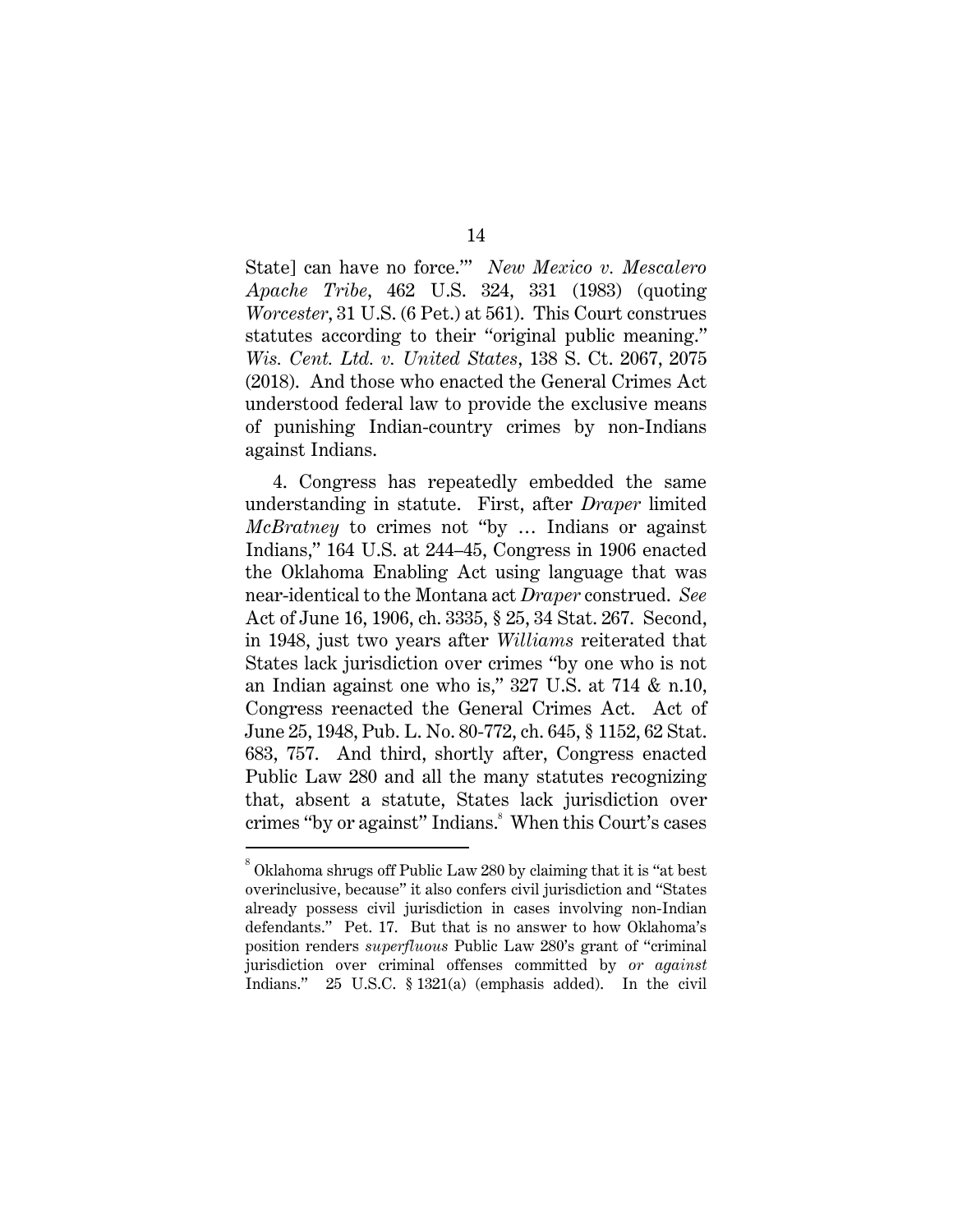have established a provision's meaning and effect, it "presume[s] that when Congress reenact[s] the same language …, it adopt[s] the earlier judicial construction." *Helsinn Healthcare S.A. v. Teva Pharms. USA, Inc.*, 139 S. Ct. 628, 633-34 (2019).

5. Oklahoma incorrectly claims that "the Court's modern precedents demonstrate that" state jurisdiction broadly extends to "interactions between non-Indians and Indians." Pet. 15-16. Its citations, however, mostly concern tax collection. *See id.* (discussing *Milhelm*, *Yakima*, *Potawatomi*, *Cotton Petroleum*, *Colville*, *Moe*).<sup>9</sup> None was about criminal jurisdiction. Oklahoma also cites *New York ex rel. Cutler v. Dibble*, 62 U.S. (21 How.) 366 (1858). But *Dibble* upheld a *civil* ejectment statute providing for the removal of non-Indians from Indian lands, not a criminal statute. *Id.* at 371; *accord Oneida Indian Nation of N.Y. v. Oneida Cnty.*, 414 U.S. 661, 672 n.7 (1974) (emphasizing *Dibble*'s limits).

provision, by contrast, no words are superfluous. It bestows jurisdiction "over civil causes of action between Indians or to which Indians are parties," *id.* § 1322(a), and so grants authority over Indian defendants otherwise beyond States' reach. While Congress could have drafted more narrowly, every word does work.

<sup>9</sup> The exception is *Three Affiliated Tribes of Fort Berthold Reservation v. Wold Engineering, P.C.*, 467 U.S. 138, 148-49 (1984), which concerns state jurisdiction over suits by Indians against non-Indians. In *Bosse*, Oklahoma analogized this case to such suits. 20A161 Okla. Br. 20-21. But the civil context differs in a critical respect. There, Indians voluntarily enter state courts as private persons. Here, Oklahoma proceeds as the sovereign enforcer of public laws, in derogation of the "plenary and exclusive power of the Federal Government … to regulate and protect the Indians." *Bryan*, 426 U.S. at 376 n.2.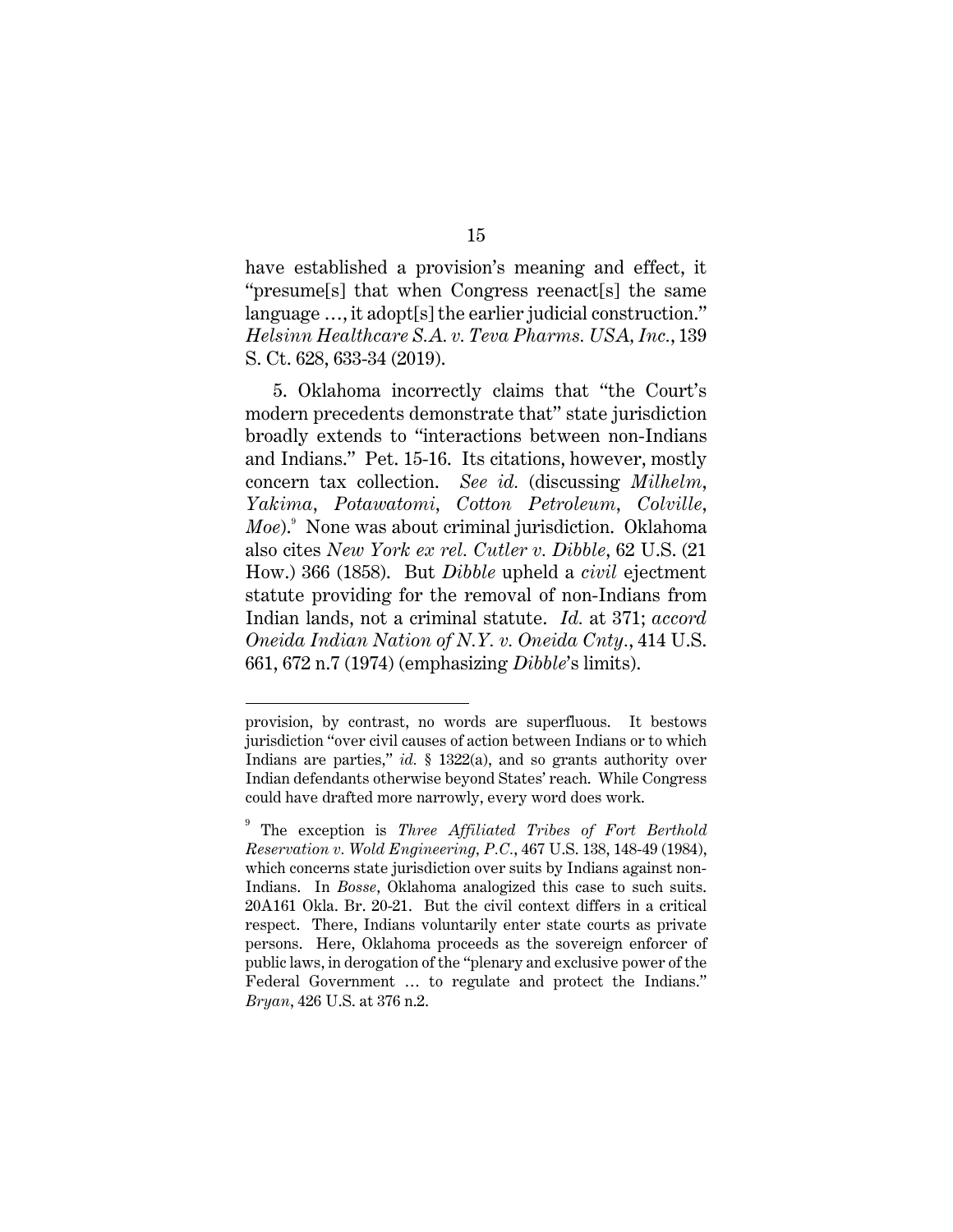Alternatively, Oklahoma urges application of the *Bracker* balancing test. Pet. 15-16. *Bracker*, however, applies to *civil* jurisdiction. *See White Mountain Apache Tribe v. Bracker*, 448 U.S. 136, 144-45 (1980). And even where *Bracker* governs, this Court does not undertake the ad hoc weighing of policy arguments that Oklahoma invites. *Id.* It is guided by "the language of the relevant federal treaties and statutes." *Id.* Here, Congress in the General Crimes Act treated Indian country as equivalent to locations "within the sole and exclusive jurisdiction of the United States"; enacted that language on the understanding that it provided the full measure of criminal jurisdiction in Indian country; reenacted it after this Court affirmed that federal jurisdiction is exclusive; and enacted myriad statutes conferring jurisdiction over crimes "by or against Indians"—which become nonsense if States already have such jurisdiction.

Moreover, Oklahoma's core *Bracker* argument—that concurrent jurisdiction would "enhanc[e] the protection of Indians from the crimes of non-Indians," Pet. 16—fails even as a policy argument. Congress has given some States jurisdiction over Indian reservations. And those "States have not devoted their limited criminal justice resources to crimes committed in Indian country." *United States v. Bryant*, 136 S. Ct. 1954, 1960 (2016).

The key point, however, is that the relevant Congresses did not share Oklahoma's policy judgment. Instead, they shared the understanding of *Donnelly*: that "Indian tribes are wards of the Nation"—*i.e.*, the federal government—and that the federal government has responsibility to prosecute "crimes committed by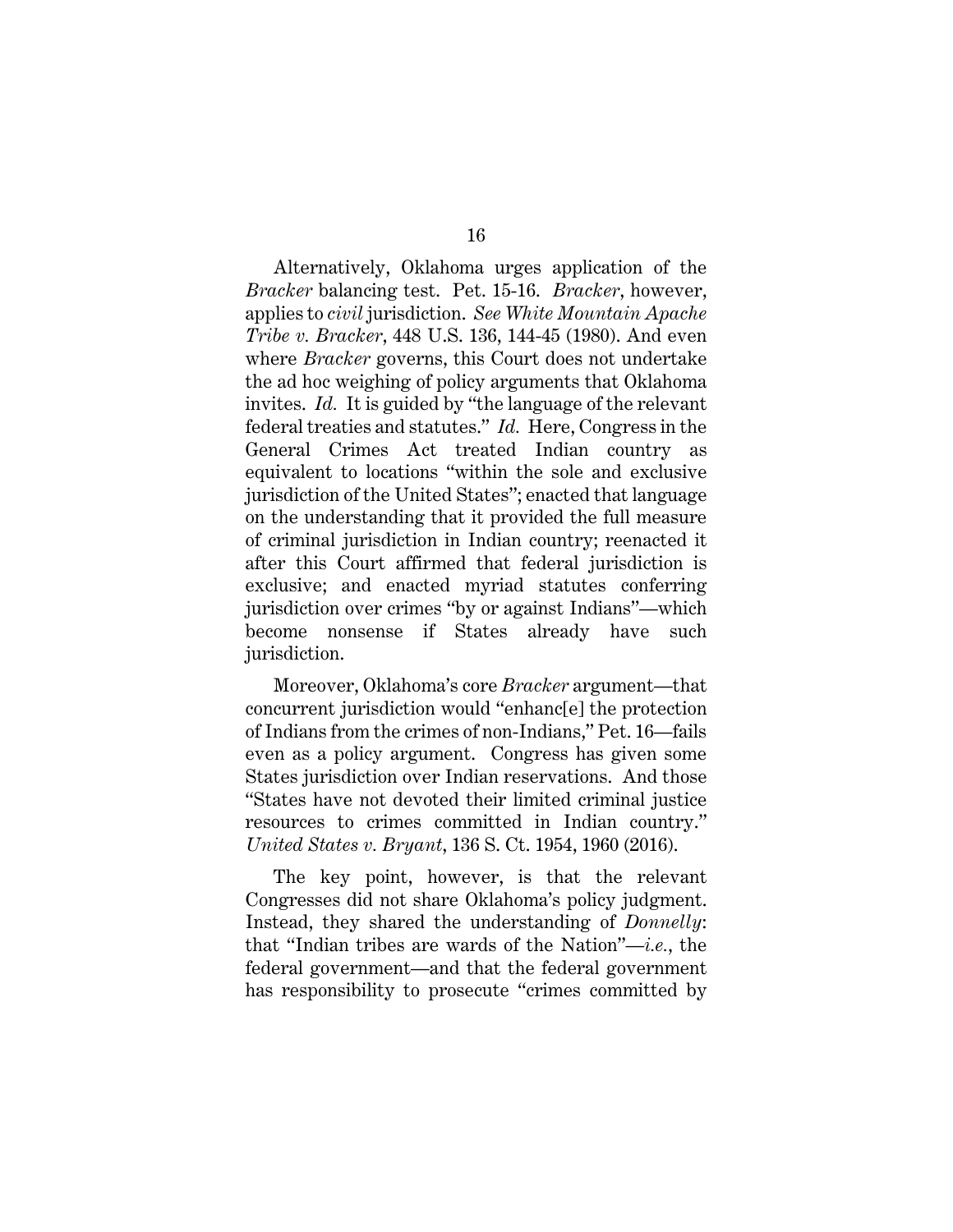white men against the [ir] persons or property ... while occupying reservations set apart for … segregating them." 228 U.S. at 272. *Donnelly*, in turn, reflected countless treaties embedding the same rule. For example, the federal government promised that it—and no one else—would protect the Cherokee from "interruption and intrusion from [U.S.] citizens," even as it covenanted that Cherokee lands would not "be included within the … jurisdiction of any State" without consent. 1835 Treaty of New Echota, Dec. 29, 1835, Arts. 5-6, 7 Stat. 478; *accord* 1856 Treaty with the Creeks, Aug. 7, 1856, Arts. 4, 18, 11 Stat. 699.

Congress thus vested in the United States responsibility to determine whether, and how, to prosecute crimes by non-Indians against Indians. Oklahoma cannot override that judgment by asserting that state prosecutions are wise. Indeed, the entire *premise* of its pragmatic argument is that if it prosecutes non-Indians, the federal government can shirk its duties. That is not the system Congress's statutes contemplate.

#### C. Certiorari Is Unwarranted Because This Issue Is Not Outcome-Determinative.

Oklahoma also waived its concurrent-jurisdiction argument by not raising it until after the OCCA's post-*McGirt* remand. Under Oklahoma law, "the State, like defendants, must … preserve errors …, otherwise they are waived." *A.J.B. v. State*, 1999 OK CR 50, ¶ 9. So whatever the answer to Oklahoma's question presented *in general*, the decision below reached the correct result.

#### 17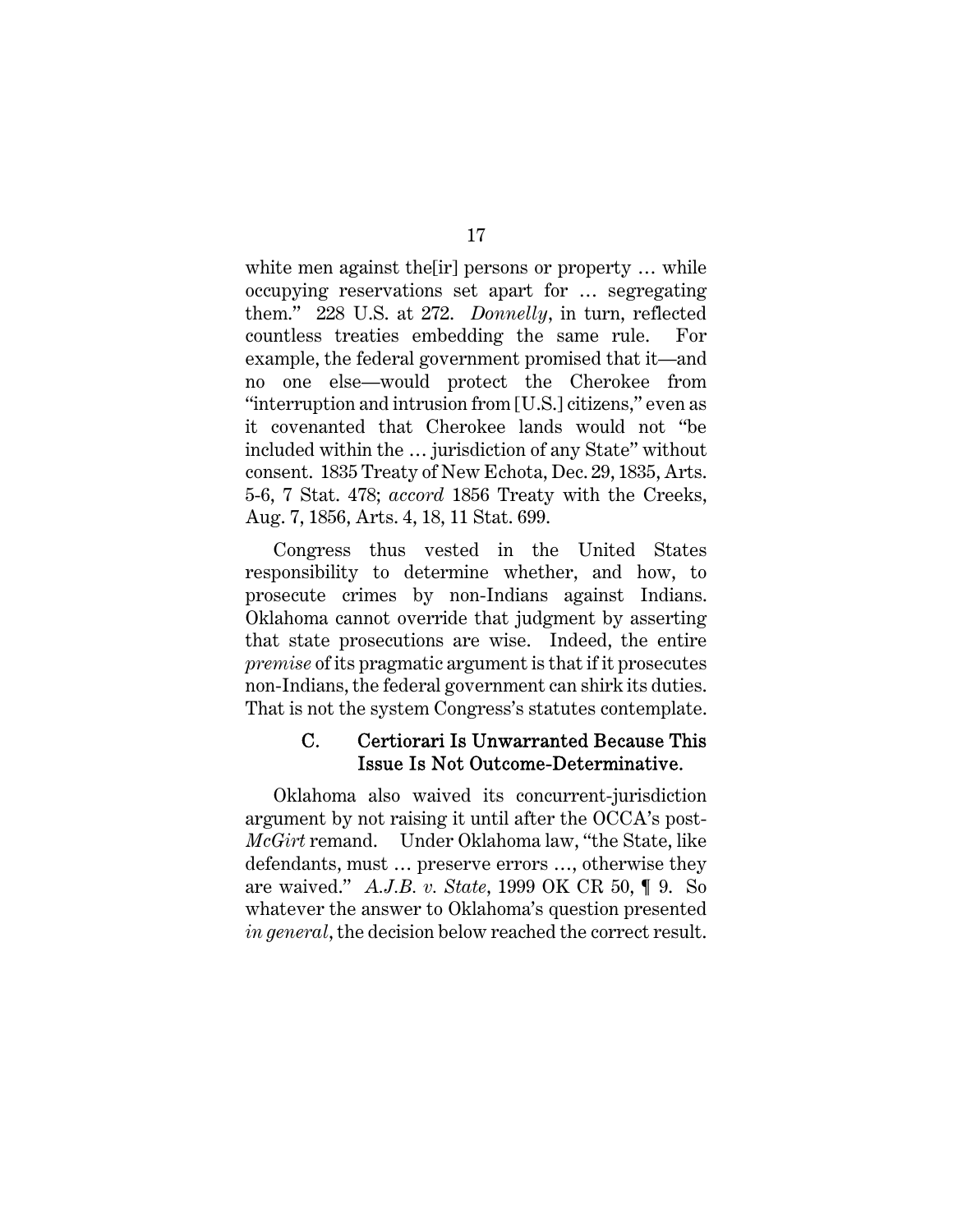### II. This Court Should Not Grant Certiorari To Consider Overruling *McGirt*.

### A. This Case Does Not Present Oklahoma's Question Presented*.*

The Court must decline Oklahoma's request to overrule *McGirt* for the threshold reason that this case does not present that question. It is about the wrong reservation. While the Five Tribes share commonalities, "[e]ach tribe's treaties must be considered on their own terms." *McGirt*, 140 S. Ct. at 2479. And the Cherokee Nation's treaties, statutes, and history differ. For example, "[u]nlike the Creek Agreement, the Cherokee Agreement did not describe tribal courts as 'abolished' by the Curtis Act or prohibit revival of tribal courts." Pet. App. 36a, *Oklahoma v. Spears*, No. 21-323; *cf. McGirt*, 140 S. Ct. at 2484, 2490 (Roberts, C.J., dissenting) (emphasizing Congress's abolition of Muscogee courts). Indeed, it is a mystery what granting Oklahoma's second question presented would even *mean*: Would the parties brief the Muscogee treaties, statutes, and history (at issue in *McGirt*)? Or the Cherokee treaties, statutes, and history (which control this case but which this Court has never addressed)?

This case also does not present Oklahoma's second question presented because Oklahoma below waived its request to overrule *McGirt* and declined to present evidence on the Cherokee reservation's disestablishment. This Court treats as waived arguments "not raise[d] … below." *Jones*, 565 U.S. at 413. And in cases from state courts, it considers only claims "pressed or passed on below," even when litigants contend that a "well-settled federal" rule "should be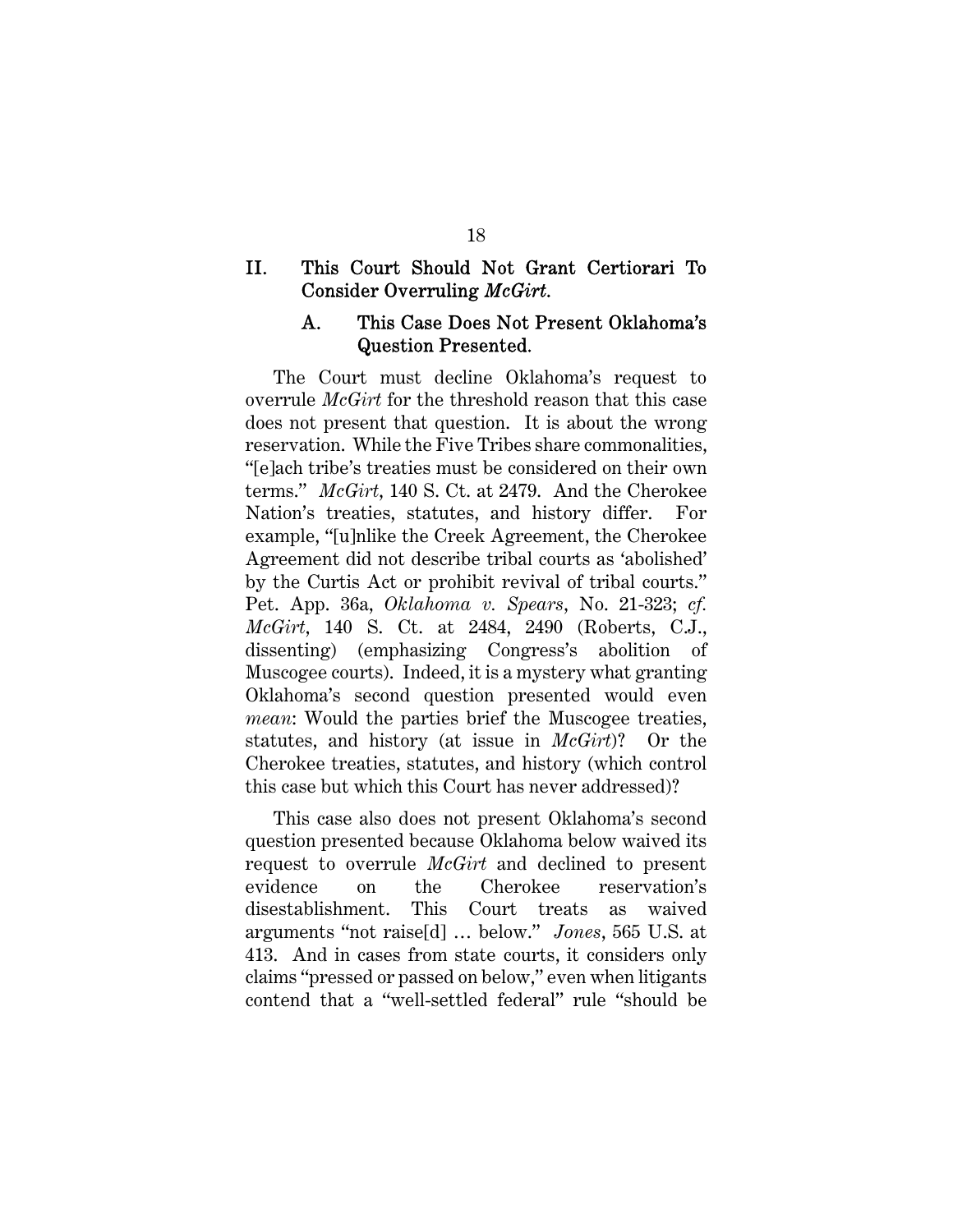modified." *Gates*, 462 U.S. at 220, 222. "[C]hief among" the considerations supporting that rule "is [the Court's] own need for a properly developed record." *Bankers Life & Cas. Co. v. Crenshaw*, 486 U.S. 71, 79 (1988).

This case shows why this Court enforces those rules. Oklahoma says *McGirt* should have given more "[c]onsideration [to] history" and seeks *McGirt*'s overruling based on claims of "disruption." Pet. 3-4, 17- 18. But even though the OCCA remanded *expressly* to hold a hearing on the Cherokee reservation, Oklahoma did not present any evidence or raise any of its current arguments. And in other cases, Oklahoma affirmatively accepted that the Cherokee reservation exists. Cherokee Br. 13 (discussing *McDaniel*, *Foster*). Hence, in no case does the record contain any *evidence* to support Oklahoma's arguments.<sup>10</sup> Instead, Oklahoma fills its petition with citation-free assertions from counsel. That is no way to weigh abandoning *stare decisis*. If Oklahoma wants this Court to entertain that request, it should develop a record. Better, it should go to Congress, which has the institutional capacity to gather evidence and the institutional responsibility to make legislative judgments.

### B. Oklahoma's Request To Overrule *McGirt*  Does Not Warrant Certiorari.

Oklahoma's second question presented would not warrant certiorari even in a case presenting it. If Oklahoma objects to *McGirt*'s statutory holding,

19

 $10$  To Respondent's knowledge, the same is true of all of Oklahoma's pending petitions. *See* Cherokee Br. 12-14 & n.26 (identifying additional procedural obstacles, including mootness and estoppel).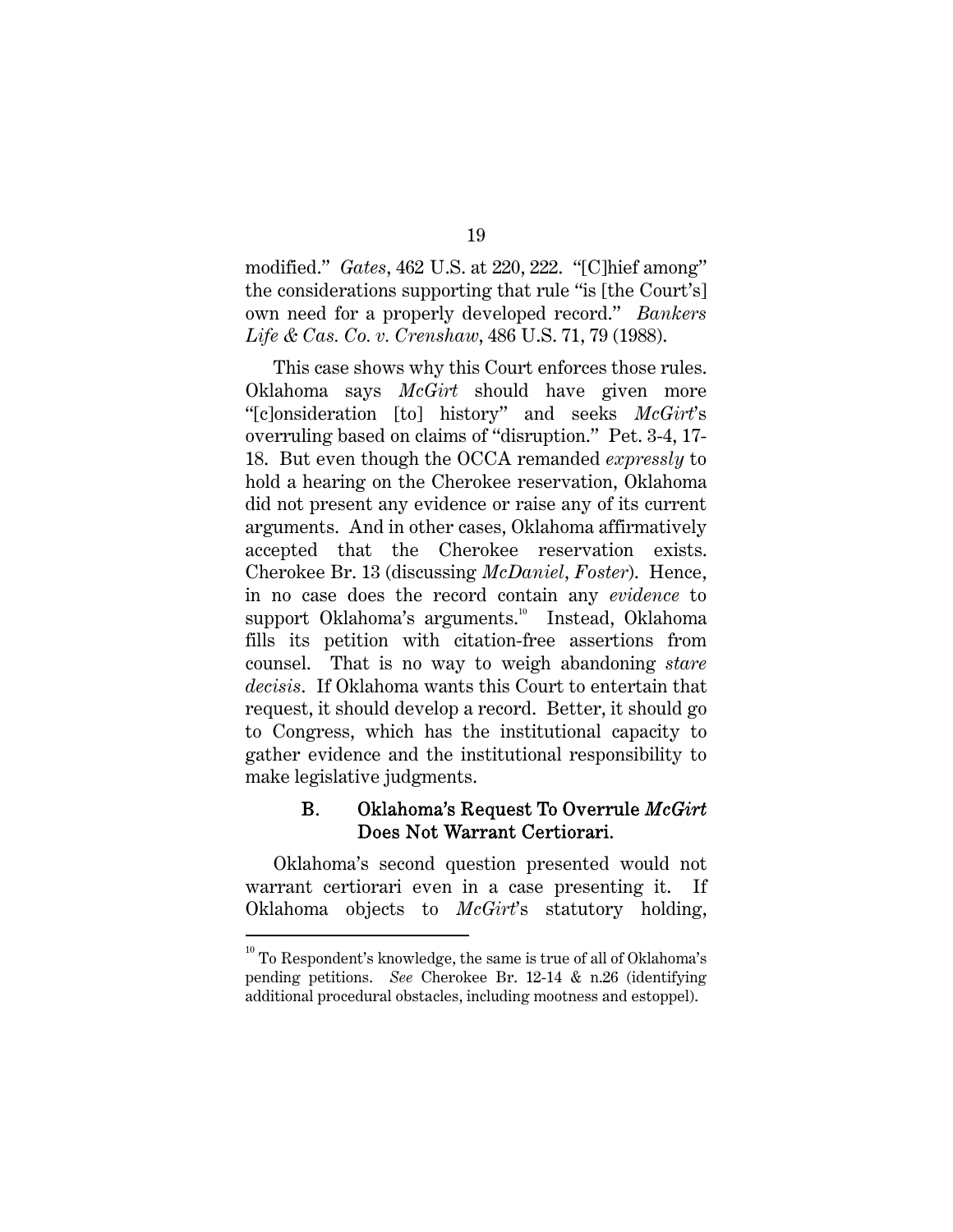Congress is its forum. It may wish Congress were speedier, or more pliant. But under our separation of powers, whether and how to respond to *McGirt* is for Congress to decide.

#### 1. Oklahoma's Petition Asks This Court To Usurp Congress's Role.

1. Respondent will not dwell on the point that *McGirt* was correct. *McGirt* canvassed the governing treaties and statutes, assessed whether any disestablished the Muscogee reservation, and—finding none did—held that the reservation endured. 140 S. Ct. at 2463-68. Oklahoma maintains that *McGirt* should have given greater "[c]onsideration [to] history." Pet. 17-18. But the majority addressed Oklahoma's historical arguments and found that "even taken on [their] own terms," they did not show disestablishment. 140 S. Ct. at 2470. And while Oklahoma avers that *McGirt* "did not itself adhere to the Court's prior precedents," Pet. 28, the result *McGirt* reached accords with this Court's normal approach to statutory interpretation (where text is the lodestar of meaning, *e.g.*, *Van Buren v. United States*, 141 S. Ct. 1648, 1654 (2021)), its recent unanimous decision in *Nebraska v. Parker*, 577 U.S. 481, 490 (2016) (which declined to allow "mixed historical evidence" to overcome lack of clear text), and the rule that disestablishment "will not be lightly inferred" and that treaties and statutes must be construed in favor of tribal rights. *Solem v. Bartlett*, 465 U.S. 463, 470 (1984).

2. Today the key point is *stare decisis*. *Stare decisis* "is a foundation stone to the rule of law." *Bay Mills*, 572 U.S. at 798. It "promotes the evenhanded, predictable, and consistent development of legal principles, fosters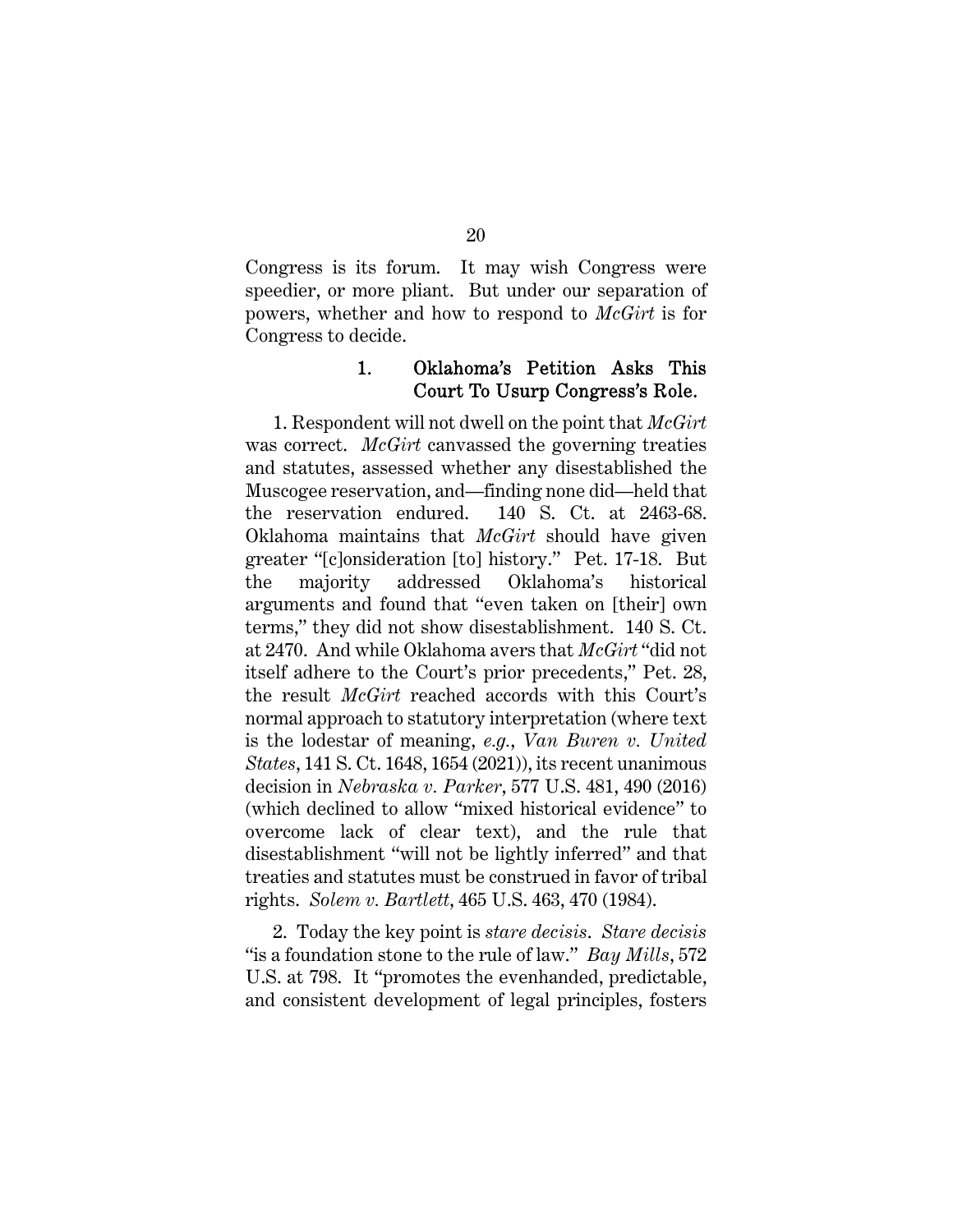reliance on judicial decisions, and contributes to the actual and perceived integrity of the judicial process." *Payne v. Tennessee*, 501 U.S. 808, 827 (1991). It also provides the "means by which we ensure that the law will not merely change erratically, but will develop in a principled and intelligible fashion." *Vasquez v. Hillery*, 474 U.S. 254, 265 (1986). And *stare decisis* carries "special force" in statutory cases, where "Congress remains free to alter what [this Court has] done." *Erica P. John Fund*, 573 U.S. at 274.

In statutory cases, *stare decisis* protects not just this Court's "actual and perceived integrity," *Bay Mills*, 572 U.S. at 798, but the separation of powers. This Court does not always speak with one voice about what statutes mean. But once the Court speaks, it is for Congress to decide whether to act. In this realm above all, the "question … is not whether [a prior decision] was right or wrong." *June Med. Servs. L. L. C. v. Russo*, 140 S. Ct. 2103, 2133 (2020) (Roberts, C.J., concurring in the judgment). $\frac{11}{11}$ 

3. Few petitions so disdain these values. Oklahoma

<sup>11</sup> Respondent recognizes that the *McGirt* majority and dissent disagreed over which result better accorded with this Court's precedents. But if such good-faith disagreement rendered *stare decisis* inapplicable in a statutory case, the doctrine would lose all meaning. True, in *constitutional* cases, "[r]emaining true to an 'intrinsically sounder' doctrine established in prior cases" sometimes "better serves the values of *stare decisis* than would following' [a] recent departure." *June Med.*, 140 S. Ct. at 2134 (Roberts, C.J., concurring in the judgment). That is because only the Court can change constitutional decisions. In statutory cases, however, *stare decisis* leaves to Congress the decision whether to amend its statutes. *Erica P. John Fund*, 573 U.S. at 274.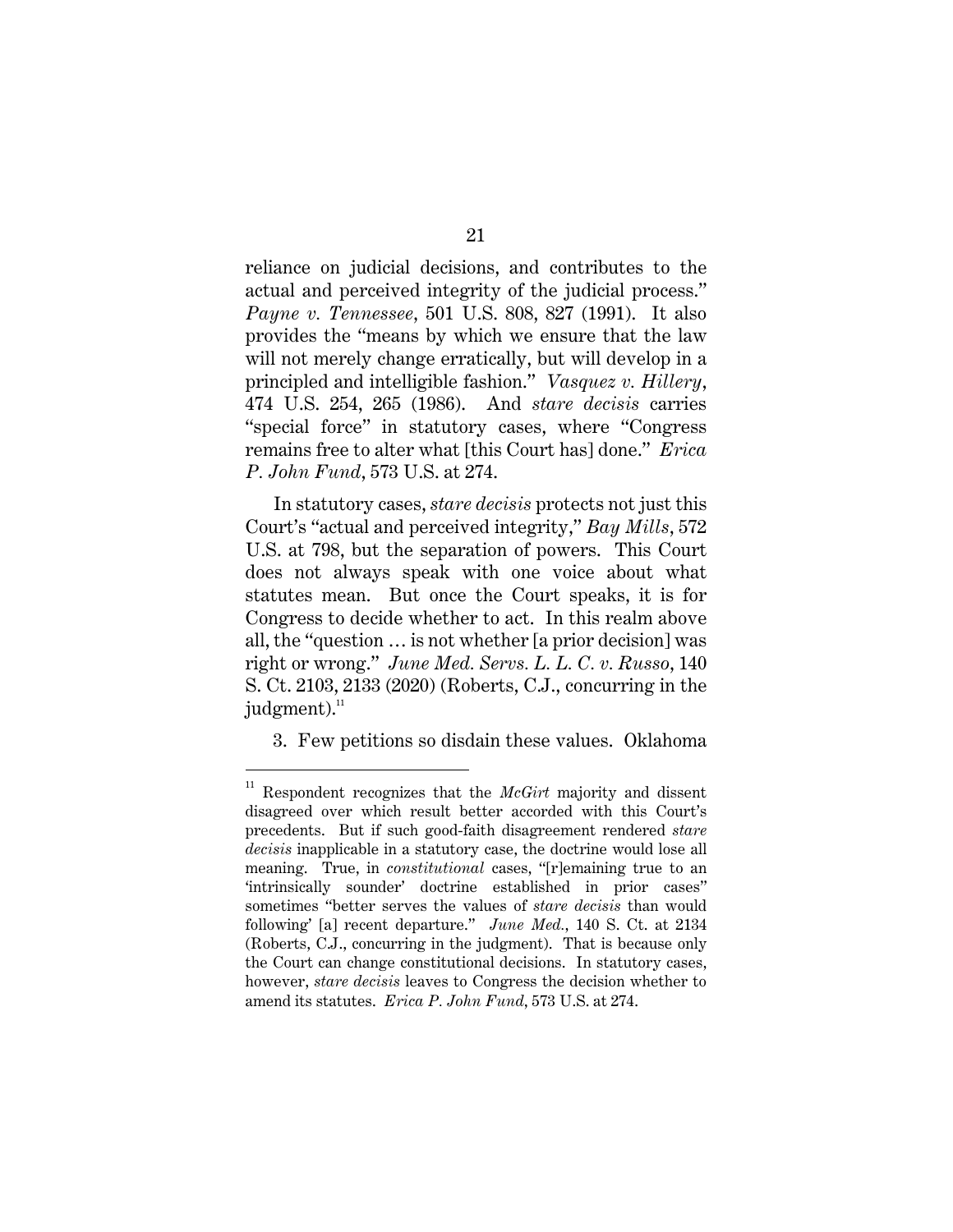asks this Court to discard statutory precedent, based on a change in personnel, *so that* it can avoid negotiating over legislation. Oklahoma complains that, one year after *McGirt*, it has not yet reached global agreements with the Five Tribes and Congress has not yet acted. Pet. 26-28. That, however, is neither surprising nor any reason to abandon *stare decisis*. Inter-sovereign negotiations always take time. Legislation does too. When that process does not immediately yield one side's desired outcome, it often blames the other. This Court does not respond by taking up the legislative pen and succumbing to calls that "[o]nly the Court can remedy [the] problem<sup>[]</sup>." Pet. 4.

Oklahoma's one-sided account certainly provides no reason for this Court to substitute itself for Congress. Oklahoma suggests, for example, that the Five Tribes have opposed negotiations. Pet. 27. But it cites just one statement from the Choctaw Nation, which simply maintained that it should "be the federal government that we  $\ldots$  talk[] to."<sup>12</sup> Meanwhile, the Cherokee and Chickasaw Nations have both agreed to federal legislation that would allow Oklahoma to reacquire its pre-*McGirt* criminal jurisdiction—which Oklahoma has *opposed*. *Supra* 11. And the Muscogee Nation reports that it has extended to Oklahoma "an open invitation to … partner … to address criminal jurisdiction … but that [the governor]" has refused. $13$ 

<sup>12</sup> Kylee Dedmon, *Choctaw Nation Chief Opposes Oklahoma Governor on Tribal Negotiations*, News12 (Jan. 29, 2021), https://bit.ly/3kY3pAh.

<sup>13</sup> Kolby Kickingwoman, *Oklahoma Tribes, Governor Still at Odds*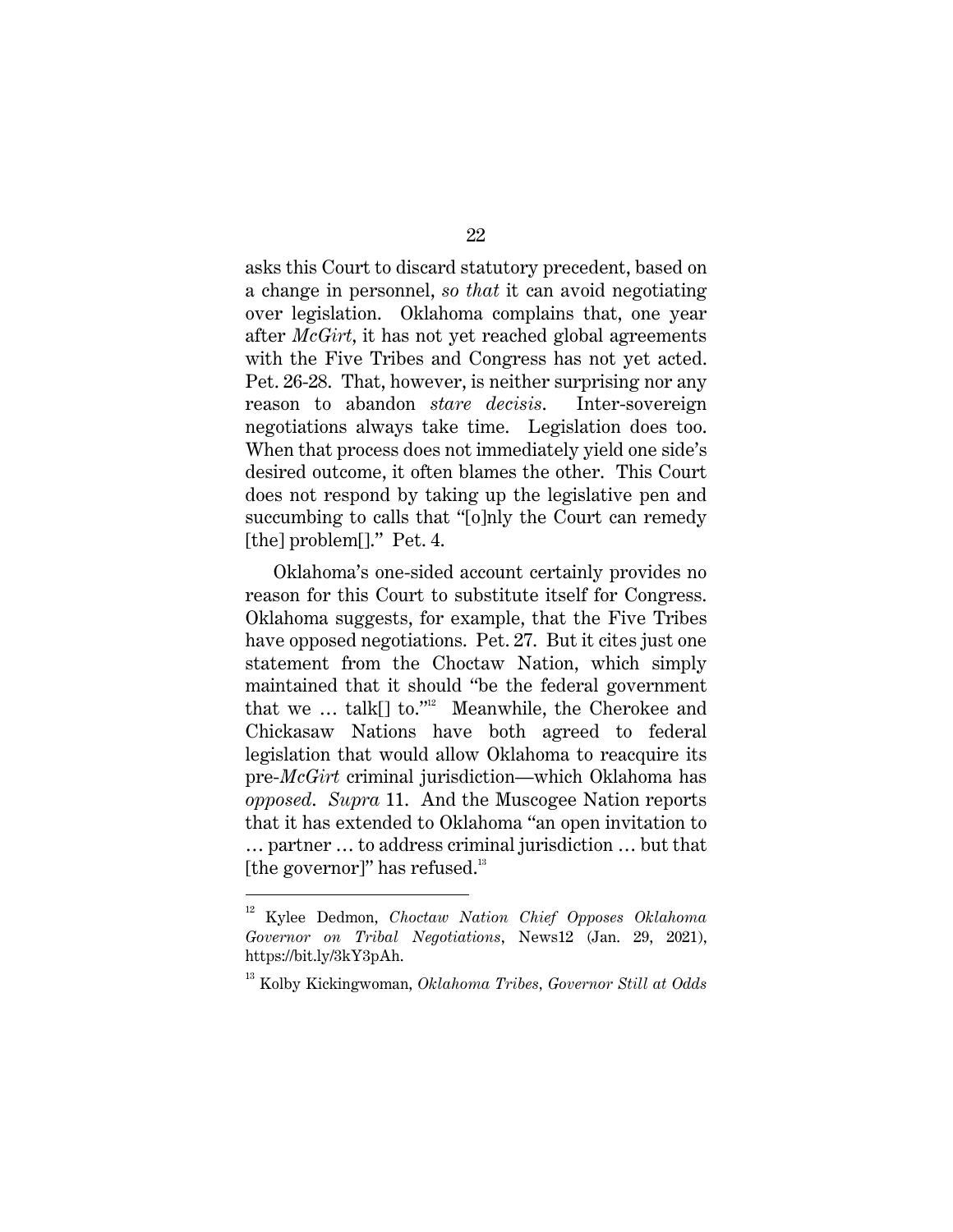That may have something to do with Oklahoma's negotiating position—which is that "we need to overturn  $McGirt$  completely."<sup>14</sup> With that position, it is small wonder that Oklahoma has found agreements elusive. Indeed, Oklahoma appears to be more interested in furthering its litigating positions than in reaching accommodations:

- Oklahoma opposed "a permanent federal fix" from Congress. *Supra* 3. Weeks later, it filed petitions seeking *McGirt*'s overruling.
- Oklahoma opposed additional funding for federal and tribal law enforcement.<sup>15</sup> Today, it tells this Court that *McGirt* must be limited or overruled because federal and tribal governments "lack[] [adequate] capacity and resources." Pet. 16.
- Oklahoma has proclaimed it will not "engag[e] in discussions" on agreements on civil matters and will not "negotiate its sovereignty away" by compromising its position that *McGirt* has *no* civil effects.<sup>16</sup> Now, Oklahoma invokes potential civil effects as a reason *McGirt* must be overruled and

*Over* McGirt, Indian Country Today (Sept. 5, 2021), https://bit.ly/3D0Pj7f.

<sup>14</sup> Joe Tomlinson & Tres Savage, *Forum Ends Early, Stitt Aims To Overturn* McGirt *Ruling*, Non Doc (July 14, 2021), https:// bit.ly/3F5OHiB.

<sup>15</sup> Gorman, *supra* note 1; *see* Chickasaw *Beck* Br. 6-7.

<sup>16</sup> Ray Carter, McGirt *Called Threat to State's Economic Future*, Okla. Council of Pub. Affs. (Aug. 16, 2021), https://bit.ly/3omQ8U2.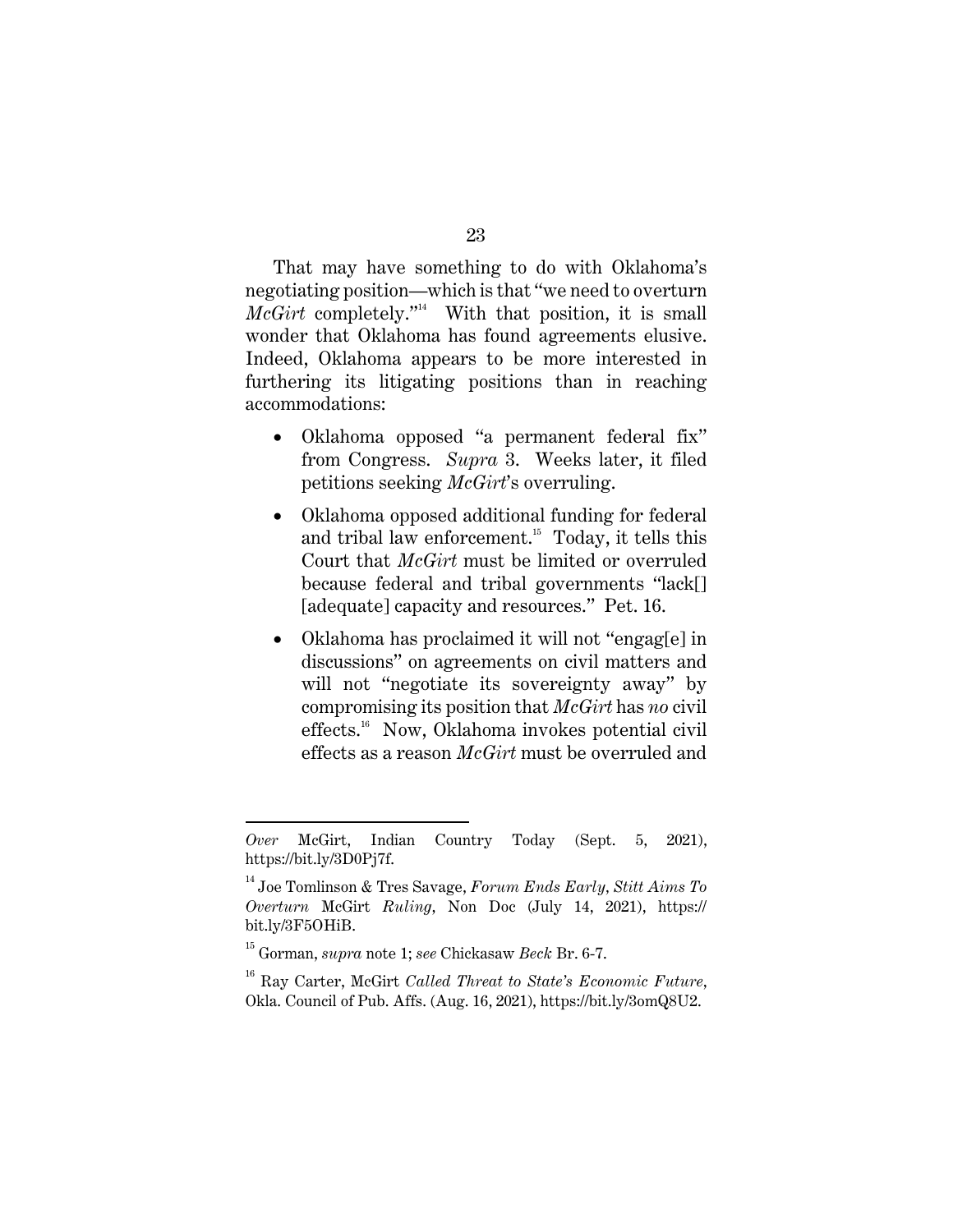tells this Court that "there is no realistic likelihood of" negotiated resolution. Pet. 24, 26.

The Court should not be fooled by Oklahoma's attempt to launder its hardline positions into evidence that agreements are unobtainable.

### 2. Oklahoma's Claims About *McGirt*'s Consequences Wither Upon Scrutiny.

To tempt the Court to substitute itself for Congress, Oklahoma fills its brief with overwrought claims about consequences. That *McGirt* has created *some* "disruption," Pet. 4, is neither surprising nor any basis to abandon *stare decisis*. Every Justice recognized that *McGirt* would have effects. And regardless, Oklahoma's claims rest on makeweight and misdirection.

## *i. The OCCA Has Limited*  McGirt*'s Backwards-Looking Effects.*

In *Bosse*, Oklahoma invited the Court to abandon *stare decisis* largely because of *McGirt*'s effects on existing convictions. *Bosse* Pet. 3. Today, however, those effects are limited to the minimum everyone understood would inevitably occur. The Chief Justice feared *McGirt* would invalidate many long-final convictions. 140 S. Ct. at 2500-01 & n.9 (Roberts, C.J., dissenting). The majority acknowledged the possibility. *Id.* at 2481. And Oklahoma warned (without evidence) that an adverse result would free "over 3,000 inmates." *McGirt* Arg. Tr. 54.

Reality came in at the bottom end. Even before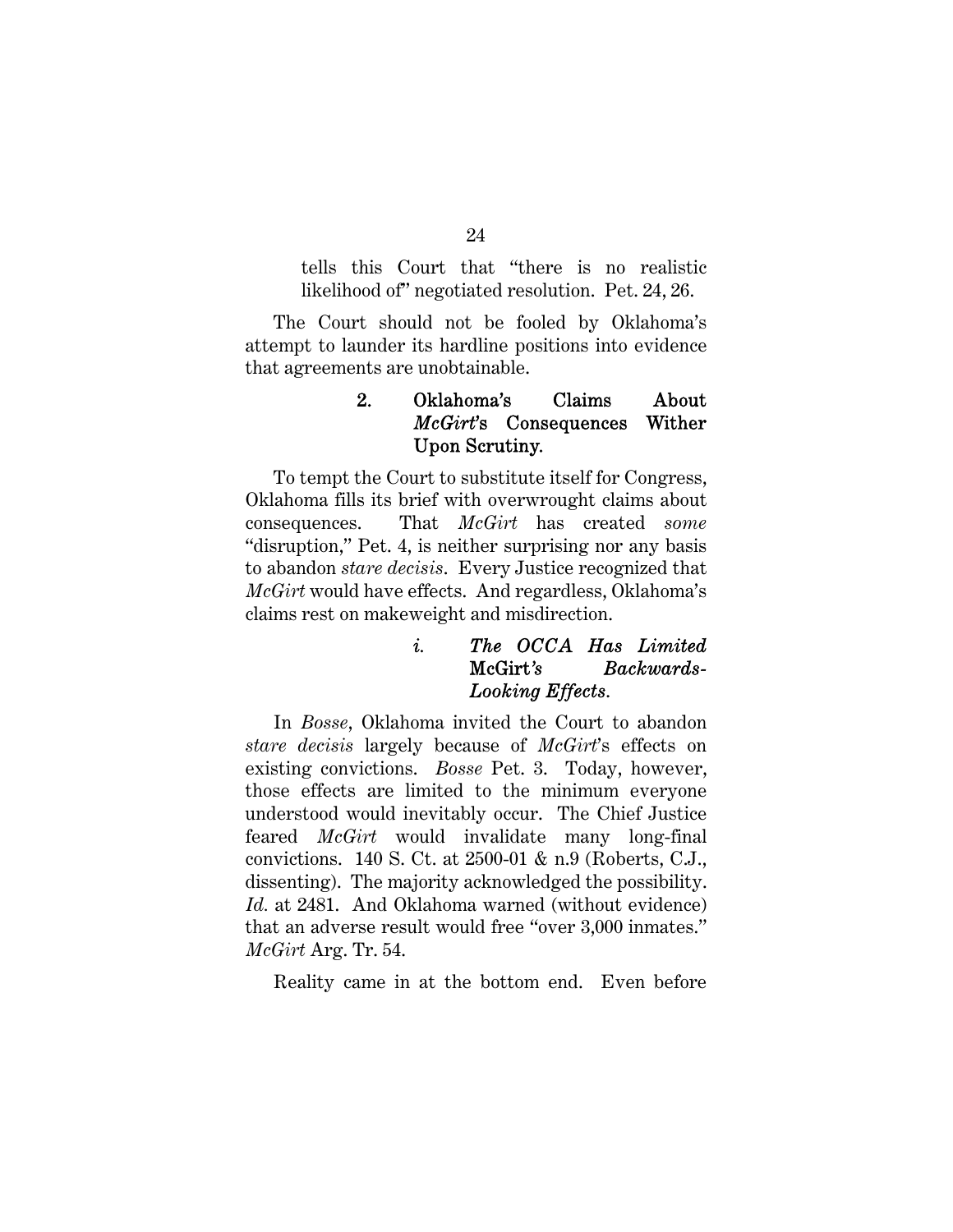*Matloff*, Oklahoma's warnings proved as untrue as they were unsupported: A year after *McGirt*, just "150 prisoners" had obtained relief. *Bosse* Pet. 23.<sup>17</sup> And now, *McGirt* affects only the cases that it always *had* to affect: direct-review cases. To Respondent's knowledge, only about 60 such cases have been decided by, or are pending before, the OCCA—far less than this Court's decisions regularly affect. *Ramos v. Louisiana*, 140 S. Ct. 1390, 1406 (2020). This modest set, moreover, includes many that Oklahoma prosecuted after the Tenth Circuit's *Murphy* decision, which Oklahoma understood might be invalid. In such cases, too, retrial is easiest and least likely to face obstacles from time bars or stale evidence. Indeed, Oklahoma fails to mention the federal and tribal prosecutions that are *comprehensively* occurring in those cases—or that the federal government has obtained convictions in many such cases (including Respondent's case). *E.g.*, Cherokee *Spears* Br. 9-10; Muscogee Br. 9-11, *Oklahoma v. Mize*, No. 21-274; Chickasaw Br. 4-5, 7-9, *Oklahoma v. Beck*, No. 21-373; Choctaw Br. 15-16, *Oklahoma v. Sizemore*, No. 21-326.

There is nothing to Oklahoma's attempts to paper over how *Matloff* removed its premise for seeking review. First, it says that "defendants in approximately 6,000 pending criminal cases are seeking dismissal under *McGirt*." Pet. 19. That citation-free number, however, is the same one it offered in *Bosse*, which included postconviction cases. *Bosse* Pet. 25. Second, Oklahoma avers

<sup>17</sup> *Accord* Cecily Hilleary, *Native Americans, State Leaders Grapple With Legal Uncertainty in Oklahoma*, VOA News (July 31, 2021), https://bit.ly/3F8X0tO.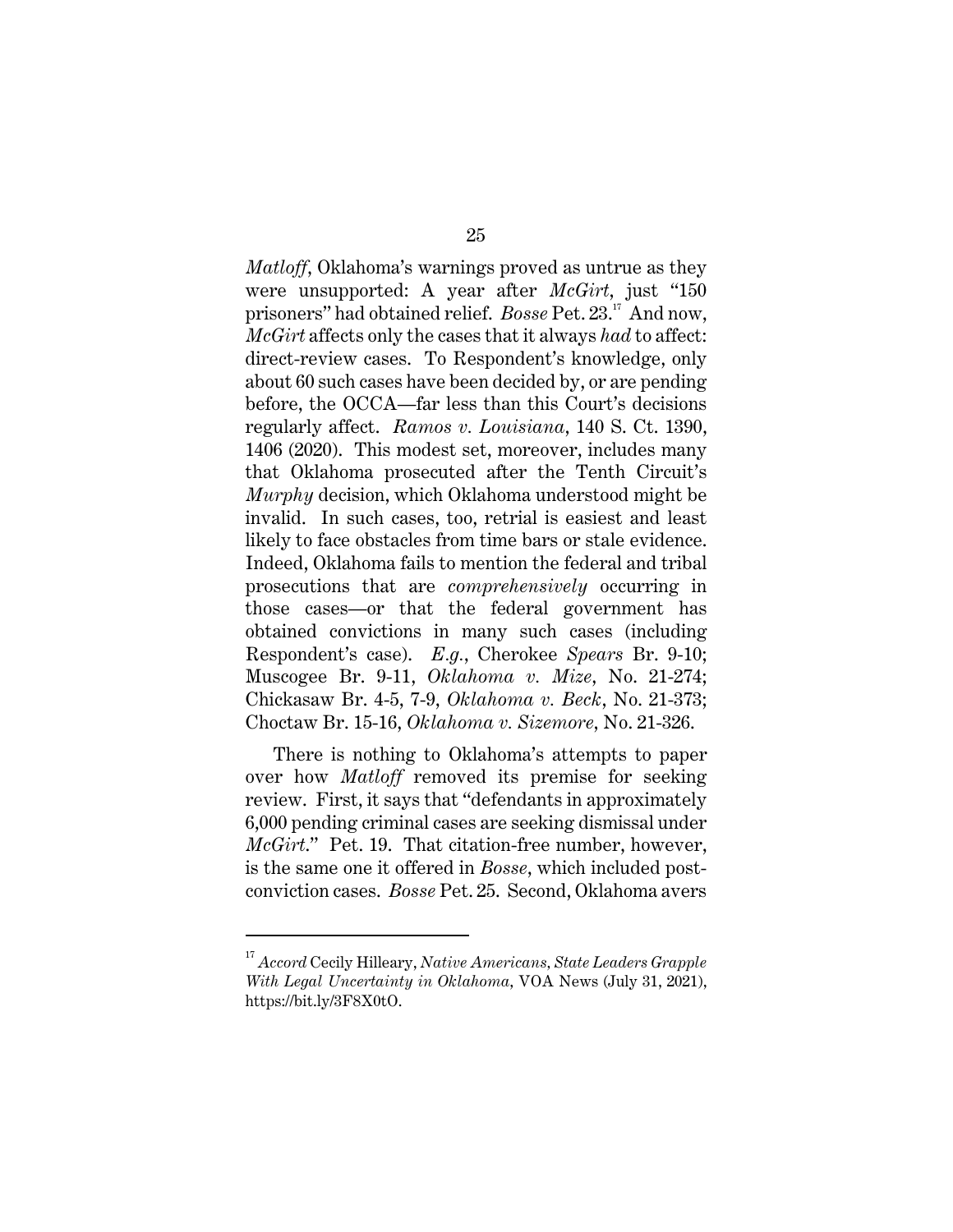that the *Matloff* defendant may seek certiorari (and indeed, such a petition has now been filed). Pet. 22; *see*  Pet. for Writ of Certiorari, *Parish v. Oklahoma*, No. 21- 467 (U.S. Sept. 27, 2021). But that just spotlights the speculation filling Oklahoma's petition: *Matloff* will remain the law unless this Court both grants that petition and reverses. Oklahoma surely will vigorously oppose attempts to set aside *Matloff*—and regardless, the place to consider *McGirt*'s effects on state postconviction cases is post-conviction cases *actually raising*  that issue. Third, Oklahoma says prisoners may "seek relief in federal habeas." Pet. 22. But again, it hides the ball: It previously told this Court that "the Tenth Circuit has ... specifically held ... that prisoners seeking postconviction relief under … *McGirt* are subject to … procedural bars." *Bosse* Pet. 11-12 (citing cases); *see*  Chickasaw *Beck* Br. 5.

Last, Oklahoma claims "some" direct-review cases may face federal limitations issues. Pet. 23. But it cites just one example, where the OCCA averred that "the timely filing of the charges in state court tolled … any statute of limitations." *Roth*, 2021 OK CR 27, ¶ 17 n.5; *see United States v. Midgley*, 142 F.3d 174, 178-79 (3d Cir. 1998). Indeed, it is no wonder Oklahoma struggled to find examples: The general federal statute of limitations is five years, and many crimes have longer (or no) limitations periods. $18$  Meanwhile, if a few cases face obstacles, it will be because Oklahoma failed to take reasonable steps. *Roth*, for example, unquestionably

<sup>18</sup> Charles Doyle, Cong. Rsch. Serv., RL31253, *Statute of Limitation in Federal Criminal Cases: An Overview* 2-3 (Nov. 14, 2017).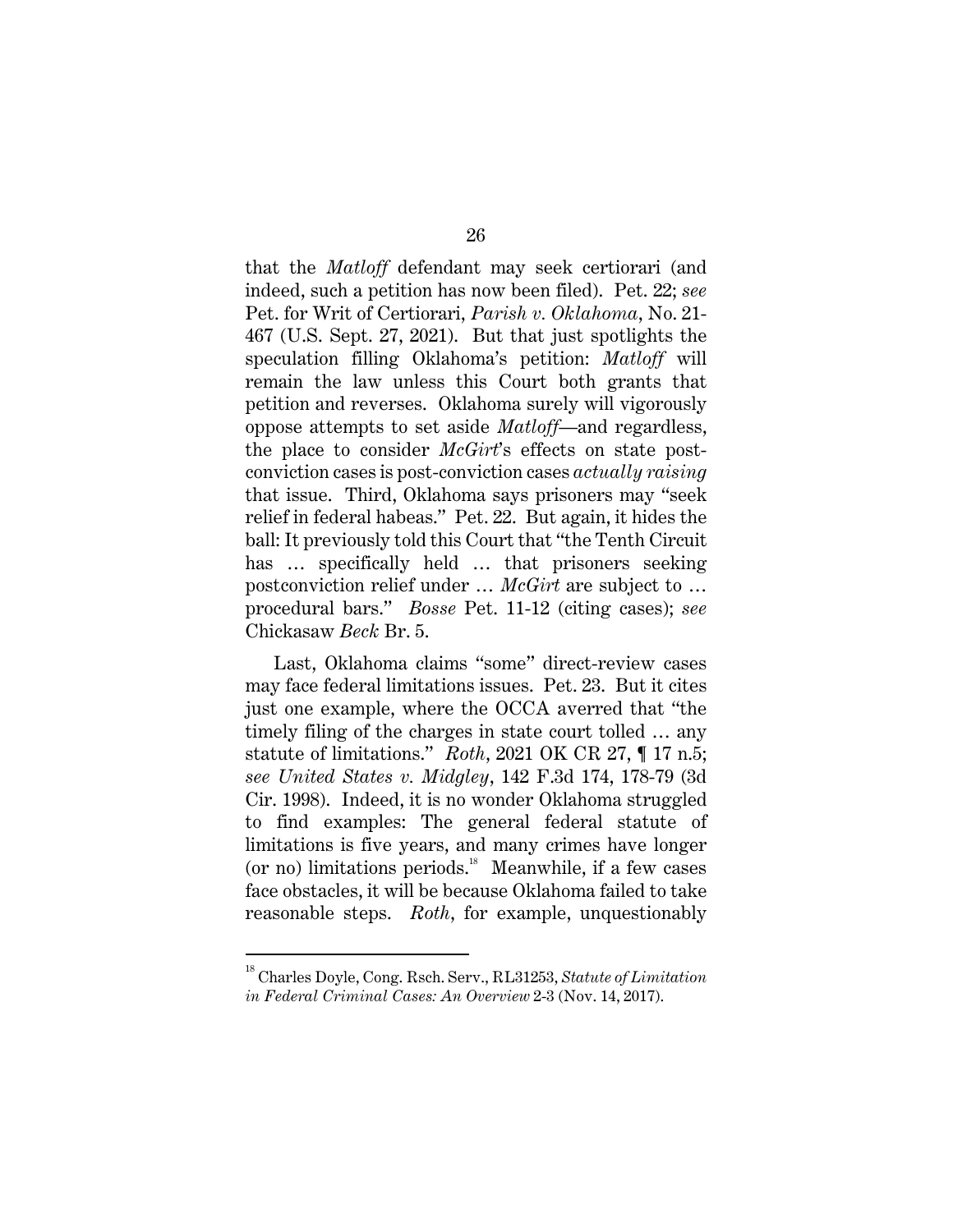remained timely in November 2018, more than a year after the Tenth Circuit's *Murphy* decision. Oklahoma could have worked with the United States to address the obvious risk *Murphy* posed.

## *ii. There Is No Crisis On Going-Forward Criminal Jurisdiction, Which Congress Can Address.*

Going forward, criminal jurisdiction in Oklahoma is for Congress to address. And regardless, Oklahoma's claims of "crisis," Pet. 4, are unsupported.

The federal government is fulfilling the responsibilities *McGirt* conferred and diligently prosecuting crimes involving Indians. The Court need not take Respondent's word for it: After U.S. Attorney Trent Shores left following the change in administrations, he explained that he had heard many "'Chicken Little' comments" but that "we see in actuality that the sky isn't falling" thanks to the "great partnerships among state, tribal and federal law enforcement entities." $\frac{1}{2}$  Yes, the federal government requires greater resources. But the Department of Justice is seeking from Congress the resources it needs to "support … effective prosecution" and "an enhanced

<sup>19</sup> Allison Herrera, *Trent Shores Reflects on His Time As U.S. Attorney, Remains Committed To Justice For Indian Country*, NPR (Feb. 24, 2021), https://bit.ly/3D1PbUW.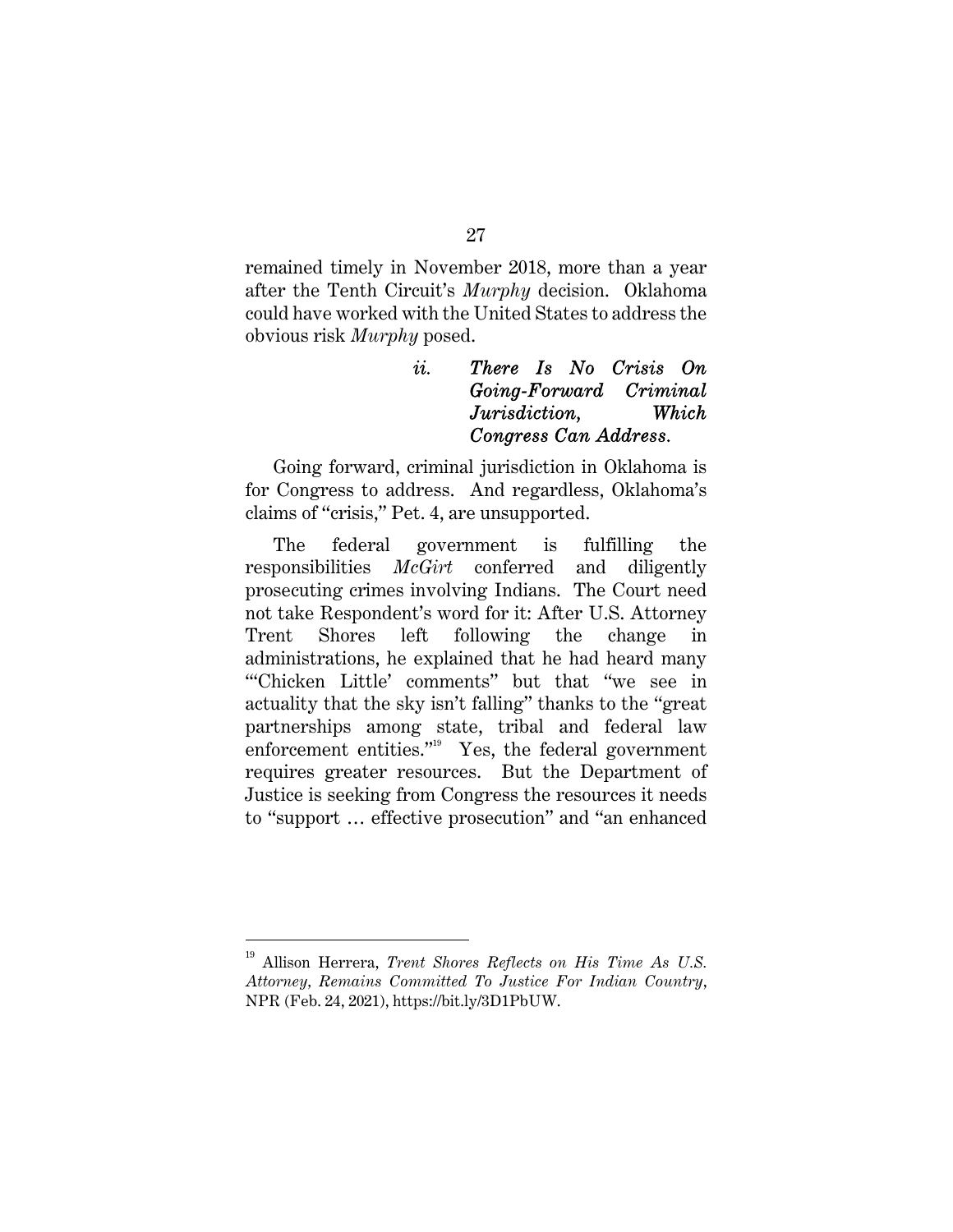presence."<sup>20</sup> So is the judiciary.<sup>21</sup> H.R. Rep. No. 117-97 at 63 (2021); H.R. Rep. No. 117-83 at 55-56 (2021); *see* Muscogee *Mize* Br. 15.

When the federal government completes the transition, the result will be different but not unusual. Eastern Oklahoma used to be among the smallest districts. $2^2$  Now, the FBI projects that, by 2023, the Eastern District will see 2,500 criminal filings annually.<sup>23</sup> That is a significant change. But it will leave the Eastern District's criminal docket smaller than the Western District of Texas (7,352), Southern District of California (4,427), or the District of Arizona (4,643)—another district with a large Indian population. $24$ 

Although change does not happen overnight, Oklahoma's claims of an "emergency" today, Pet. 21, are pure atmospherics. Many U.S. judicial districts have declared an emergency due to the COVID-19 pandemic,

<sup>20</sup> *Federal Bureau of Investigation Budget Request for Fiscal Year 2022: Hearing Before the Subcomm. on Commerce, Justice, Science, and Related Agencies of the S. Comm. on Appropriations*, 117th Cong. 14 (June 23, 2021) (statement of Christopher A. Wray, FBI Director), https://bit.ly/3iut2H4.

 $21$  U.S. Judicial Conference, Judiciary Supplements Judgeship Request, Prioritizes Courthouse Projects (Sept. 28, 2021), https://bit.ly/3mgiEno.

<sup>22</sup> Federal Court Management Statistics, *U.S. District Court – Judicial Caseload Profile* at 83 (June 2020), https://bit.ly/2Wo2q2w.

<sup>23</sup> Statement of Christopher A. Wray, *supra* note 20, at 13.

<sup>24</sup> Federal Court Management Statistics, *supra* note 22.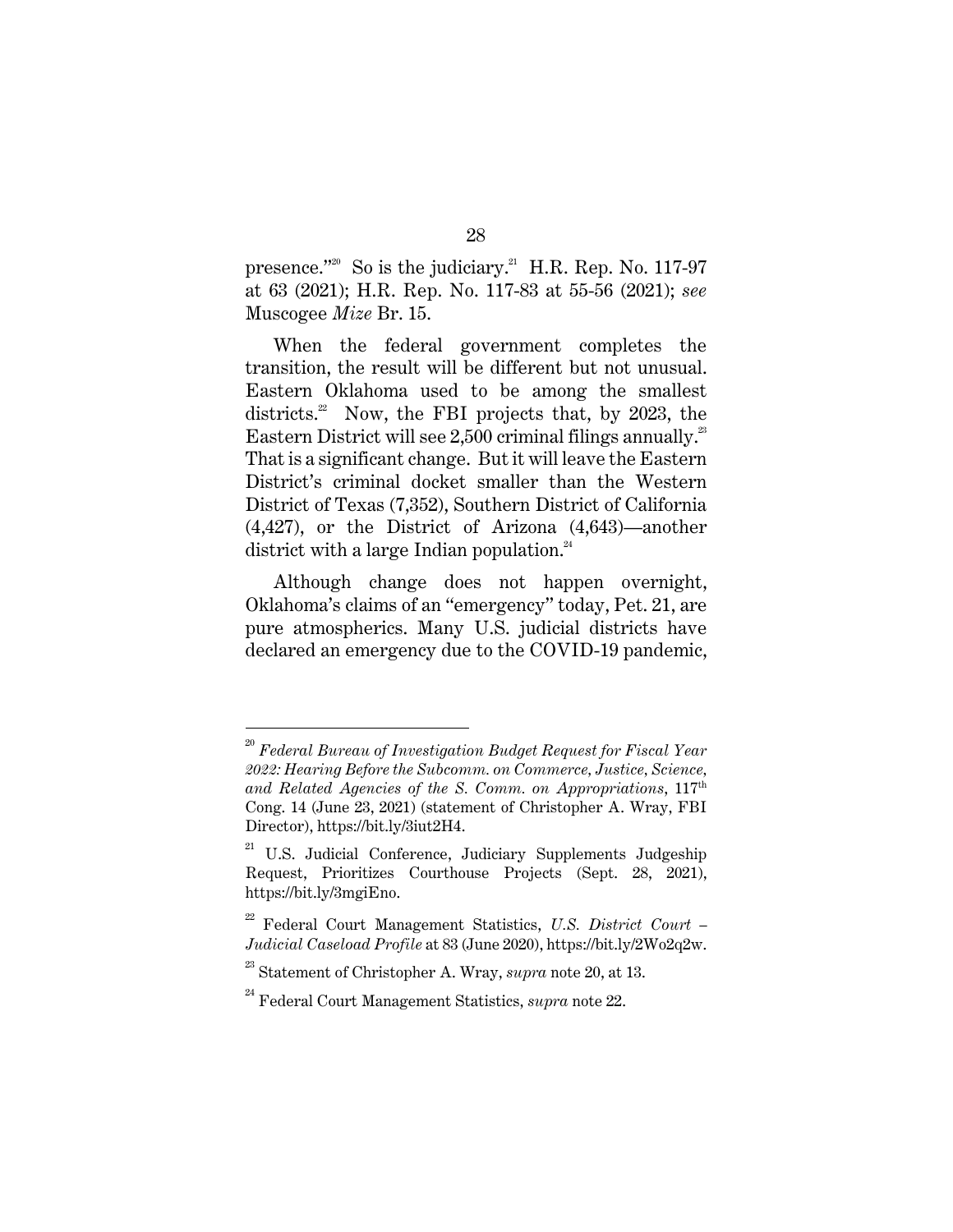with *McGirt* merely presenting an extra challenge.<sup>25</sup> Oklahoma and its amici also claim—again, bereft of citation—that unidentified U.S. Attorneys' offices are prosecuting only crimes involving "serious bodily injury." Pet. 20. Federal authorities, however, have announced indictments for offenses *not* involving serious injury—including "burglary," "firearm violations," "robbery," stalking, "larceny of a motor vehicle," "possession of stolen vehicle," and evading arrest. $26$  And if Oklahoma wants more federal charges, it should stop *opposing* federal funding. Indeed, even now, federal prosecutions are already filling gaps Oklahoma left—like in *Ortner*, where Oklahoma gave a non-Indian two years for raping an Indian child but federal prosecutors secured a life sentence. Cherokee Br. 10.

The Five Tribes are also doing their part. Crossdeputization agreements—which law-enforcement agencies can enter by executing and filing a simple addendum—are ensuring that on-the-ground policing continues uninterrupted, regardless of the tribal status of suspected perpetrators or victims. Cherokee Br. 11- 12. The Muscogee Nation has doubled both the size of its police force and its number of its cross-deputization

29

<sup>25</sup> United States Courts, *Court Orders & Updates During COVID-19 Pandemic*, https://bit.ly/3zZZ43I (last updated Sept. 16, 2021).

<sup>&</sup>lt;sup>26</sup> Press Release, U.S. Attorneys, Eastern District of Oklahoma, *United States Attorney's Office For The Eastern District Of Oklahoma Obtains Twenty-Eight Indictments From Federal Grand Juries* (Aug. 2, 2021), https://bit.ly/3B0k63m; Press Release, U.S. Attorneys, Northern District of Oklahoma, *Federal Grand Jury A Indictments Announced* (Oct. 8, 2020), https://bit.ly/3AYMlzp; *accord* Muscogee *Mize* Br. 12.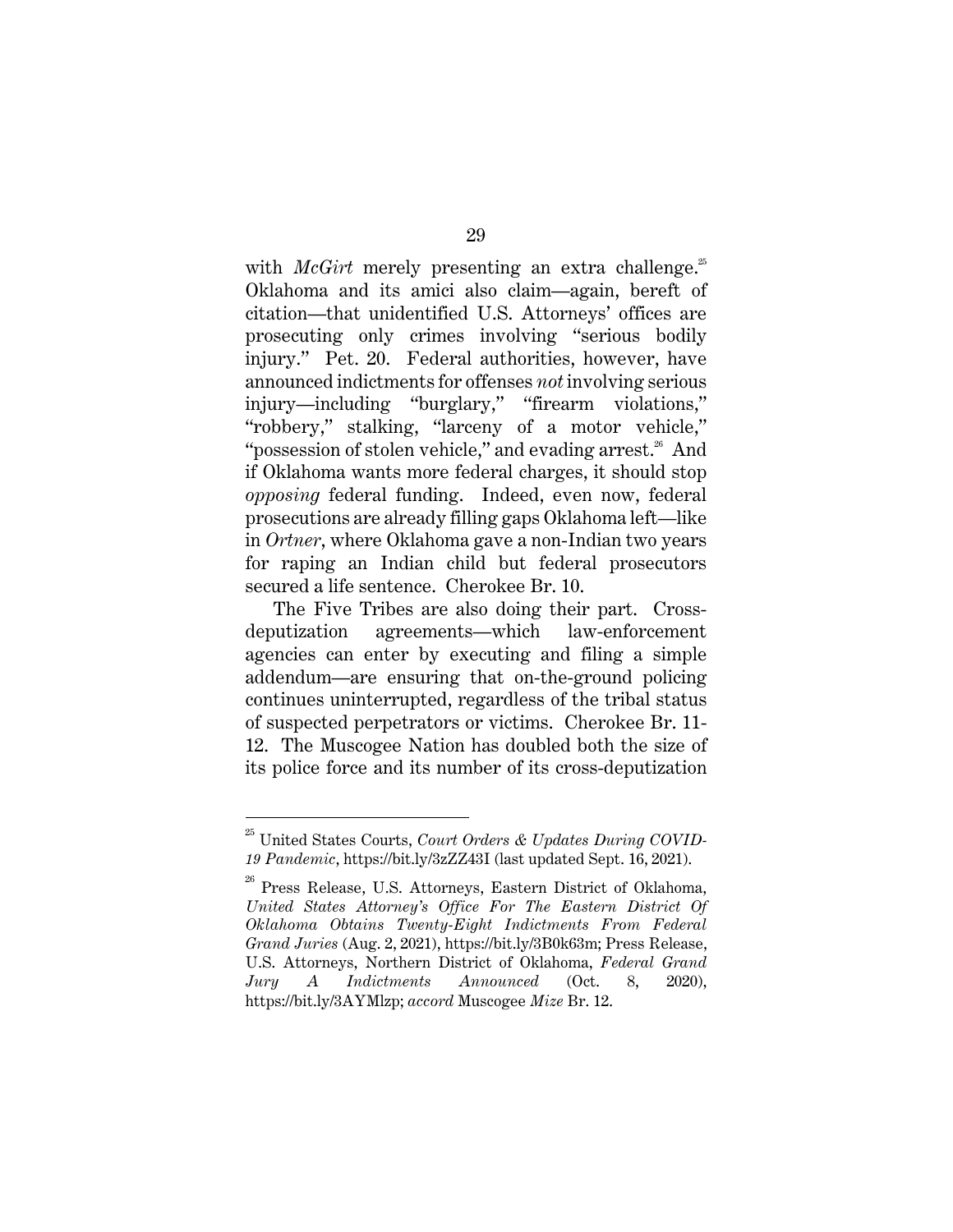agreements.<sup>27</sup> The Cherokee Nation has entered 57 such agreements since *McGirt*. Cherokee Br. 11.<sup>28</sup> The Chickasaw Nation has 70 such agreements. Chickasaw *Beck* Br. 14. The Choctaw Nation has 54. Choctaw *Sizemore* Br. 12. Meanwhile, the Five Tribes are ensuring that state officers get the help they need by, for example, staffing 24/7 prosecutors and judges to issue warrants and answer questions. Cherokee Br. 4-5; *see* Choctaw *Sizemore* Br. 11. Thanks to those efforts, and their experience "working together" with tribal police "for numerous years," local police chiefs have found that policing largely remains "business as usual" and that "for the most part, all [their] guys got this down." Choctaw *Sizemore* Br. 13-14.<sup>29</sup>

The Five Tribes are also fulfilling their prosecutorial responsibilities—by prosecuting crimes by Indians carrying up to nine years' cumulative imprisonment, 25 U.S.C § 1302(a)(7)(D), as well as by non-Indians under the Violence Against Women Act, *id.* § 1304. Indeed, since *McGirt*, the Five Tribes have collectively filed nearly *7,000* criminal cases and issued 2,700 traffic

<sup>27</sup> Naomi Keitt, *Lighthorse Police Budget Increased as Their Caseload Expands*, FOX23 News (Apr. 15, 2021), https://bit.ly/2Wph5KW.

<sup>28</sup> Austin Breasette, *Tribal Attorneys Discuss Changes Within Tribes 13 Months After* McGirt *Ruling*, KFOR (Aug. 17, 2021), https://bit.ly/2Wq7wvh.

<sup>29</sup> When "honest mistake[s]" occur, Choctaw *Sizemore* Br. 13, courts have applied the good-faith exception to the exclusionary rule even to jurisdictional defects. Cherokee Br. 5.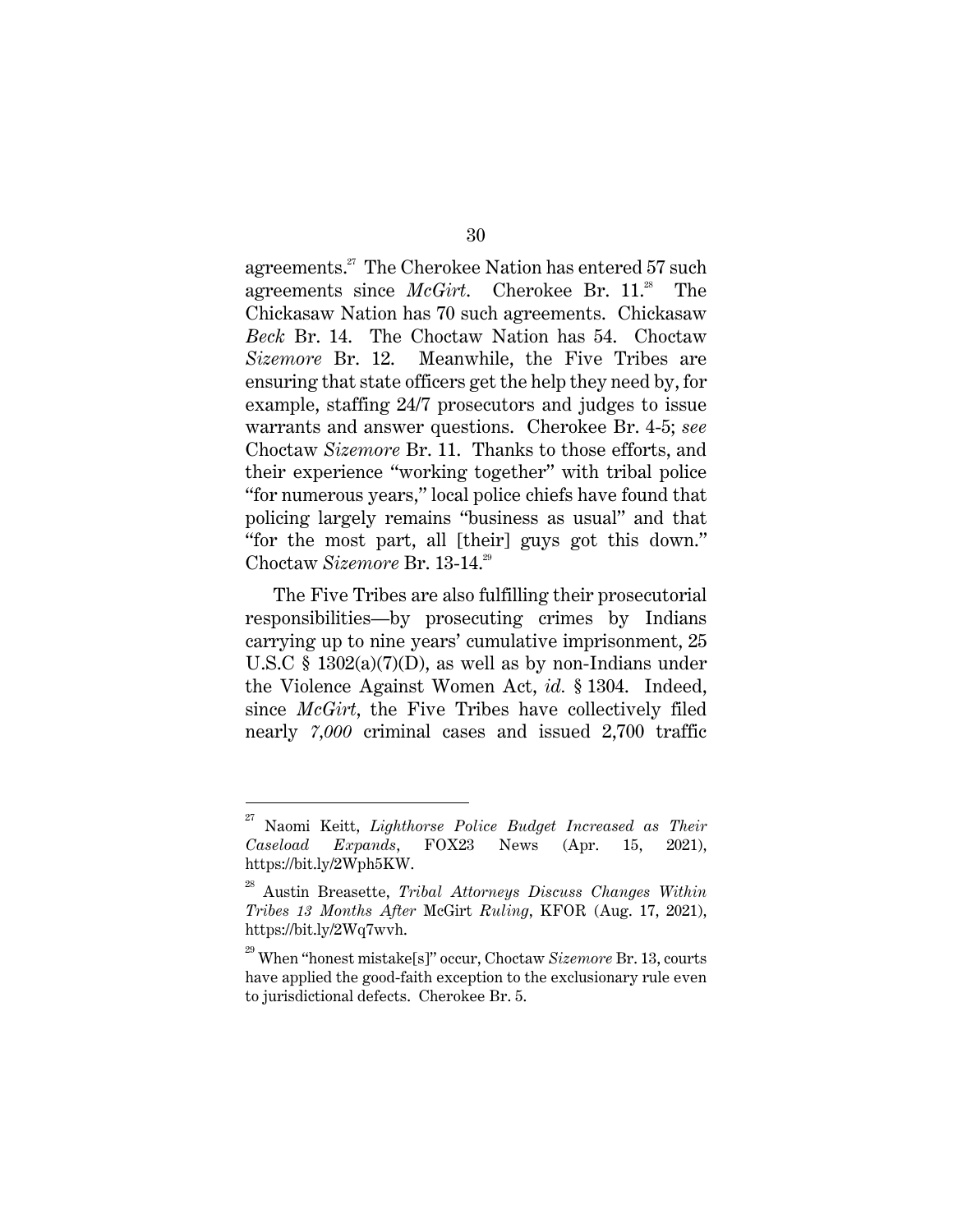citations.<sup>30</sup> The Cherokee Nation alone has spent \$10 million to improve its criminal-justice system, including adding two judges, six prosecutors, and two *entirely new* courts—while doubling its budgets for its court system and Marshal Service. Cherokee *Spears* Br. 5; *see* Muscogee *Mize* Br. 16 (adding 20 police officers, 10 investigators, 6 prosecutors, and 2 judges while "significantly expand[ing] its courthouse and detention facility capacity"); *accord* Choctaw *Sizemore* Br. 10-11; *cf.* Cherokee Br. 9 (Nation filed charges in 66% of cases referred by Tulsa County District Attorney's Office). The Five Tribes are even amending their own laws to better coordinate with Oklahoma's. Cherokee *Spears* Br. 8-9; Muscogee *Mize* Br. 17.

All of this also underscores how much disruption overruling *McGirt* would inflict. *McGirt* invited indeed, demanded—reliance by the federal government and the Five Tribes, which had to restructure their budgets, governments, and laws. Overruling *McGirt* would pull the rug out from those efforts, squander tens of millions of dollars that the federal government and Five Tribes have invested,<sup>31</sup> and invalidate thousands of prosecutions in tribal and federal court.

Oklahoma is thus badly wrong when it claims that *stare decisis* should carry less weight because *McGirt*  has engendered few "reliance interests." Pet. 28. And

<sup>30</sup> Inter-Tribal Council of the Five Civilized Tribes, Res. 21-34 (Oct. 8, 2021), https://bit.ly/3m5lixr.

<sup>31</sup> Curtis Killman, *Here's How Cherokee Tribal Courts Are Handling the Surge in Cases Due to the McGirt Ruling*, Tulsa World (May 17, 2021), https://bit.ly/2ZBb92G.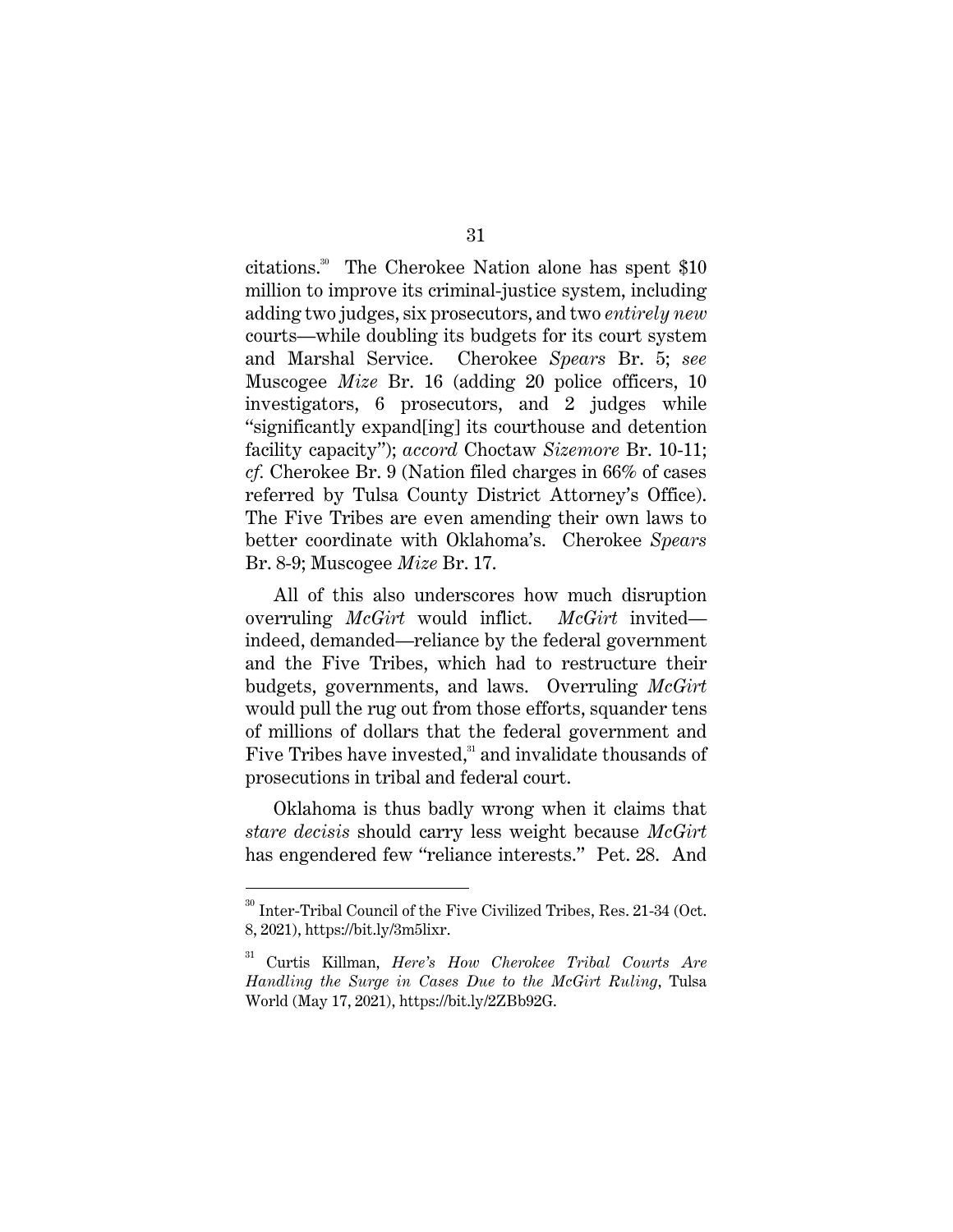its fallback suggestion that those reliance interests "pale in comparison" with its own, *id.*, only underscores why Congress is the forum for Oklahoma's complaints. If Congress concludes that *McGirt* warrants changes to jurisdictional lines, then Congress—unlike this Court can accommodate the reliance interests on all sides.

# iii. *Oklahoma's Claims About Civil Consequences Are Filled With Misdirection And Have No Place In This Criminal Case.*

Oklahoma fares even worse with its claim that *McGirt*'s consequences for "civil authority," Pet. 23-24, justify jettisoning *stare decisis*. This criminal case does not present those consequences—which remain hypothetical and will be far less than Oklahoma suggests.

a. Oklahoma's position is that *McGirt* "does not extend outside of th[e] limited federal criminal context." Compl. at 3, *Oklahoma v. Dep't of Interior*, No. CIV-21- 719 (W.D. Okla. July 16, 2021), ECF No. 1. No lower court has addressed that argument. And so long as that question remains open, Oklahoma's claims about civil consequences are premature. Nor will it take long for that issue to percolate. Oklahoma has sought a preliminary injunction based on that argument, which will generate an as-of-right appeal. *E.g.*, Order for Hearing, *Oklahoma v. Dep't of Interior*, No. CIV-21-719 (W.D. Okla. Nov. 1, 2021), ECF No. 62.

b. Even aside from that unresolved threshold issue, Oklahoma builds its petition on misdirection. It tries to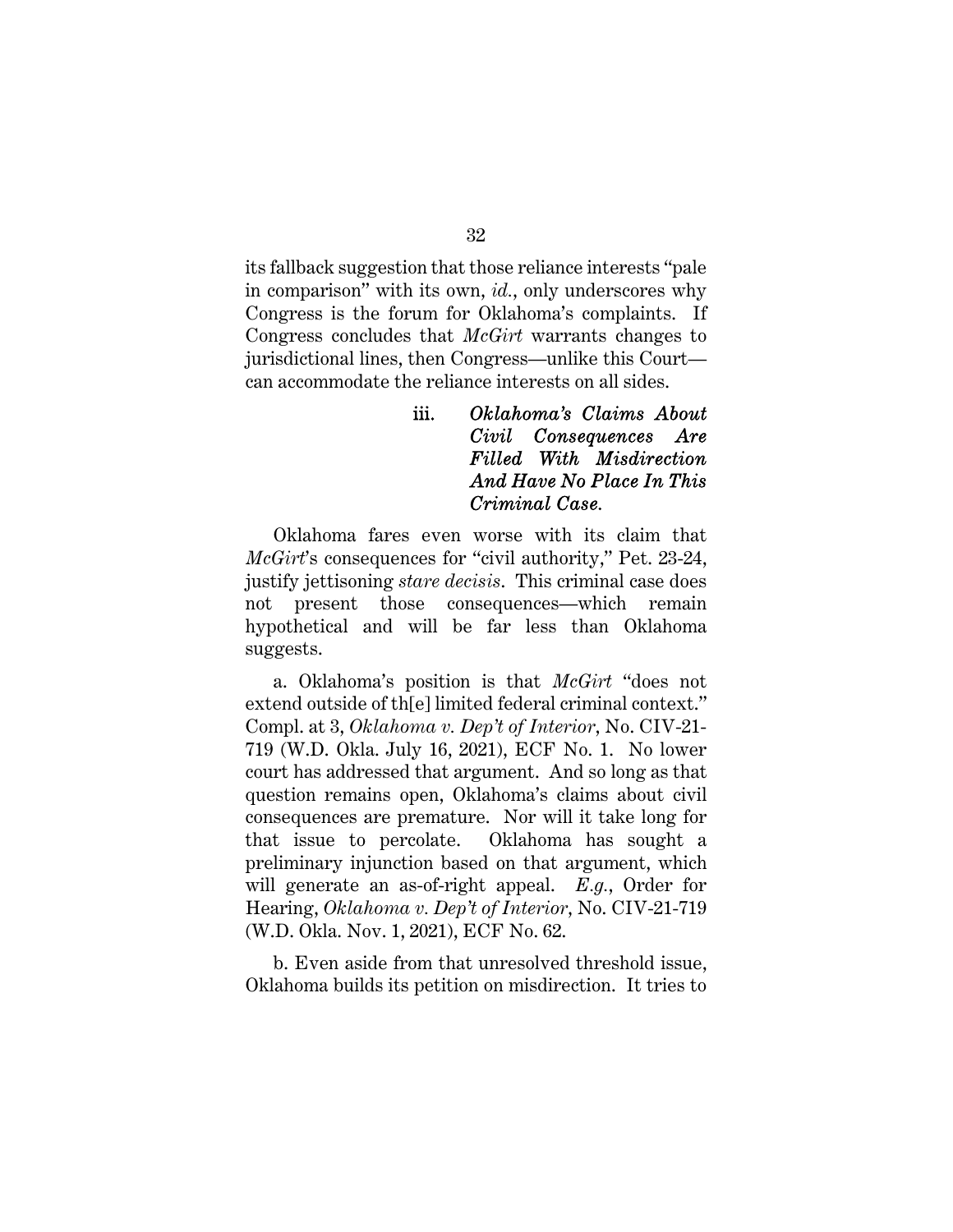bluff the Court by reciting every argument any litigant has made based on *McGirt*, no matter how meritless. But again, the Court should not be fooled.

Well-settled principles, unmentioned by Oklahoma, limit *McGirt*'s civil effects. Tribal civil jurisdiction over non-Indians on fee land—the only type of land affected by reservation status—is "presumptively invalid." *Plains Com. Bank v. Long Fam. Land & Cattle Co.*, 554 U.S. 316, 330, 341 (2008); *Montana v. United States*, 450 U.S. 544, 565 (1981). "[W]ith one minor exception," this Court has "never upheld under *Montana* the extension of tribal civil authority over nonmembers on non-Indian land." *Nevada v. Hicks*, 533 U.S. 353, 360 (2001). While Oklahoma hypothesizes that the Five Tribes might nonetheless assert such jurisdiction, it cites no examples of the Five Tribes *actually* asserting new jurisdiction over non-Indians after *McGirt*—because they are not. *E.g.*, Cherokee *Spears* Br. 14; Muscogee *Mize* Br. 20; *cf. Bay Mills,* 572 U.S. at 811 (Sotomayor, J., concurring) (explaining that Tribes cannot feasibly impose "double taxation" of revenues taxed by States). Meanwhile, States retain jurisdiction over non-Indians absent preemption under *Bracker*—which this Court has *never* applied to find preemption of state regulation on fee lands.

Oklahoma gestures vaguely toward "looming" questions about civil authority. Pet. 25. Several of these questions, however, concern disputes that could only *limit McGirt*'s effects. For example, the Curtis Act conferred on municipalities "the same jurisdiction in all civil and criminal cases … as … United States commissioners in the Indian Territory." June 28, 1898,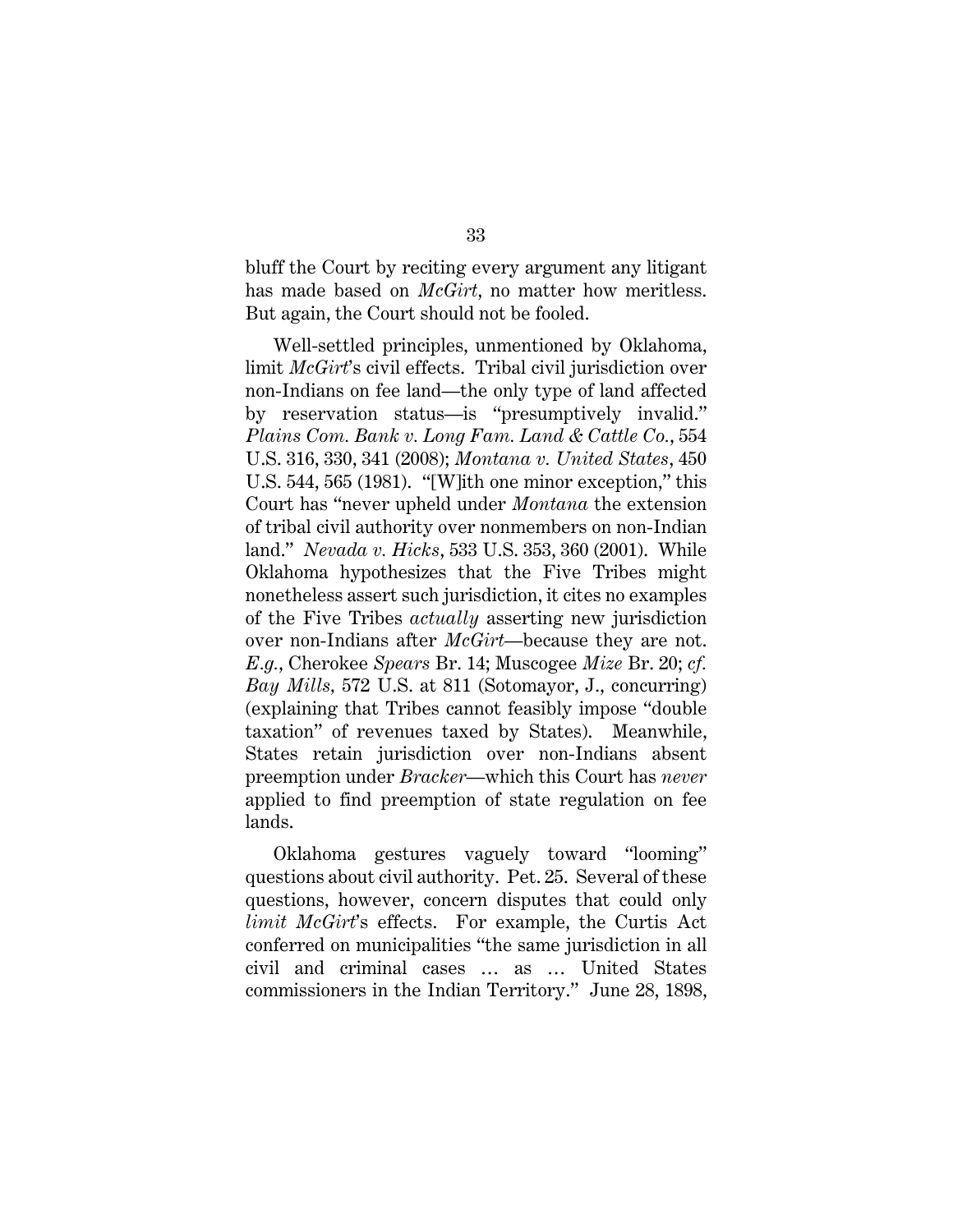ch. 517, § 14, 30 Stat. 495. Tulsa has argued—and its municipal court has held—that this provision continues to provide "Tulsa subject matter jurisdiction over all persons, without regard to race, including Native Americans." *City of Tulsa v. Shaffer*, No. 6108204, slip op. at 10 (Tulsa Mun. Crim. Ct., Tulsa Cnty., Feb. 2, 2021), https://bit.ly/2WfaodW; *see* Tulsa Mot. to Dismiss, *Hooper v. City of Tulsa*, No. 21-cv-165 (N.D. Okla. May 26, 2021), ECF No. 6.

Oklahoma also points to "[q]uestions involving … exercise of long-dormant tribal jurisdiction over civil matters." Pet. 25. Those "questions," however, refer to *City of Sherrill v. Oneida Indian Nation of New York*, 544 U.S. 197, 214 (2005). *Sherrill* holds that even on undiminished reservation lands, "equitable considerations of laches and acquiescence" may limit tribal authorities and immunities. *Parker*, 577 U.S. at 494. *Sherrill* could eliminate, at one stroke, many potential civil consequences from *McGirt*. And *Sherrill* is just one of many doctrines—including "procedural bars, res judicata, statutes of repose, and laches, to name a few"—that are "designed to protect those who have reasonably labored under a mistaken understanding of the law," all of which may further limit the consequences Oklahoma hypothesizes. *McGirt*, 140 S. Ct. at 2481.

Many of Oklahoma's other supposed civil consequences are just bogeymen that clearly will not happen. The challenge to Oklahoma's "power to regulate oil and gas matters," Pet. 24, concerns a suit by a non-Indian oil company operating on fee land. Again, this Court has *never* found preemption of state law regulating non-Indians on fee land. *Supra* 33; *see* Okla.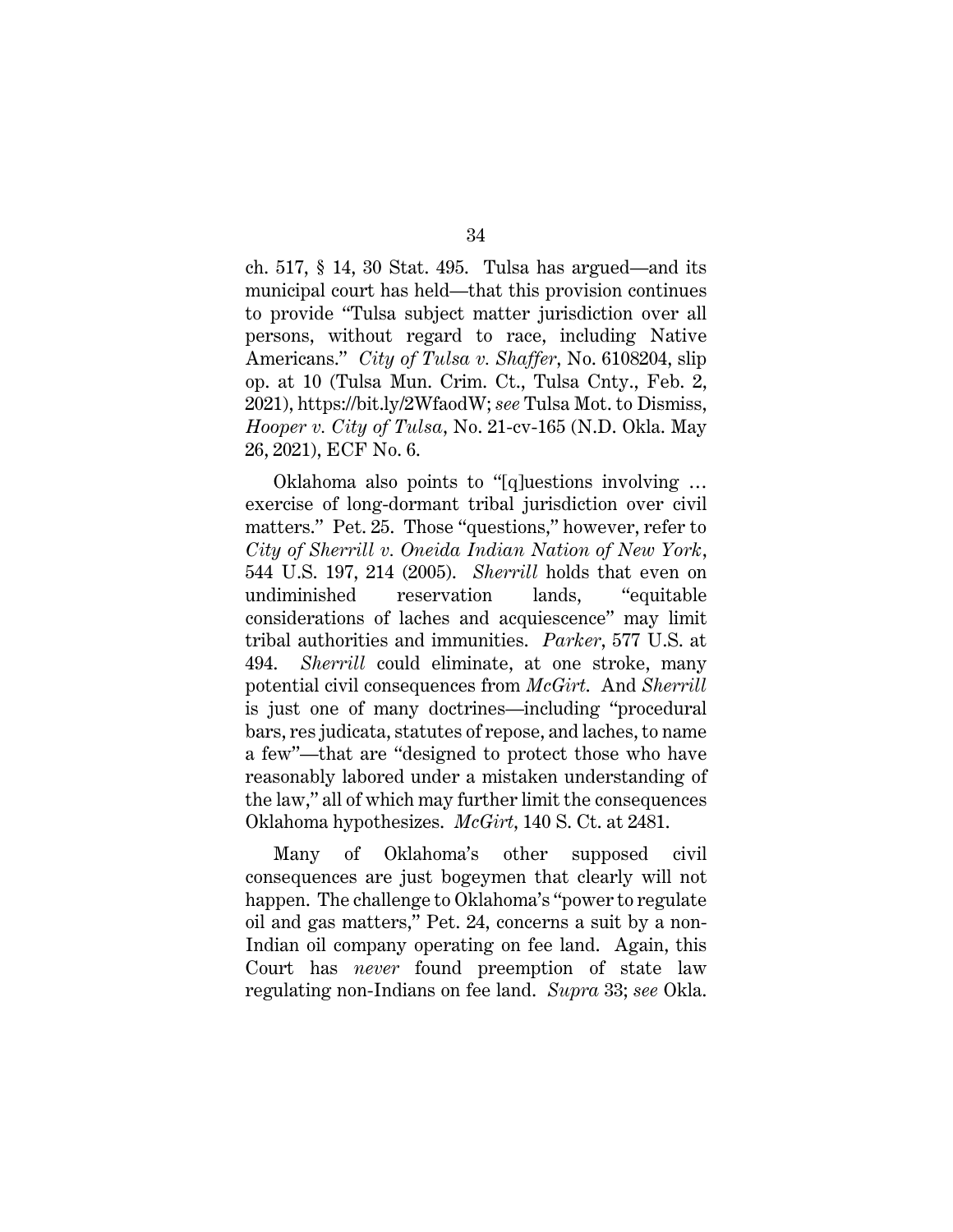Corp. Comm'n's Resp. to Petition in Error, Ex. A, *Canaan Resources X v. Calyx Energy III, LLC*, No. 119245 (Okla. Dec. 23, 2020); *cf.* Chickasaw *Beck* Br. 10, 12 (addressing additional issues cited by Oklahoma concerning civil fines and title insurance).

As to "property taxes," Pet. 24, Oklahoma's Tax Commission has given its verdict: It "does not anticipate an impact" because reservation fee lands are "subject to ad valorem taxation." Oklahoma Tax Commission, *Report of Potential Impact of* McGirt v. Oklahoma 12-13 (Sept. 30, 2020), https://bit.ly/2Yc1YW5. It saw no need to hedge, and for good reason: This Court has "held that [fee] land … [i]s subject to [state] ad valorem taxes even though it [i]s within a reservation and held by either individual Indians or a tribe." *Cass Cnty. v. Leech Lake Band of Chippewa Indians*, 524 U.S. 103, 111 (1998). Certainly, Oklahoma did not feel that *McGirt* had imperiled its budget when it passed a \$500 million tax cut. Muscogee *Mize* Br. 22-23.

Similarly hyperbolic are Oklahoma's claims of threats to its "regulatory primacy over environmental matters." Pet. 25. The "Inhofe Rider" provides that "[n]otwithstanding any other provision of law," the EPA "shall approve [Oklahoma] to administer" federal environmental laws "in Indian country"—provided only that Oklahoma's program "meets applicable legal requirements." SAFETEA-LU, Pub. L. No. 109-59, § 10211(a), 199 Stat. 1144, 1937 (2005). On October 1, 2020, EPA approved Oklahoma's request to assume that authority and found that the "statute provides EPA no discretion." Letter from Andrew R. Wheeler, EPA Administrator, to the Honorable J. Kevin Stitt, at 2 (Oct.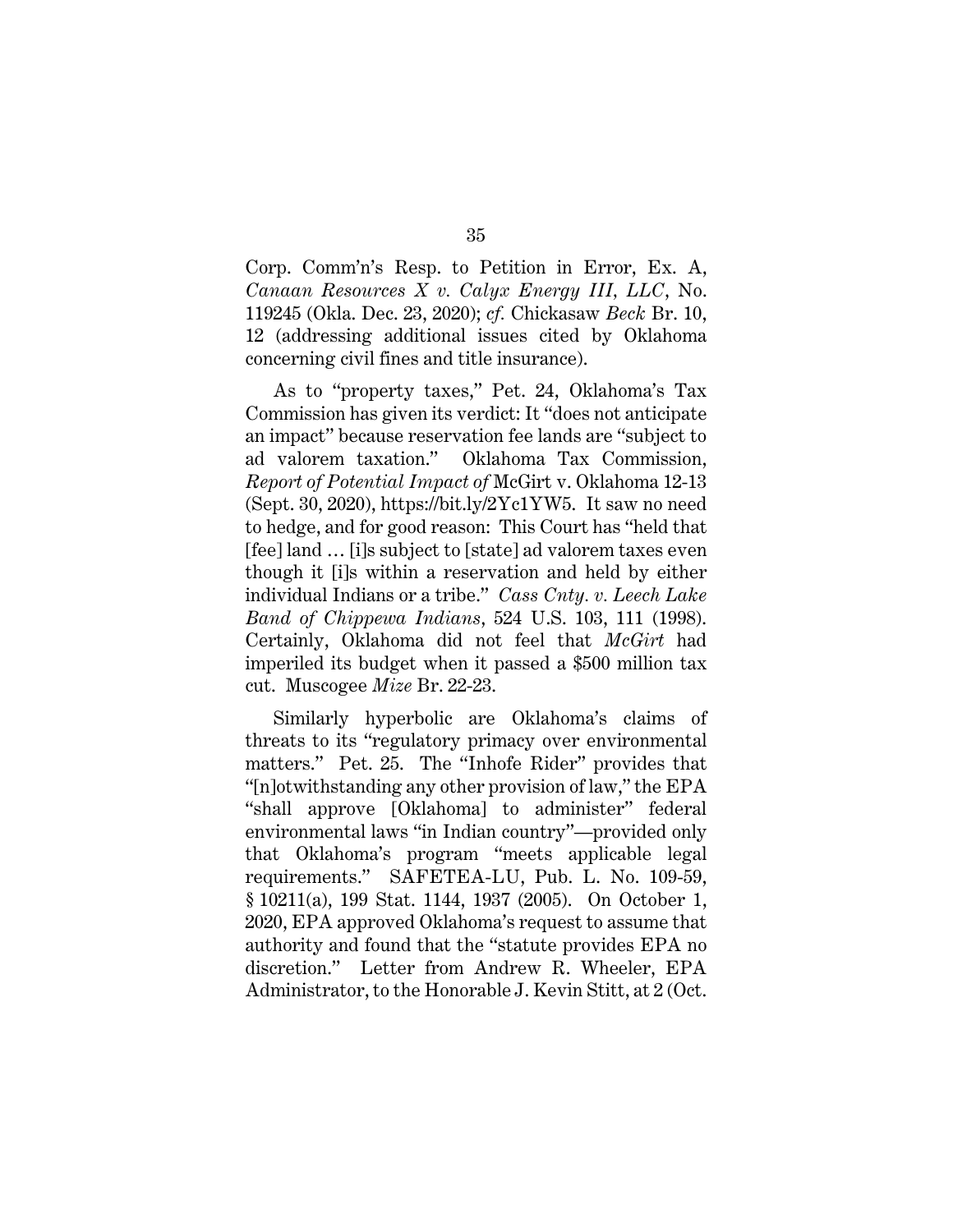1, 2020), https://bit.ly/3z88E4J. Today, the EPA is not "reconsidering" that decision; it has just opened a "consultation and coordination process" with Tribes. Press Release, EPA, *EPA Announces Renewed Consultation and Coordination with Oklahoma Tribal Nations* (June 30, 2021), https://bit.ly/3kLyOWq. Unless Oklahoma explains how that process could yield a conclusion at odds with the Inhofe Rider's text, the Court should recognize its claims as makeweight.

Oklahoma's petition descends into the bizarre with its claim that local "emergency-response dispatcher[s]" are "now ask[ing]" "callers to 911 … if they are members of a federally recognized tribe"—and if so, "transfer[ring] [them] to" tribal authorities. Pet. 21. To be clear: If that is happening, it is the fault of Oklahoma and its subdivisions. Nothing in *McGirt* requires (or authorizes) Oklahoma's emergency dispatchers to turn their backs on tribal citizens.

c. *McGirt* may ultimately have some real civil effects. And it is understandable that Oklahoma prefers to avoid litigating challenges, even if most lack merit. But the proper response to those concerns is the one the Oklahoma Tax Commission has given. "Congress may explicitly authorize [the] state to exercise" contested powers, and Oklahoma "has the ability to enter into compacts with the tribes which would benefit both the State and tribal governments"—and which "[h]istorically … have been a powerful tool for facilitating cooperation." *Tax Commission Report* 3. Indeed, before Oklahoma's new Attorney General went all-in on litigation, Oklahoma found that the Tribes were willing partners in entering agreements concerning (for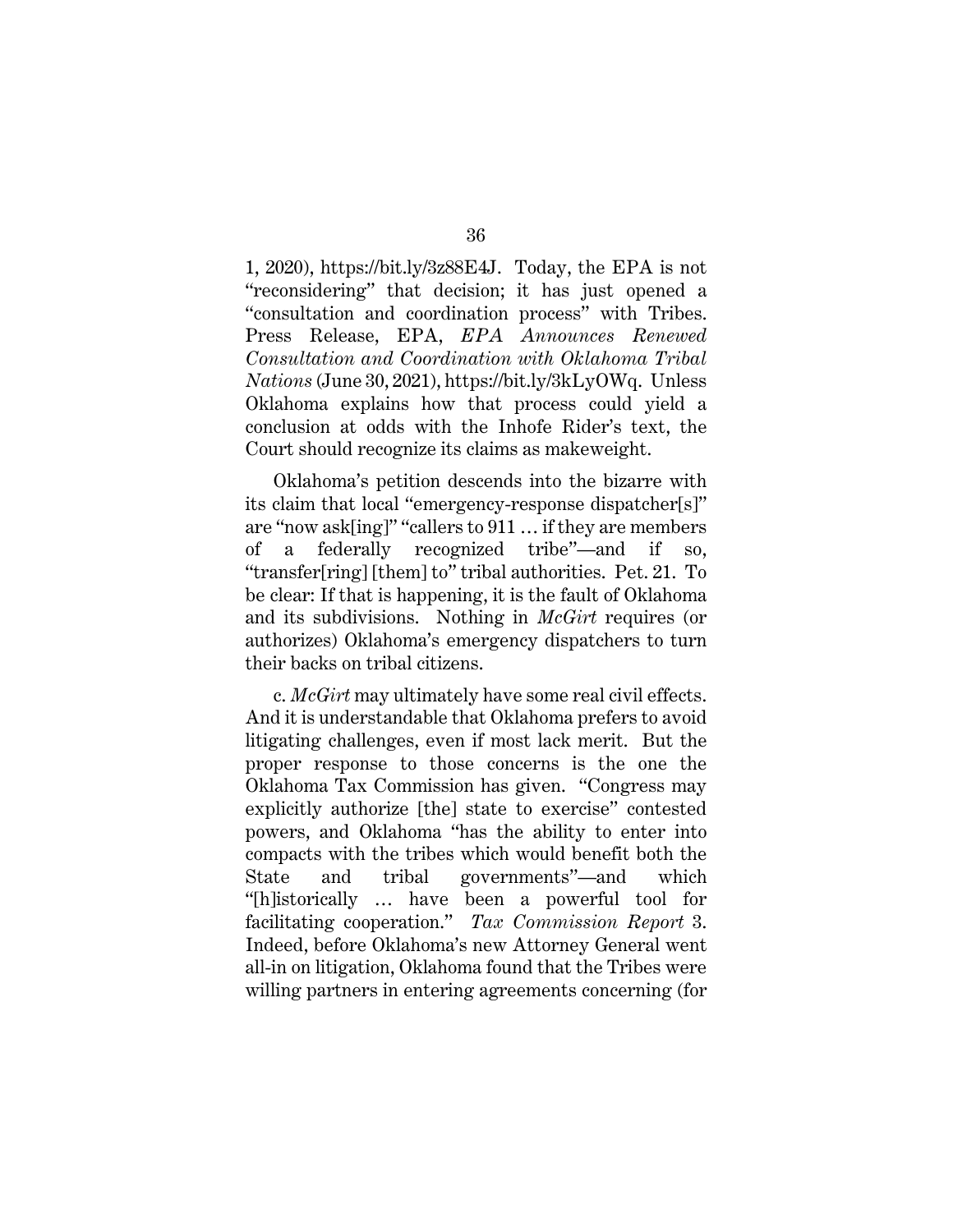example) child custody, mental-health treatment, hunting and fishing, and juvenile justice. Cherokee *Spears* Br. 8; *see* Muscogee *Mize* Br. 19-20; Chickasaw *Beck* Br. 13; Choctaw *Sizemore* Br. 14-15.

At minimum, the speculation and inaccuracies filling Oklahoma's petition underscore that civil consequences should be addressed in civil cases *actually presenting* them. In such cases, courts can consider whether *McGirt* in fact yields those consequences and whether other doctrines avoid them. Oklahoma's supposed consequences will often disappear without needing to weigh the extreme step of shoving Congress aside to overrule statutory precedent.

#### **CONCLUSION**

By the time this petition goes to Conference, the Court will have been deluged with amicus briefs making conflicting claims about *McGirt*'s effects. Respondent maintains that the claims of Oklahoma and its amici are baseless, for reasons explained above. One thing, however, should be beyond doubt: These dueling submissions are tailor-made for congressional hearings—and are badly out of place here. The Court should leave those disputes where the Constitution places them and deny the petition.

#### 37